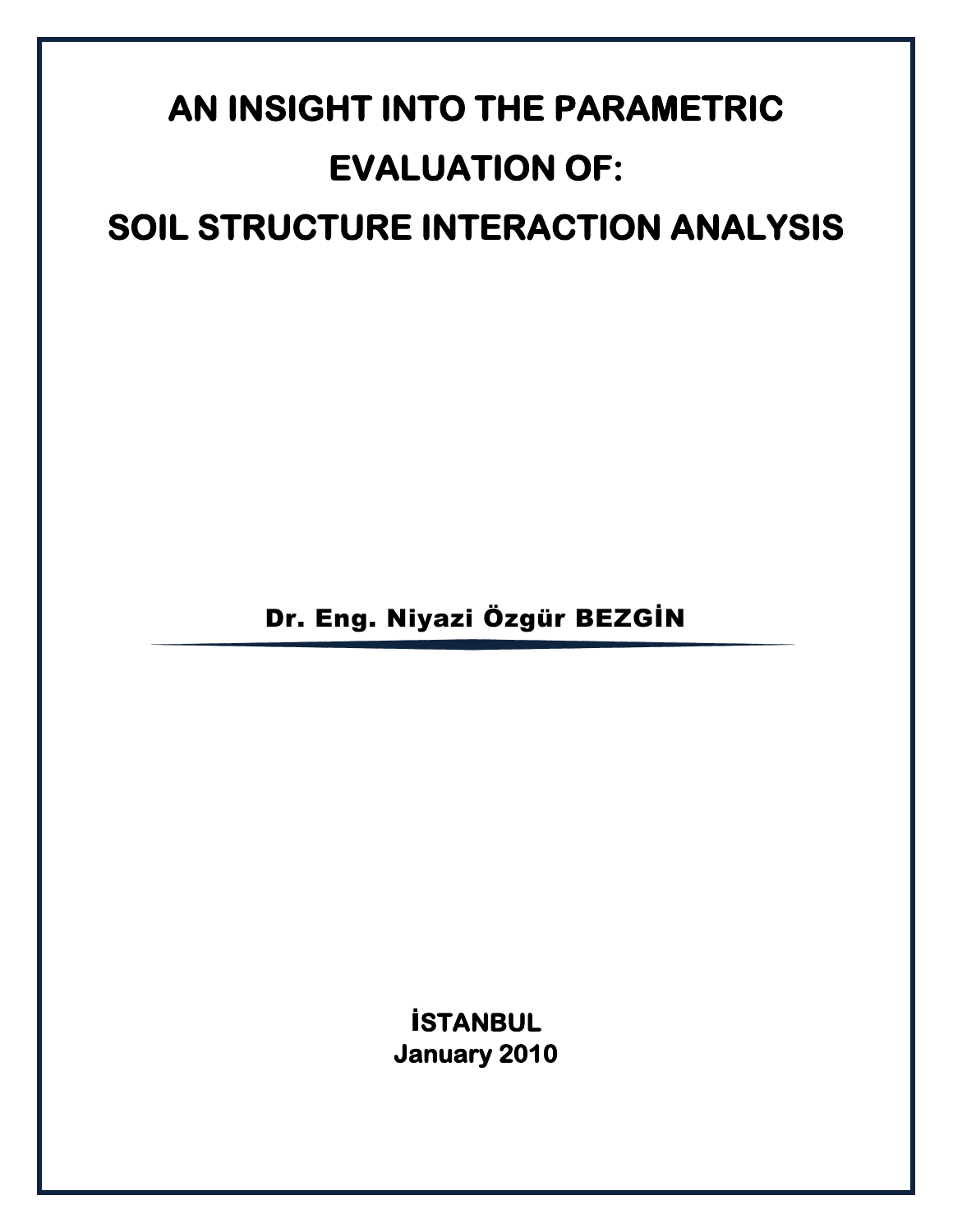# **TABLE OF CONTENTS**

| 1.1   |                                                                 |  |  |  |  |
|-------|-----------------------------------------------------------------|--|--|--|--|
| $1.2$ |                                                                 |  |  |  |  |
| 1.3   |                                                                 |  |  |  |  |
| 1.4   |                                                                 |  |  |  |  |
| 1.5   |                                                                 |  |  |  |  |
| 1.6   |                                                                 |  |  |  |  |
| 1.7   |                                                                 |  |  |  |  |
| 1.8   |                                                                 |  |  |  |  |
| 1.9   |                                                                 |  |  |  |  |
| 1.10  |                                                                 |  |  |  |  |
| 1.11  | Displacement and Moment Diagrams of Laterally Loaded Shafts. 50 |  |  |  |  |
|       |                                                                 |  |  |  |  |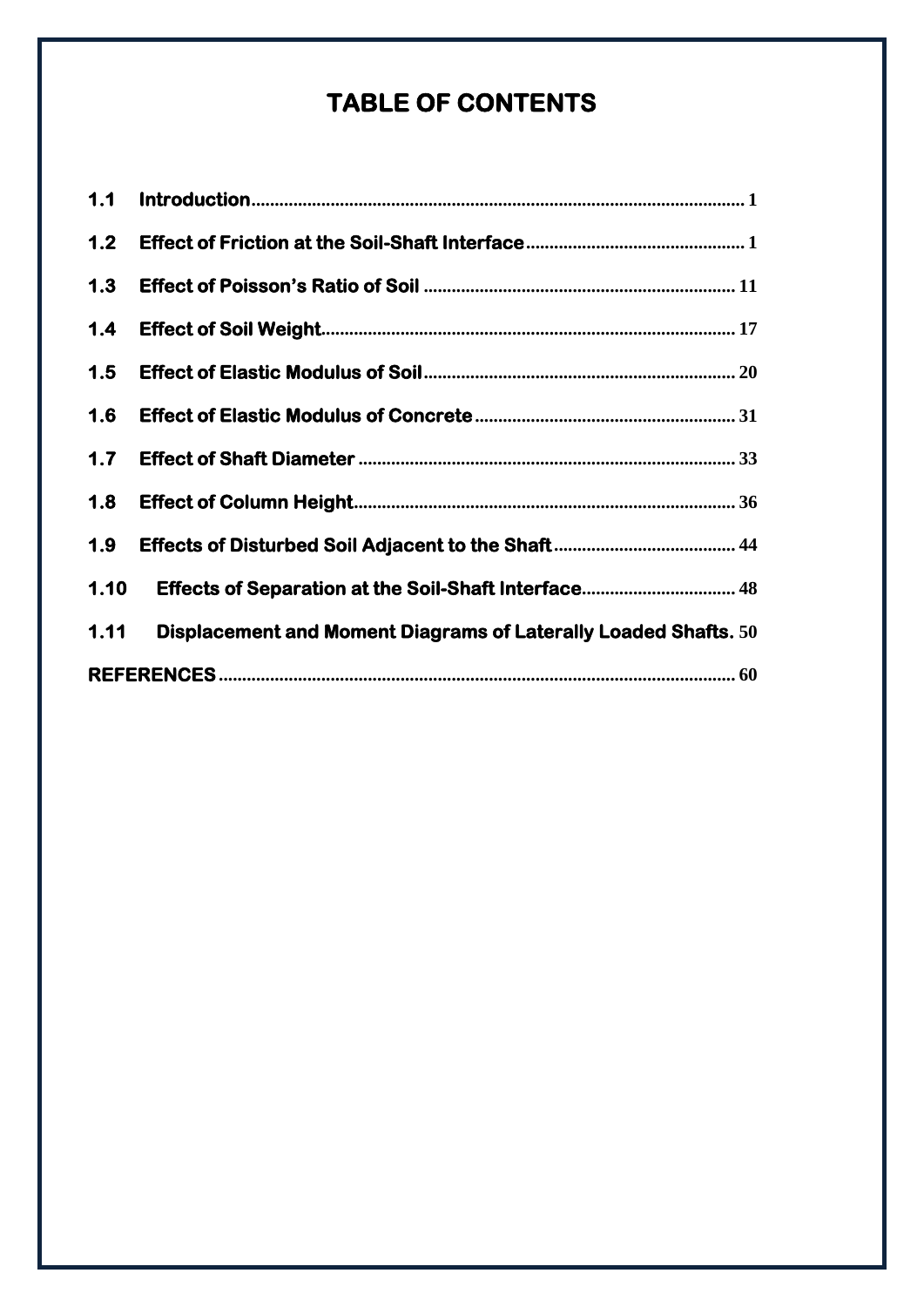### **PARAMETRIC ANALYSIS**

#### <span id="page-2-0"></span>**1.1 Introduction**

**This chapter summarizes the effect of various parameters that influence the response of SSI system under lateral loads. The FE models will be used to analyze the effect of these parameters on the response quantities (displacement, bending moment, and shear) of the drilled shaft. The quantitative parameters analyzed in this chapter that are related to soil, shaft, interface and loading include the following:**

- **1. Interface friction between the shaft and soil surfaces.**
- **2. Soil Poissons ratio.**
- **3. Soil weight.**
- **4. Soil elastic modulus.**
- **5. Shaft elastic modulus.**
- **6. Shaft diameter.**
- **7. Column height.**
- **8. Lateral load.**

**The qualitative parameters analyzed include the following**

- **1. Effect of the boundary conditions on the response of the shaft.**
- **2. Assessment of foundation capacity reduction due to interface separations.**
- **3. Effect of soil strength changes due to soil disturbance.**

#### <span id="page-2-1"></span>**1.2 Effect of Friction at the Soil-Shaft Interface**

**The friction forces that develop at the soil-shaft interface due to deformations are dependent on the contact pressure and the surface properties. The effect of this shear force is also related to shaft slenderness and boundary conditions at the**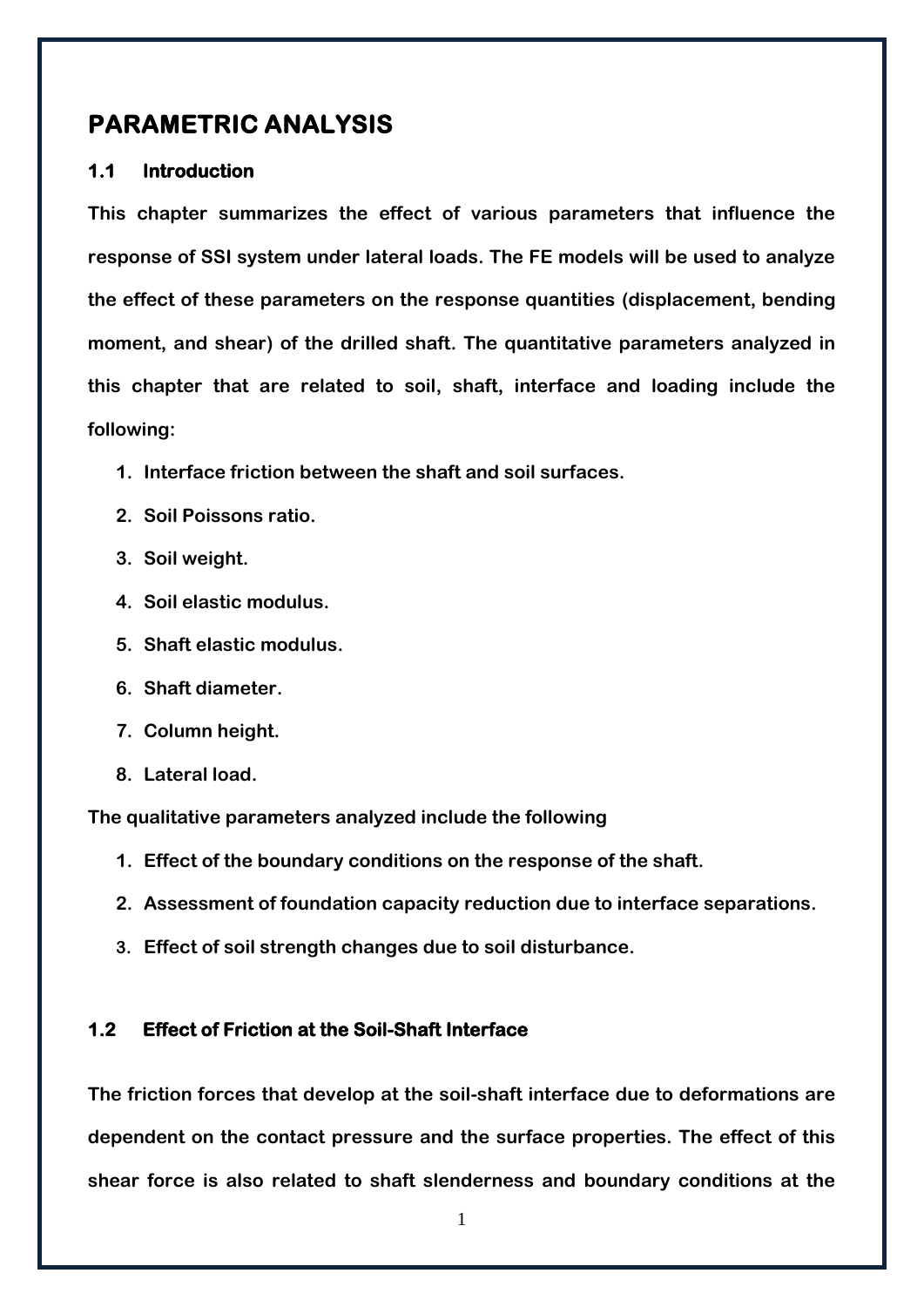**bottom of the shaft. To evaluate the response of the shaft under the influence of surface friction, a 6 ft diameter shaft and 20ft column height was selected with varying shaft depths of 30ft, 40ft, 50ft and 100ft. The applied lateral load was 50 kips. There are two types of friction forces: 1) static friction force, which is effective prior to relative movement, and 2) kinetic friction force, which acts after the movement takes place. The kinetic friction is always smaller than static friction. In this analysis, kinetic friction was used. The following kinetic friction**  coefficients  $\mu_k$  were used: 0, 0.2, 0.5 and 0.9. Figure 4.1 shows the variation of **displacements for various friction coefficients for 100ft, 50ft, 40ft and 30ft shaft depths and figure 1.2 shows the moment and shear variation for 100ft and 50ft deep shafts with varying friction coefficients. Figure 1.3 shows the moment and shear variation for 40ft and 30ft shafts with varying friction coefficients. The variation in displacement for different depth to diameter ratios is shown in figure 1.4. The variation in the maximum moment and shear values versus the depth to diameter ratio of the shaft is presented in figures 1.5 and 1.6.**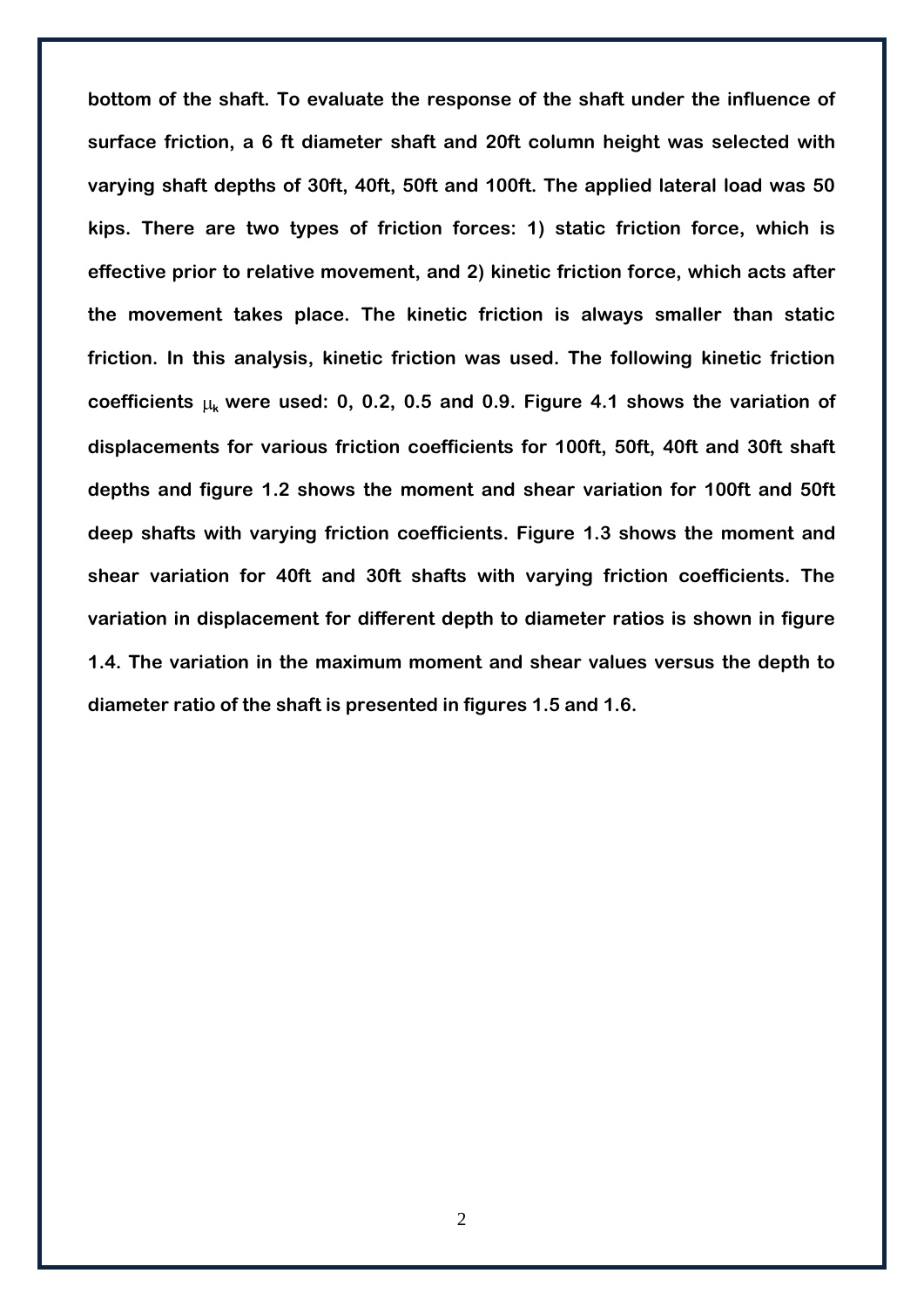

**Figure 1.1 – Variation of shaft displacements for 100ft, 50ft, 40ft,and 30ft deep shafts.**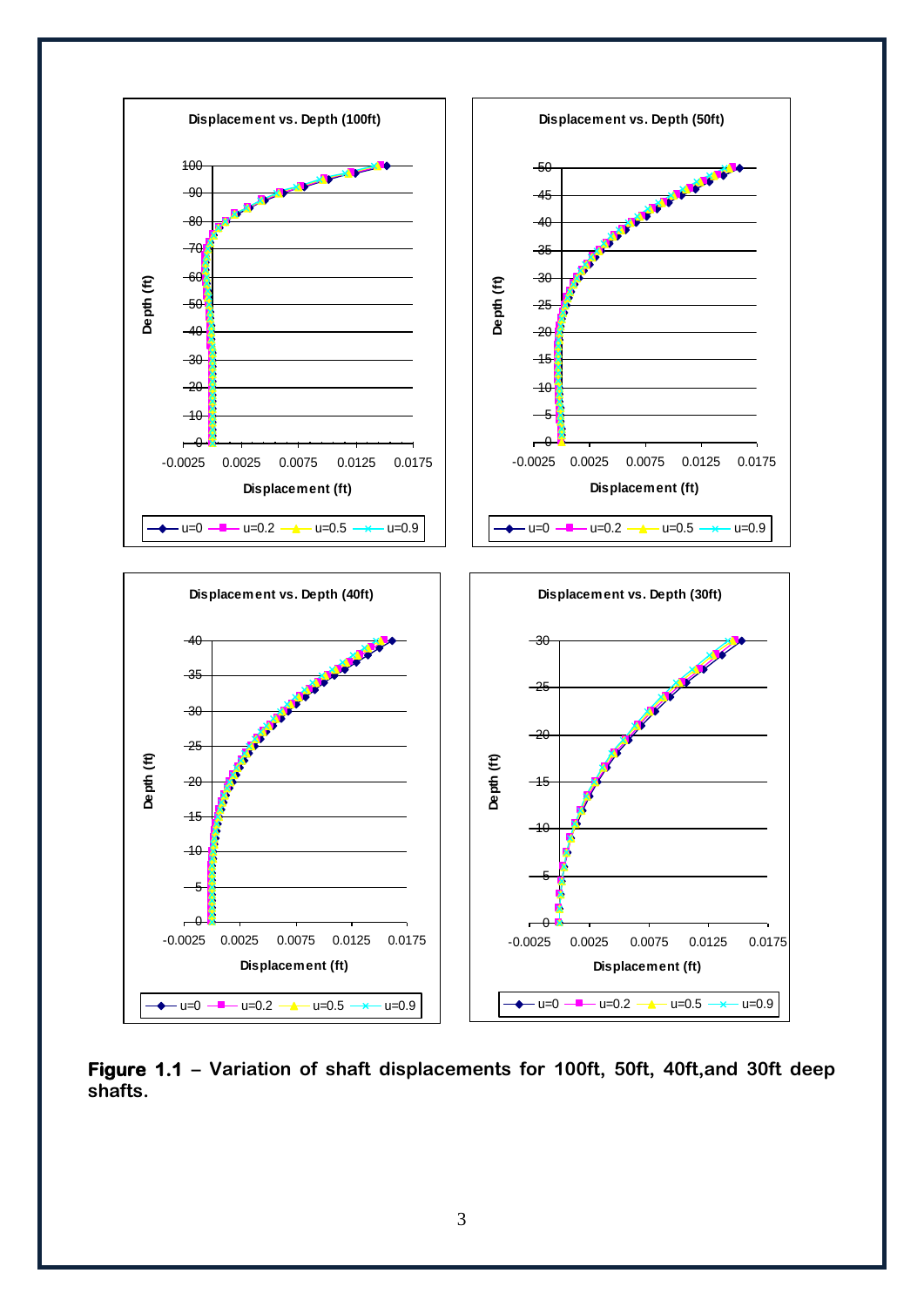

**Figure 1.2 – Variation of moment and shear along the shaft depth for 100ft and 50ft shafts.**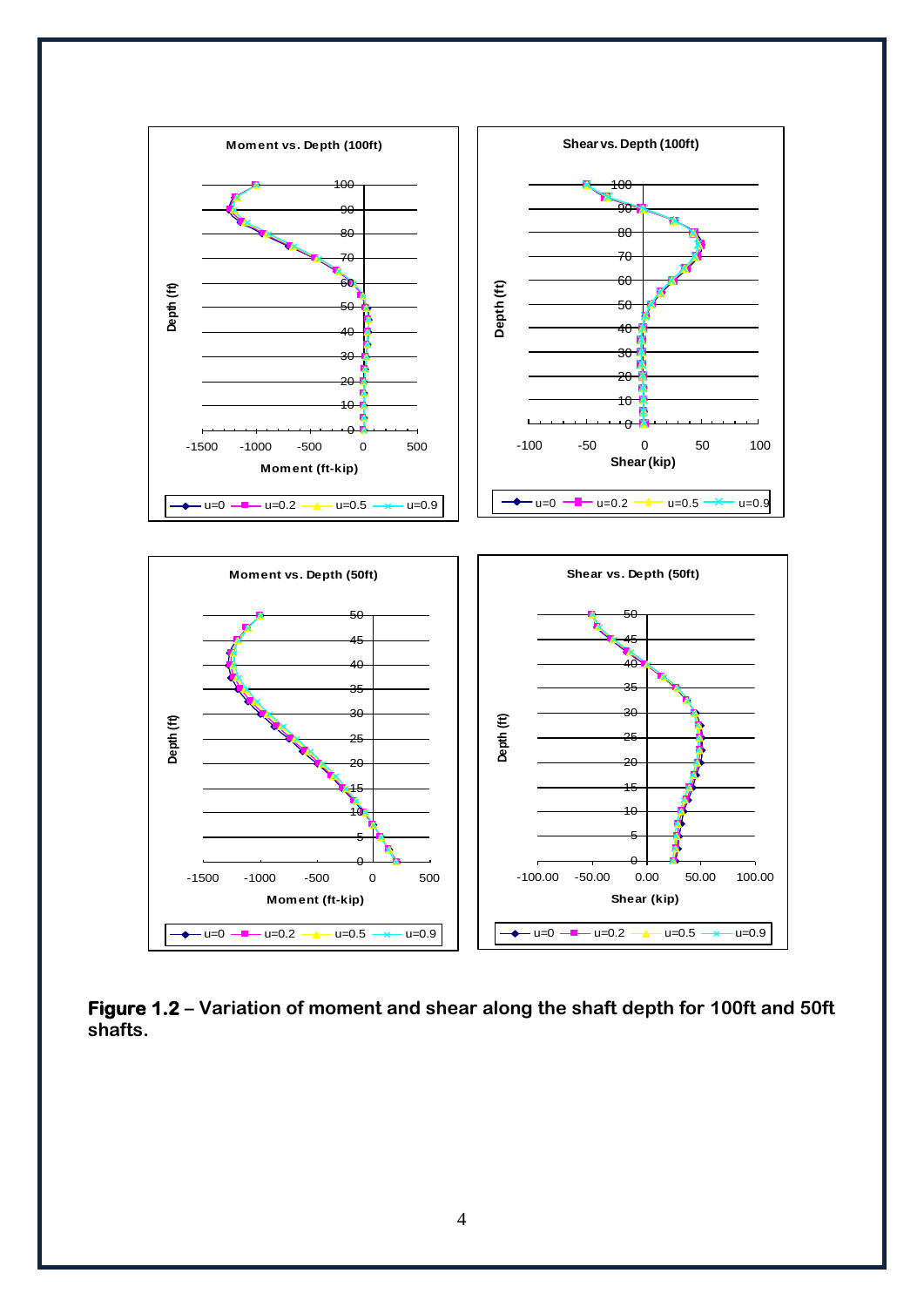

**Figure 1.3 – Variation of moment and shear along the shaft depth for 40ft and 30ft shafts.**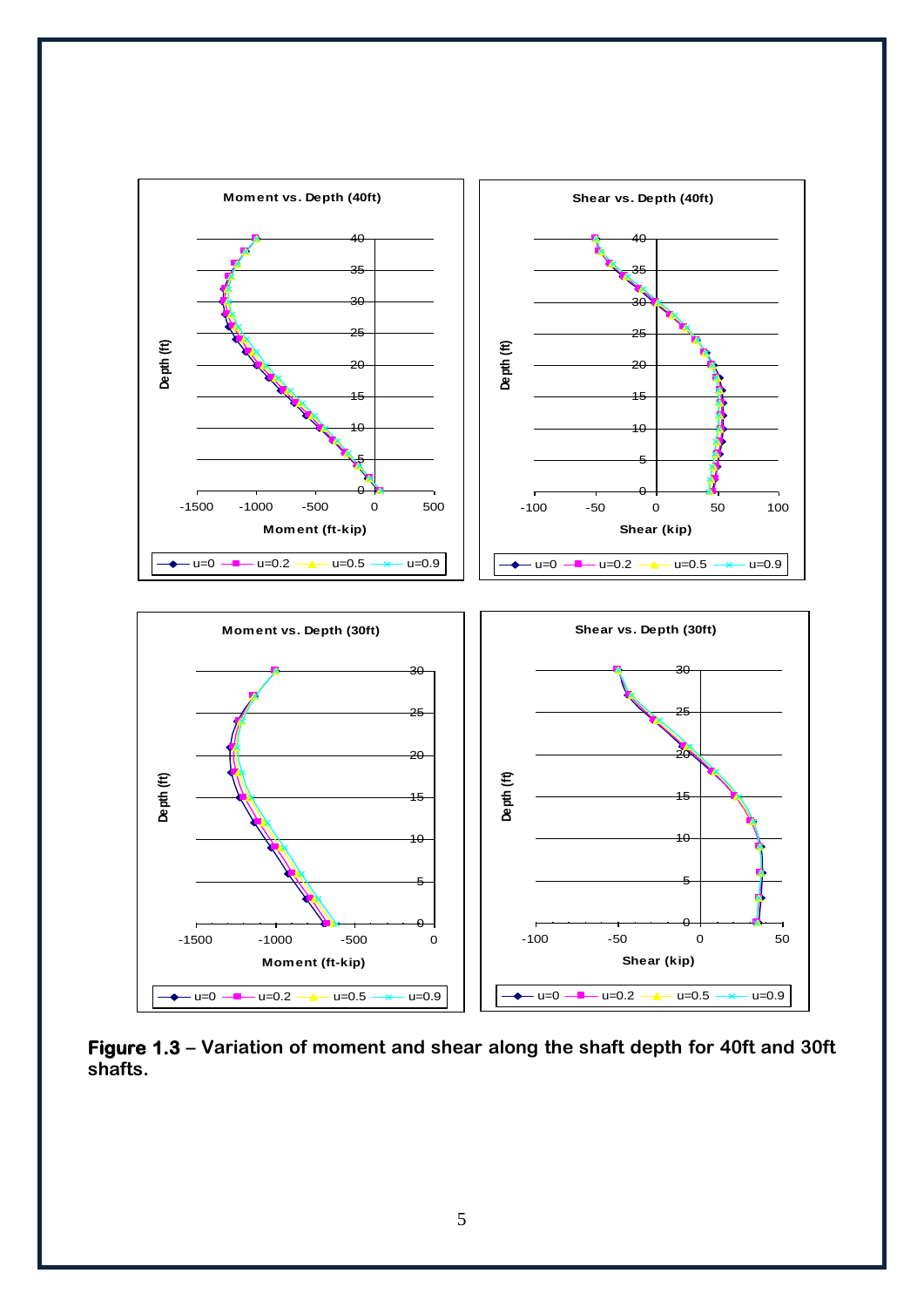![](_page_7_Figure_0.jpeg)

**Figure 1.4 – Effect of friction on displacements for shafts, with fixed support.**

![](_page_7_Figure_2.jpeg)

![](_page_7_Figure_3.jpeg)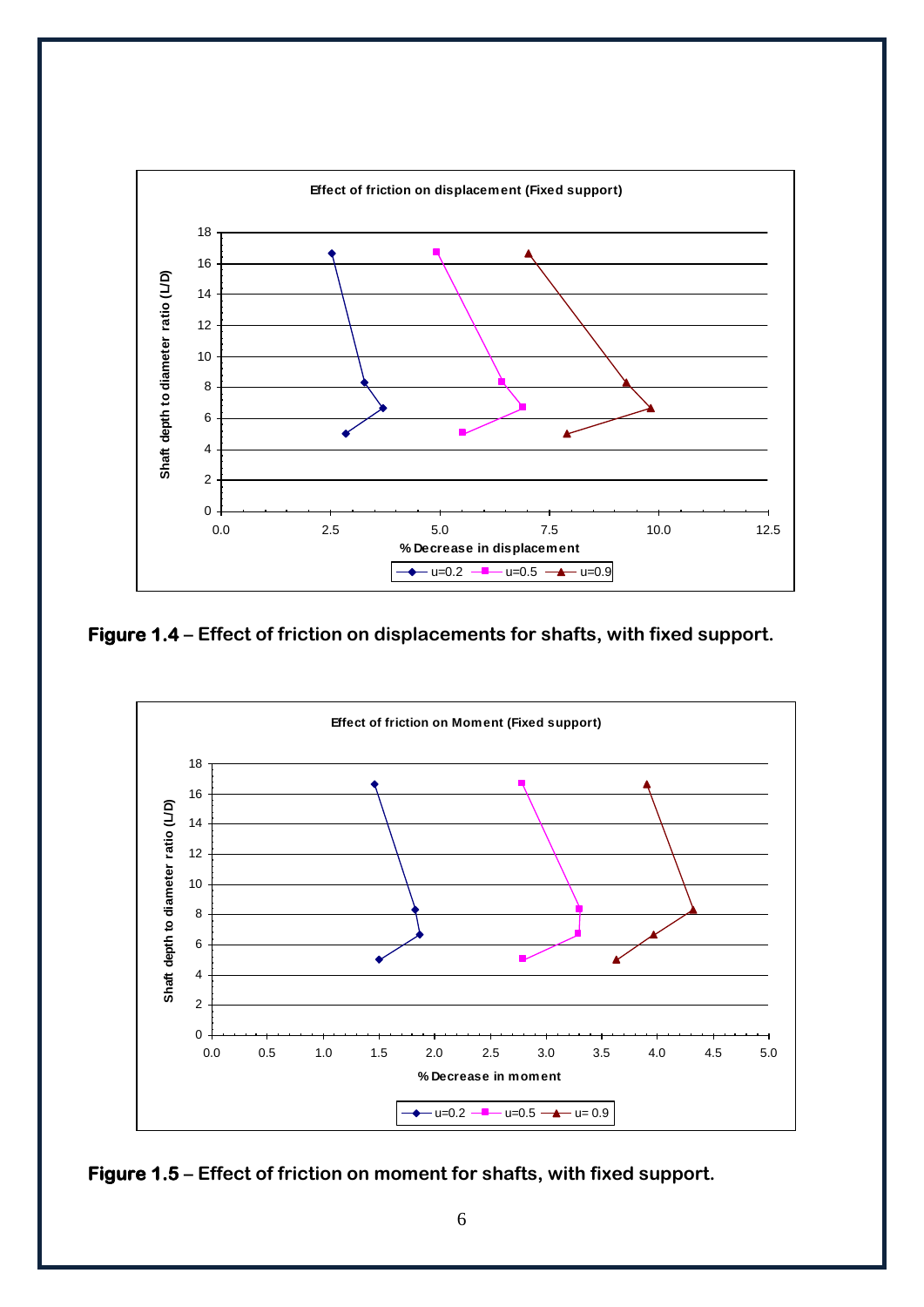**Figure 1.4 and figure 1.5 shows that the displacements and the moments decrease as the friction between the shaft and soil increase. These two figures also show that the effect of friction is less for shafts with higher depth to diameter ratios. Figure 1.6 shows the change in shear for different friction coefficients. Variations in shear are similar to those of displacements and moments shown in figures 1.4 and 1.5.**

**However, in figures 1.4, 1.5 and 1.6, it seen that below certain shaft depth to diameter ratio (L/D), the increasing trend in the percentage variations tends to decrease. This is the point where the support conditions start to influence the shaft behavior. It will be shown in the following chapters that for slender shafts below a certain depth, the support conditions do not influence the behavior of deep shafts under lateral loading, (i.e. no moment or shear is generated at the support). However, as the flexural stiffness of the shaft increase (smaller shaft depth) and as the soil stiffness decrease (smaller soil depth), the moment at the shaft support becomes significant. When the shaft is socketed into rock, it is valid to assume that the shaft is fixed at the bottom. However, if the shaft is not socketed but merely resting on the rigid surface, or embedded into stiff soil; the only support to the shaft is the normal support provided by the bottom surface and the friction forces between the bottom shaft surface and the rigid surface. The shaft stiffness tends to dominate the overall SSI system stiffness as the depths become shallower for the fixed supported case. The effect of friction, which is related to the relative movement, becomes lower i.e. the displacement of the shaft is more dependent on the shaft stiffness itself rather than the interaction of the shaft with the surrounding.** 

7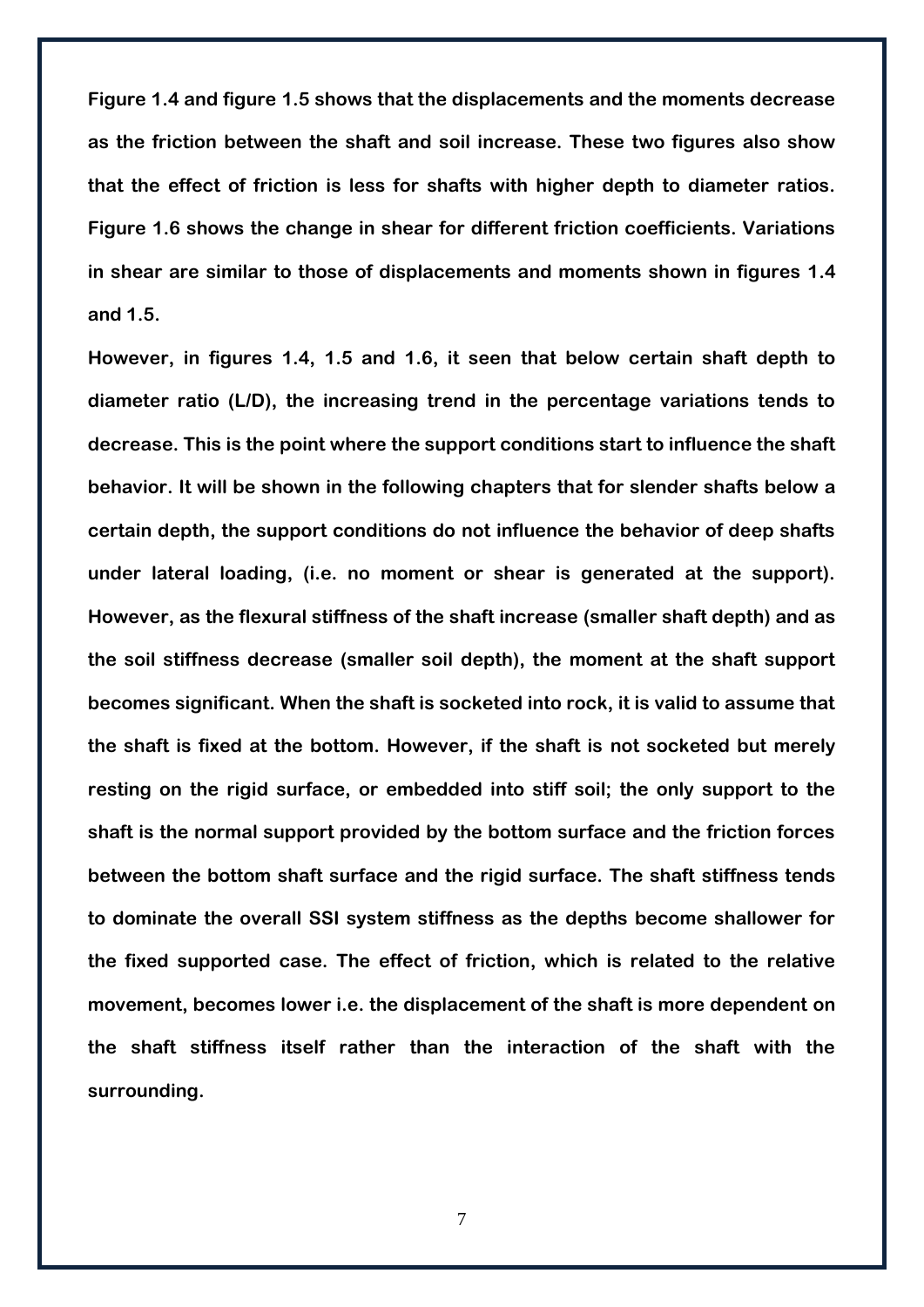![](_page_9_Figure_0.jpeg)

**Figure 1.6 – Effect of friction on shear for shafts, with fixed supports.**

**To investigate the effect of support conditions for variable friction conditions between shaft and soil, lateral load analysis was conducted for shaft depths of 50ft, 40ft and 30ft with soil support instead of fixed support, where the only forces provided by the soil surface are normal forces. The friction between the shaft bottom surface and the bottom soil surface was not included in order to isolate its effect. Individual displacement, moment and shear diagrams will not be presented. Instead, the plots will show the effect of the friction on shaft response versus depth to diameter ratios of the shafts.**

**Figures 1.7, 1.8, and 1.9 are similar to figure 1.4, 1.5, and 1.6 except for shaft support conditions at the bottom. Note in these figures the difference in the response below slenderness ratios of 8. Figure 1.7 shows the variation in displacements. The percentage increase in the displacement becomes larger as**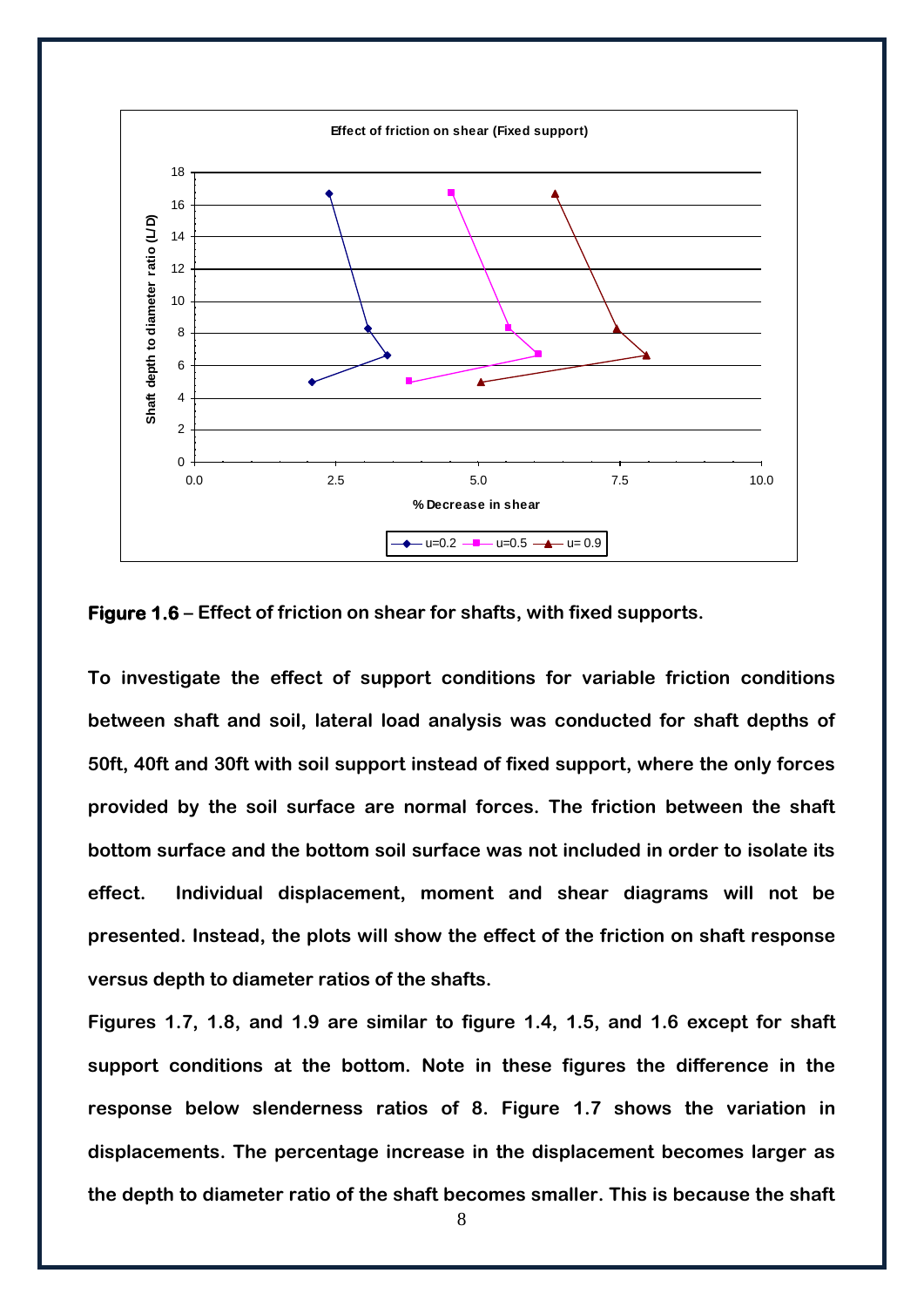**is not fixed and the soil resistance is low (due to lower depth). The shaft movements as well as the ratio of the displaced depth of the shaft to the overall depth are higher. Both these factors increase the effect of friction forces on the reduction of displacement for lower slenderness ratios.**

**The variation of moment and shear along the shaft with the shaft slenderness values are shown in figures 1.8 and 1.9. The lack of fixed support reduces the stiffness and increases the mobility of the shaft. Unlike the fixed support case, the variation of moment and shear with decreasing shaft depth increases due to higher mobility of the shaft.**

![](_page_10_Figure_2.jpeg)

**Figure 1.7 – Effect of friction on displacements for soil supported shafts.**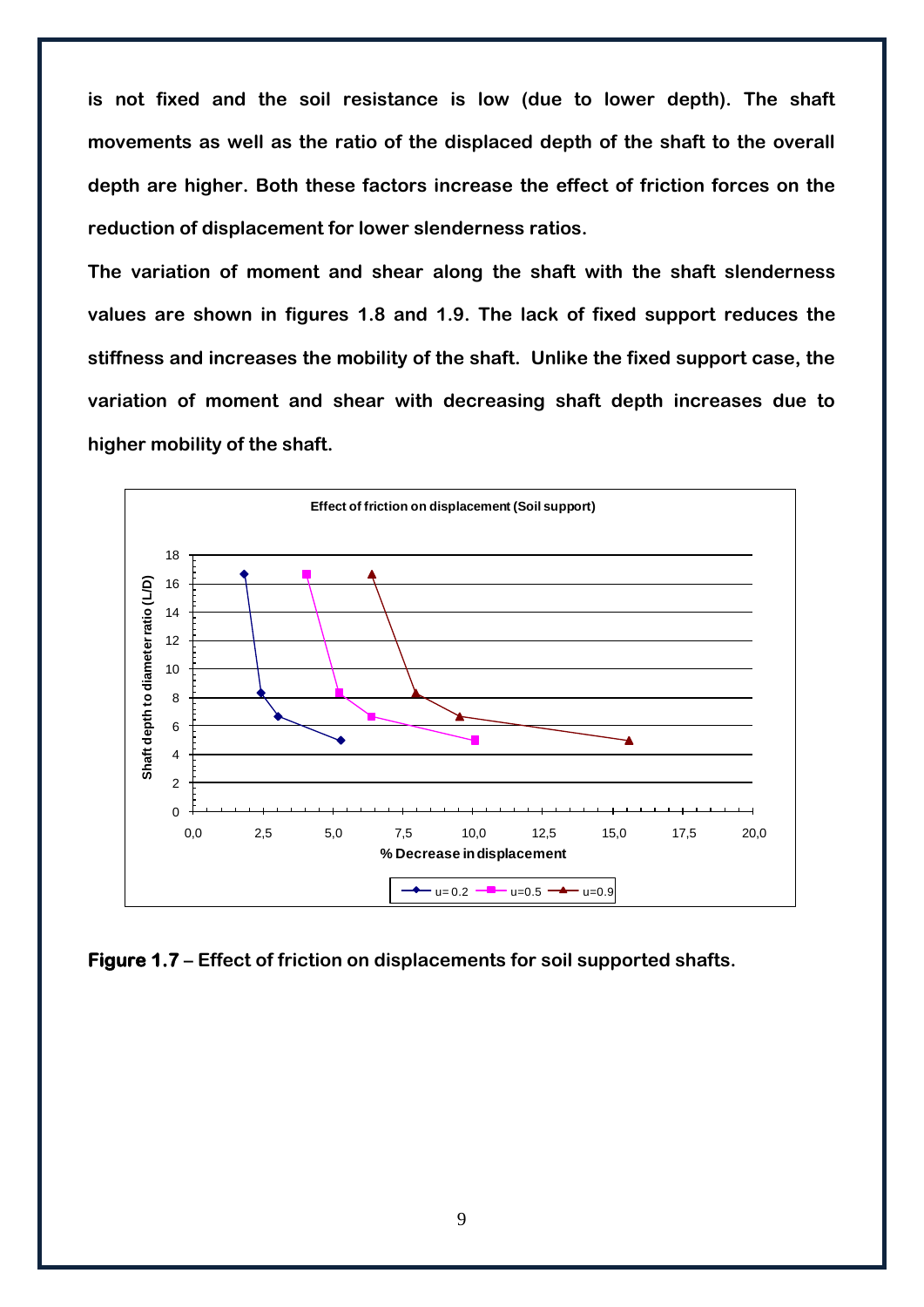![](_page_11_Figure_0.jpeg)

**Figure 1.8 – Effect of friction on moment for soil supported shafts.**

![](_page_11_Figure_2.jpeg)

**Figure 1.9 – Effect of friction on shear for soil supported shafts.**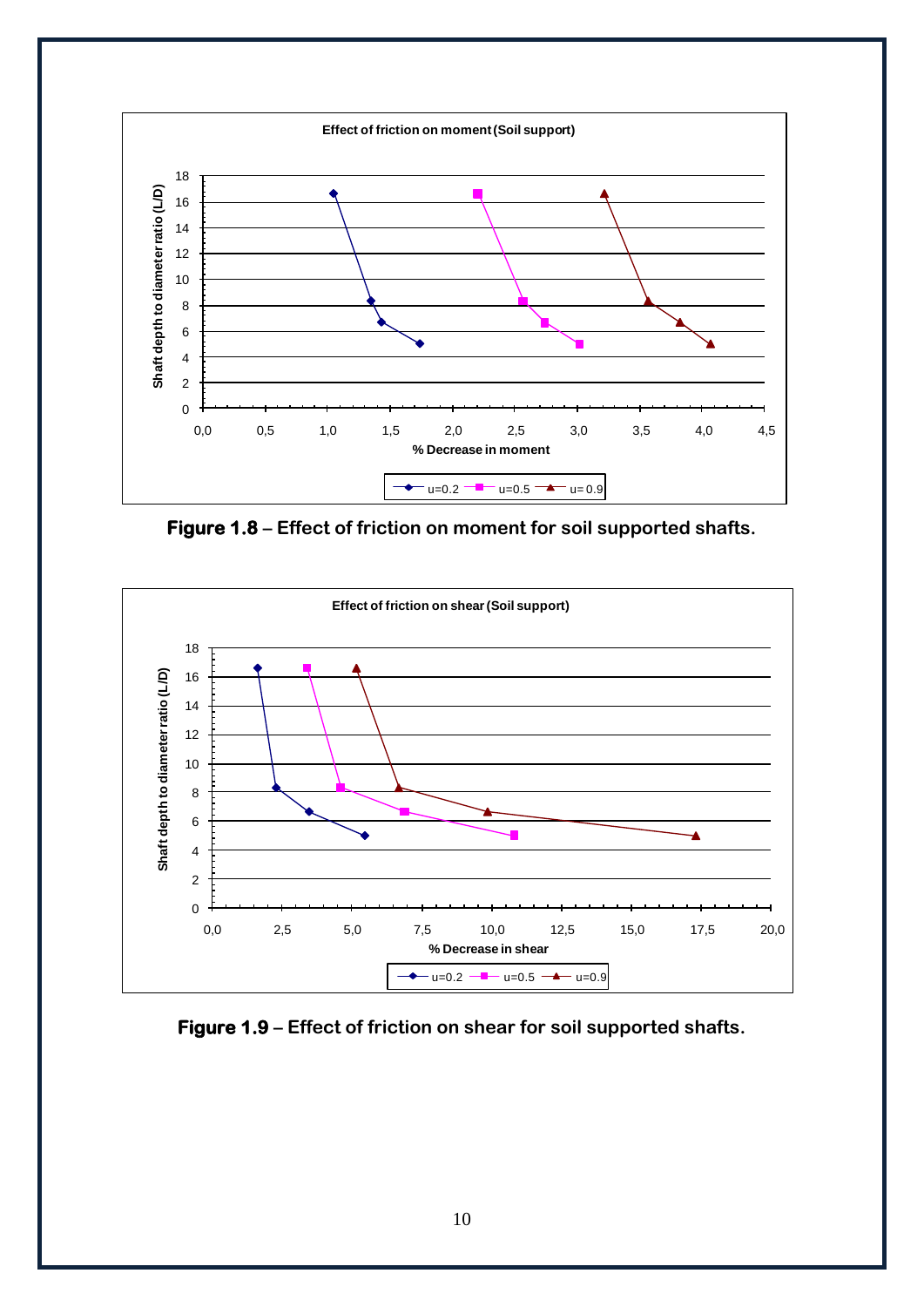#### <span id="page-12-0"></span>**1.3 Effect of Poisson's Ratio of Soil**

**The lateral deformations of a material due to axial load is dependent on its Poissons ratio, which for elastic and isotropic materials is the ratio of lateral strain to applied axial strain. The value of Poissons ratio for most soil types is between 0.1 and 0.3. The maximum value is 0.5, which is valid for most natural rubbers and elastomeric materials.** 

**Poisson's effects exhibited by materials causes no additional stresses unless the lateral strains are prevented. In deep foundations, the unconstrained free soil surface doesn't provide sufficient restraint; hence lateral deformations due to axial loading can freely take place. Thus, when a laterally loaded shaft is bearing against the soil, the soil close to the ground surface tends to bulge depending on the value of the poissons ratio of the soil. For low values of Poissons ratio, the amount of this bulge is low and for higher values the amount is high. It is expected that for a given soil type, its Poissons ratio will have an effect on the shaft response under lateral loads such that the lateral load capacity of the SSI system is higher for lower values of Poissons ratio. To investigate the shaft response under the influence of varying Poissons ratios, a 6 ft diameter shaft with 20ft column height and shaft depths of 100ft, 50ft, 40ft, and 30ft, were analyzed under a lateral load of 50kip. The shafts had fixed supports. The following values were selected for**  Poissons ratio  $v: 0, 0.2$  and 0.4.

**Figure 1.10 shows the displacements along the shafts. The variations of the displacement with increasing Poisson's ratio for different depth to diameter ratios of the shaft are summarized in figure 1.13 along with a discussion.**

11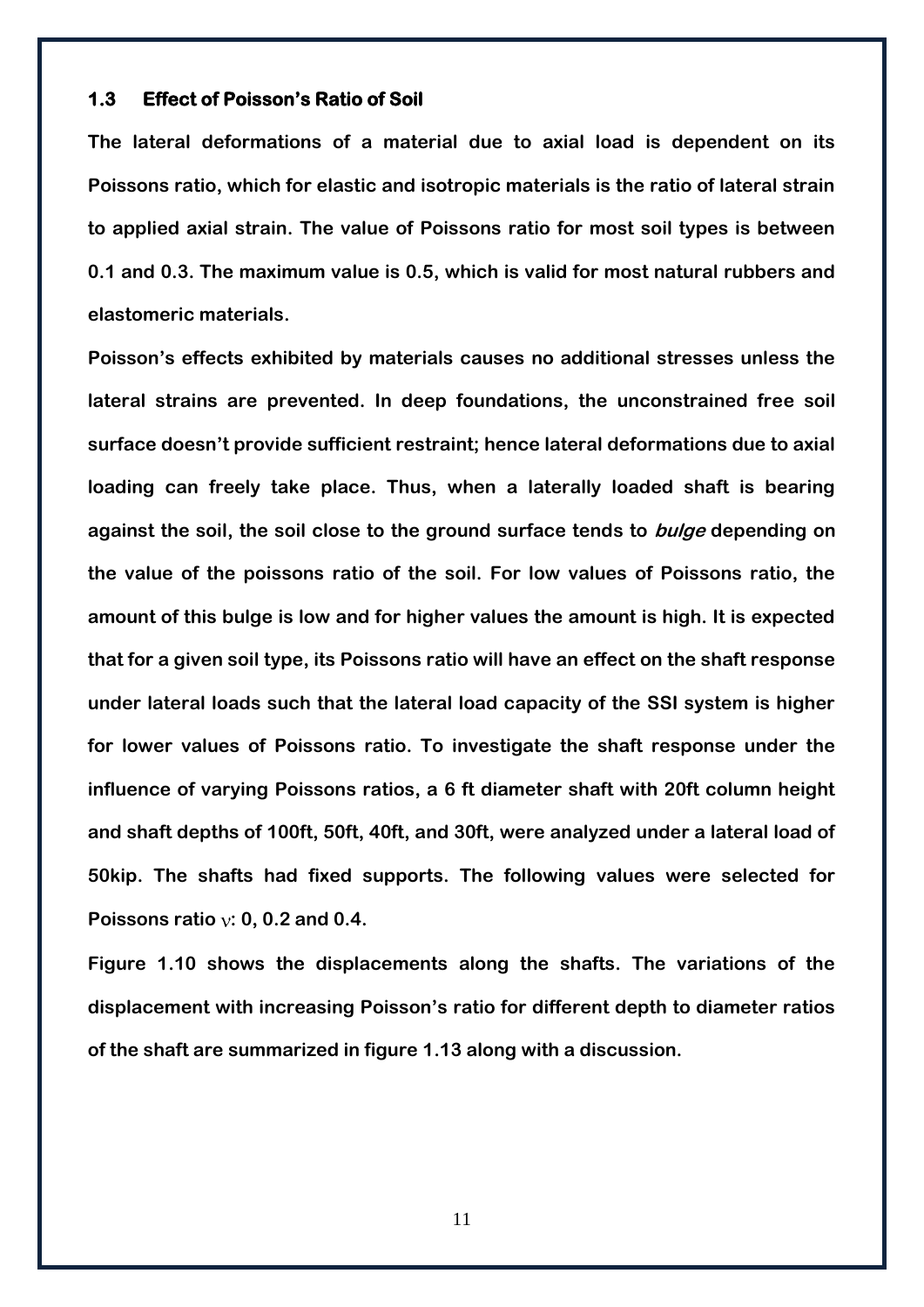![](_page_13_Figure_0.jpeg)

**Figure 1.10 – Variation of shaft displacement for various Poissons ratios.**

**Figure 1.11 and 1.12 shows the variation of moment and shear for the various depths of shafts considered in the FE analysis. The relative variations of the moment and shear with increasing Poisson's ratio for different shaft slenderness values will be summarized in figure 1.13 and figure 1.14 along with a discussion.**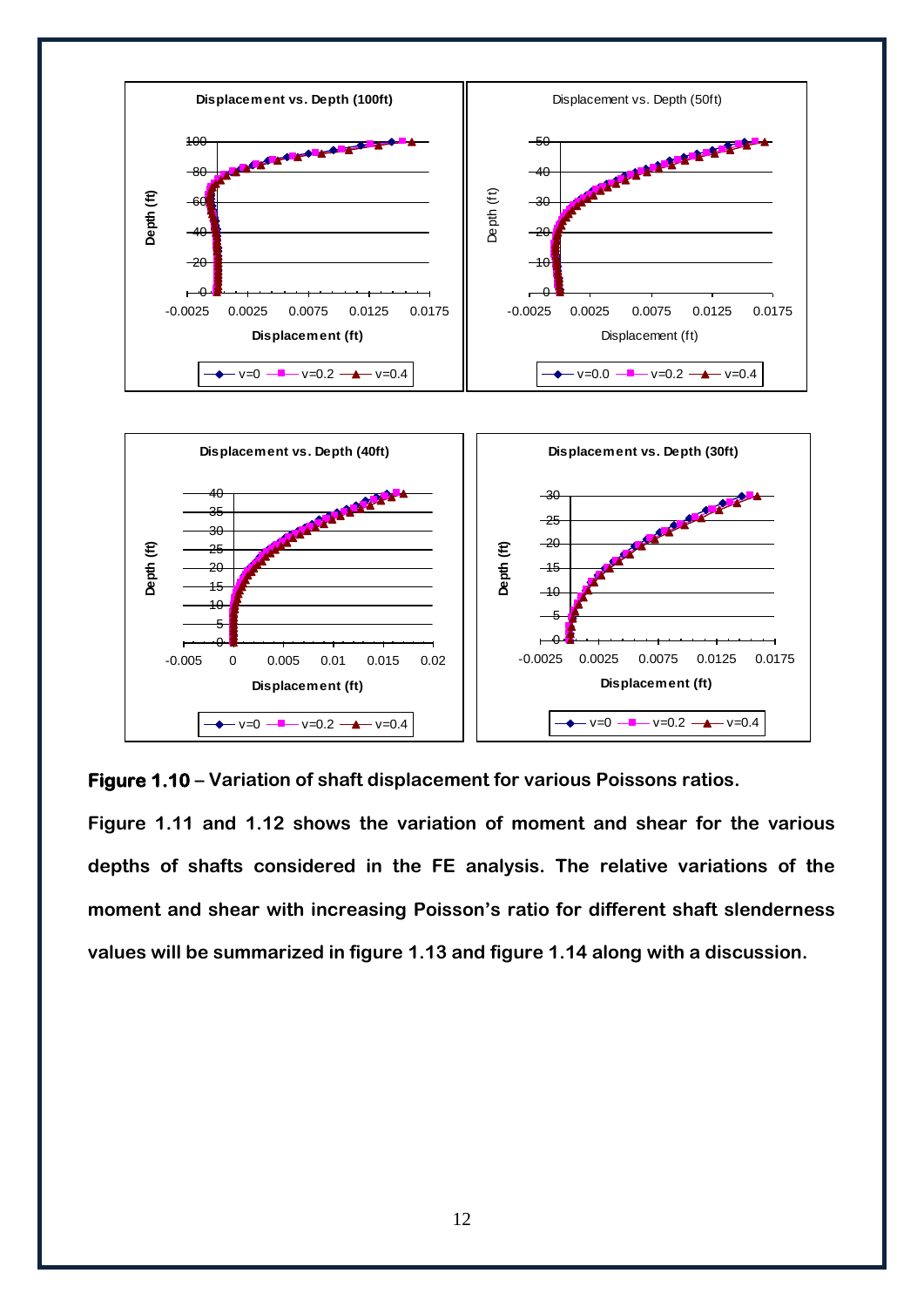![](_page_14_Figure_0.jpeg)

**Figure 1.11 – Variation of shaft moments and shears for various Poissons ratios.**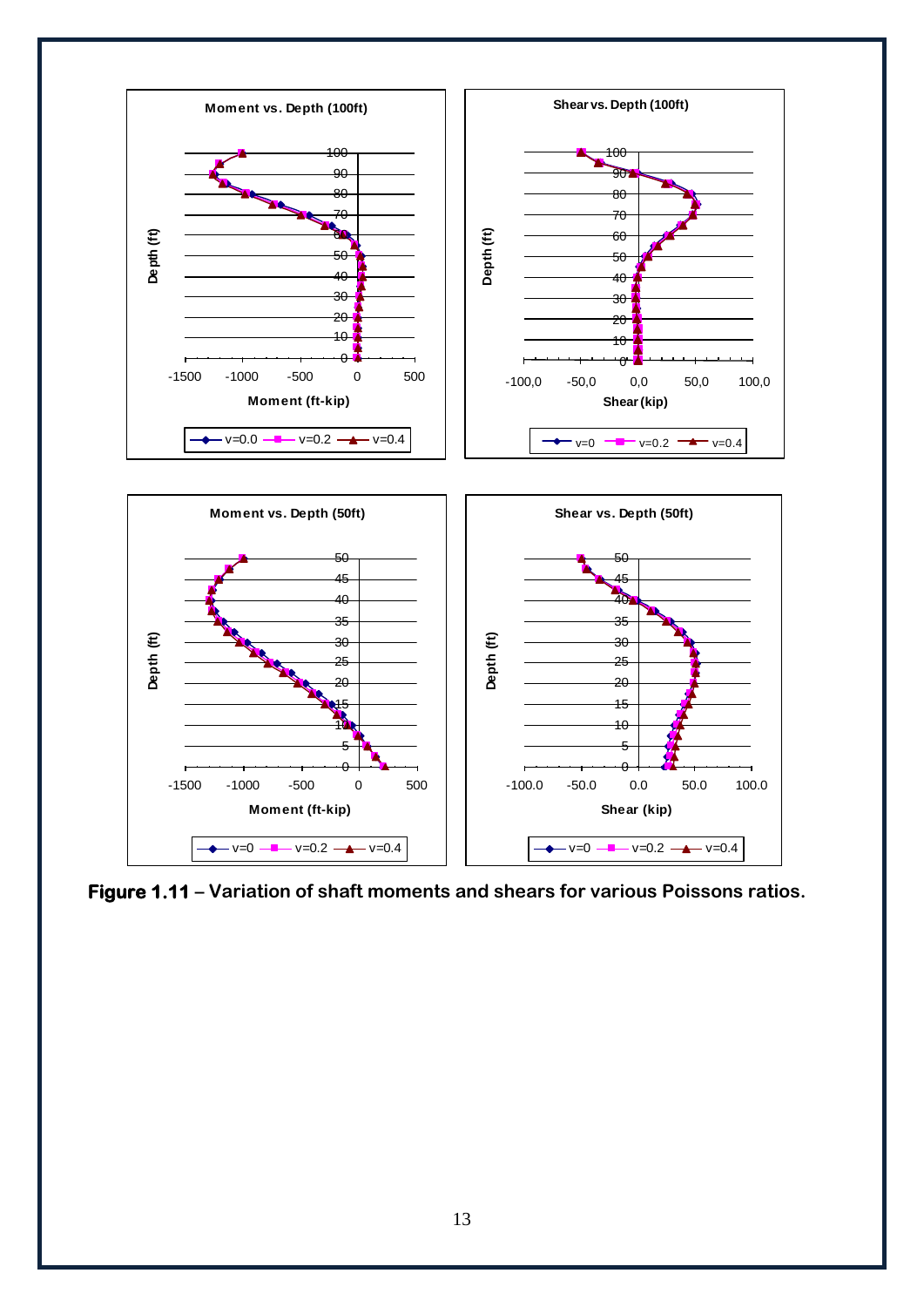![](_page_15_Figure_0.jpeg)

**Figure 1.12 – Variation of shaft moments and shears for various Poissons ratios**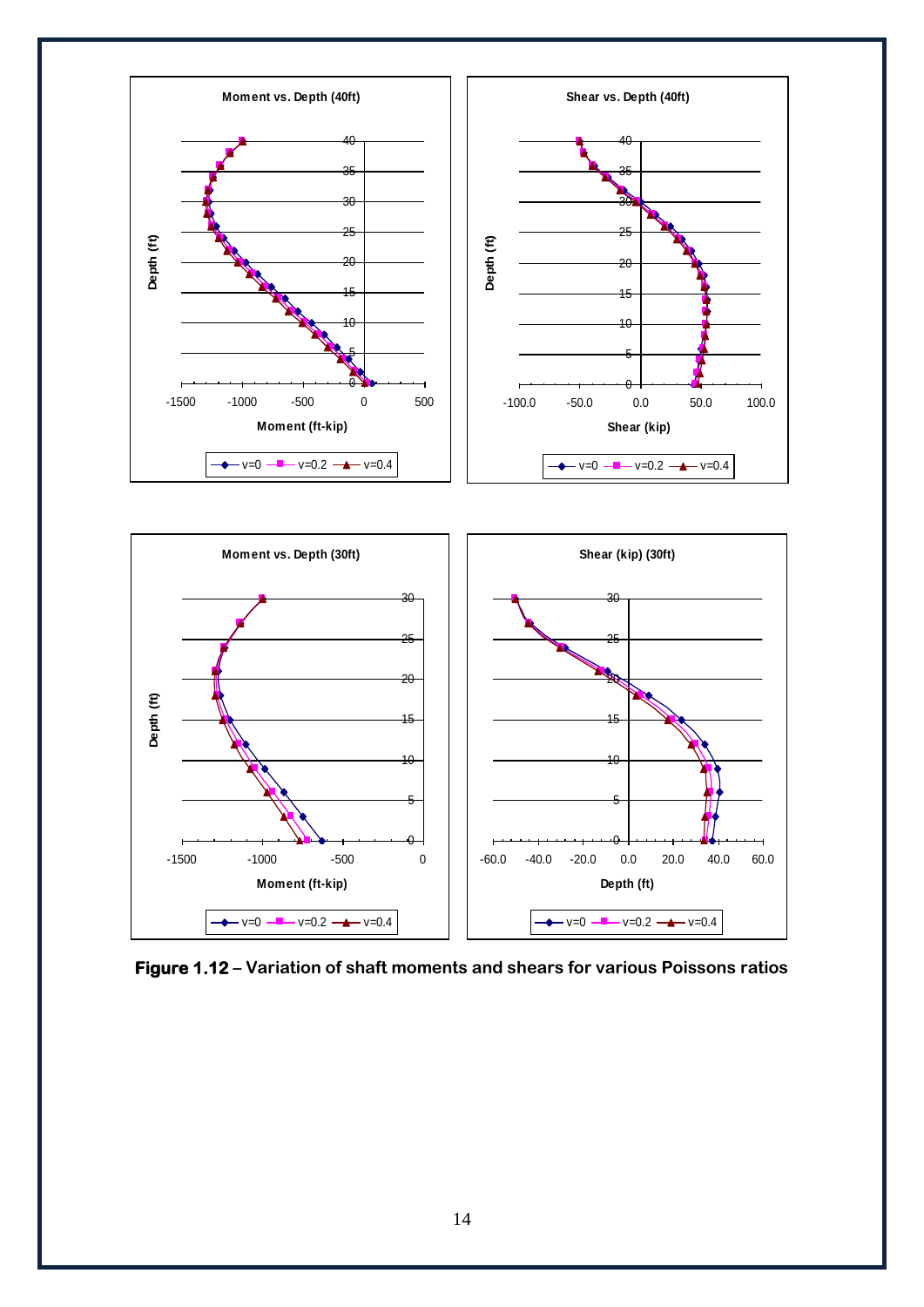![](_page_16_Figure_0.jpeg)

**Figure 1.13 – Effect of Poissons ratio on displacements.**

**Figure 1.13 shows the percentage increase in maximum shaft displacement for Poisson's ratios of 0.2 and 0.4. As observed in the surface friction analysis, below**  a certain shaft depth to diameter ratio (in this case L/D<sub><sup> $\approx$ </sup>7), the variation of</sub> **Poisson's ratio does not have a significant effect on the response of the shaft. Note that for higher Poisson's ratio, the percentage increase in maximum shaft displacement is also higher. This behavior is attributed to the fact that higher soil Poisson's ratio indicates a higher tendency for the soil to bulge upward at the unconstrained soil surface at the ground level. Thus the higher the poissons ratio, the higher the soil moves upward at the ground surface under the bearing pressure between the shaft and the soil. This freedom to move upward reduces the bearing strength of the soil to lateral shaft movements thus resulting in higher shaft displacement.**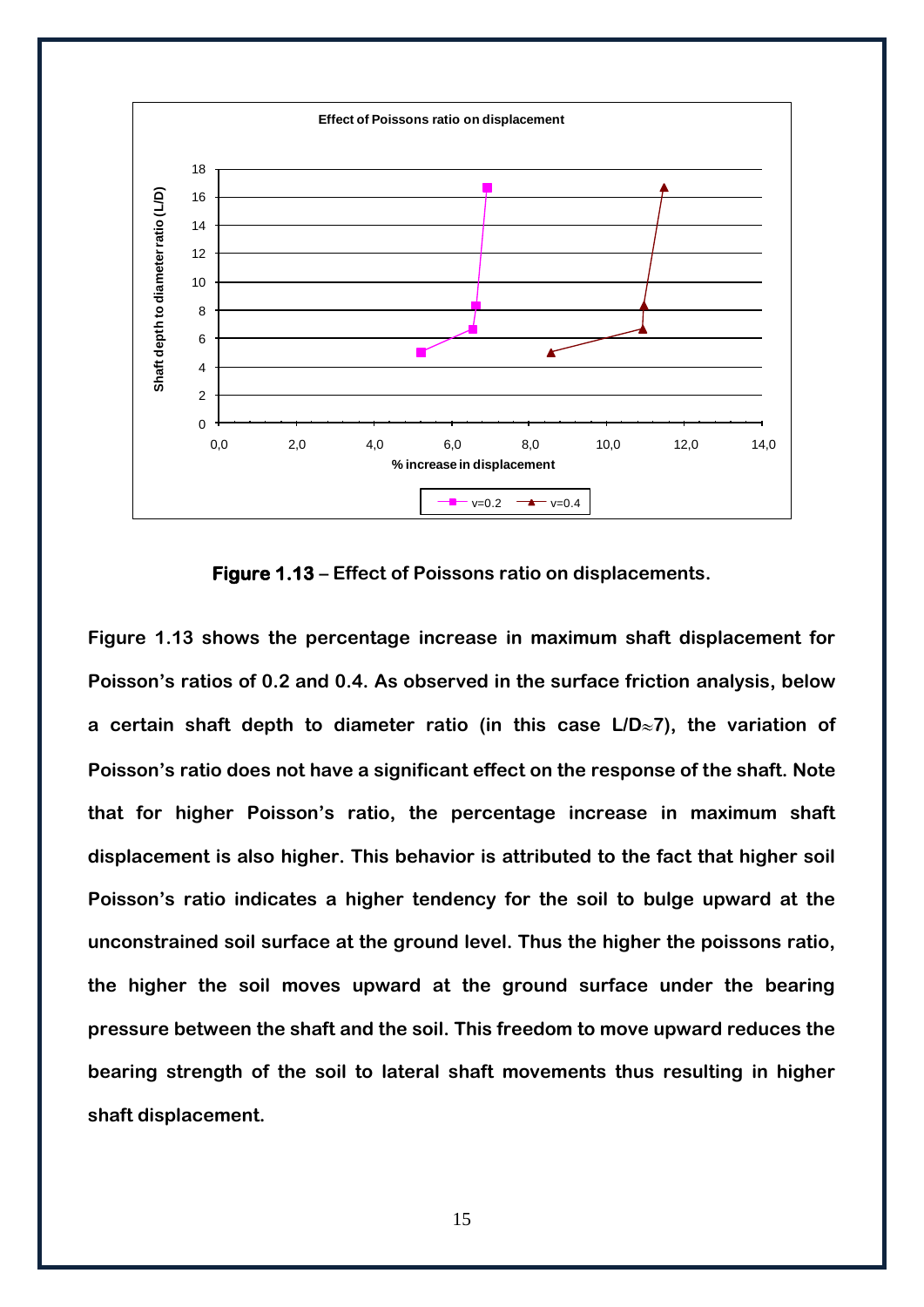**Overall, a higher Poisson's ratio lowers the stiffness of the soil, increasing the relative stiffness between the shaft and the soil, thus increasing the burden on the shaft to resist the lateral loads. Figure 1.14 shows the effect of Poisson's ratio on maximum moment along the shaft. As Poisson's ratio increases, the maximum moment increases. However, the increase in maximum moment is less significant than that of the displacements.**

![](_page_17_Figure_1.jpeg)

**Figure 1.14 – Effect of Poisson's ratio on moment.**

**Figure 1.15 shows the variation of shear with slenderness. The maximum shear within the shaft decreases with increasing Poisson's ratio. The soil deformations are the contributing factor to the shears within the shaft. Since the soil stiffness is lower for higher values of Poisson's ratio, the forces generated by a unit displacement of soil is also lower, which is the primary reason for lower shear.**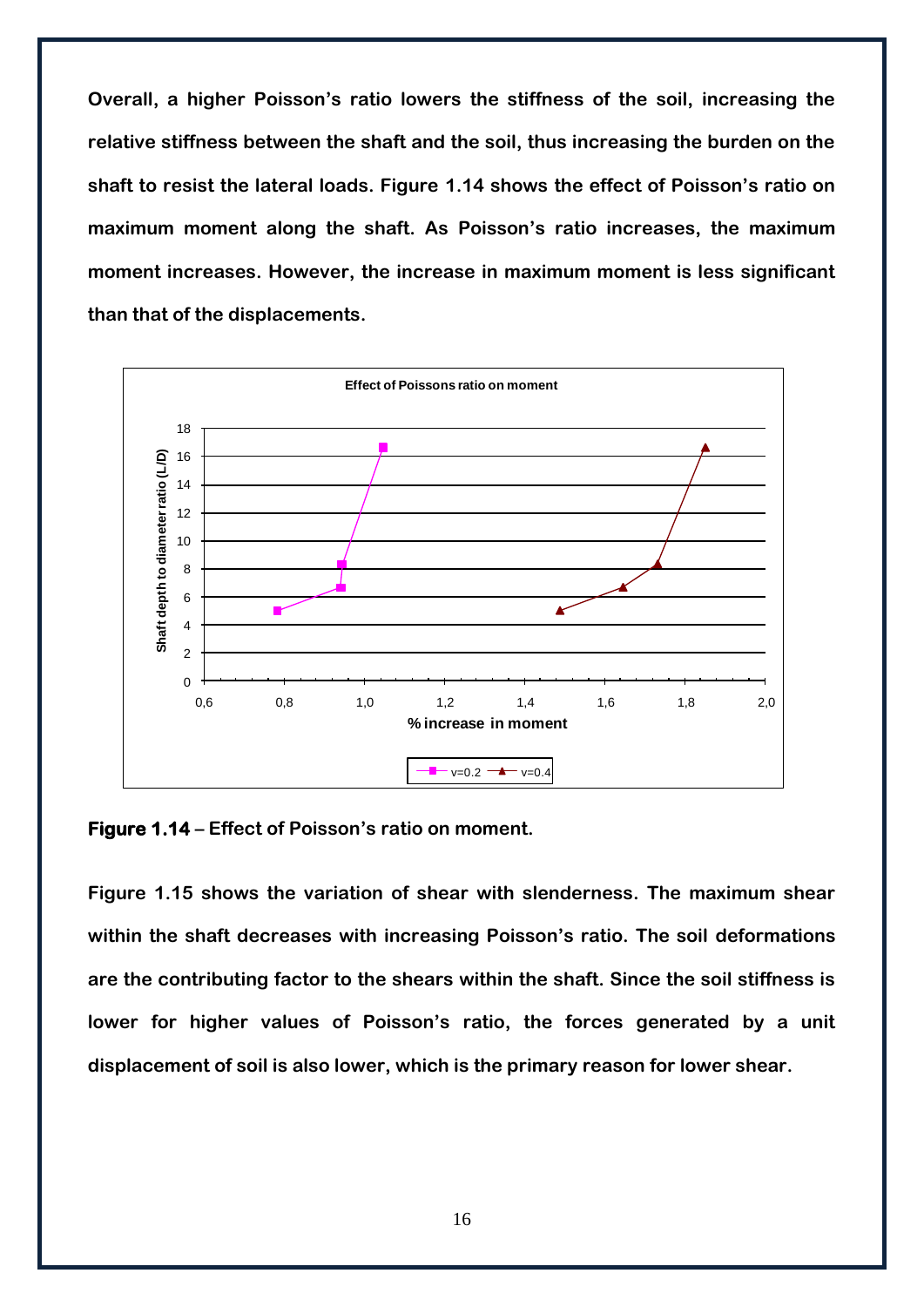![](_page_18_Figure_0.jpeg)

**Figure 1.15 – Effect of Poissons ratio on shear**

#### <span id="page-18-0"></span>**1.4 Effect of Soil Weight**

**The effect of soil weight on the response of drilled shafts under lateral load was investigated for two 6ft diameter shafts with shaft depths of 50ft and 100ft. The applied lateral load was 50 kips. The surrounding soil is cohesionless dense sand with unit weight equal to 120 pcf, and coefficient of subgrade reaction (n<sup>h</sup> ) equal to 50 pci. Shaft displacements, moments, and shears were compared with and without soil weight. Figure 1.16 shows the variation of displacement with depth. Inclusion of the selfweight in the FE analysis has increased the stiffness of the SSI system, which decreased the maximum displacement by about 25%.**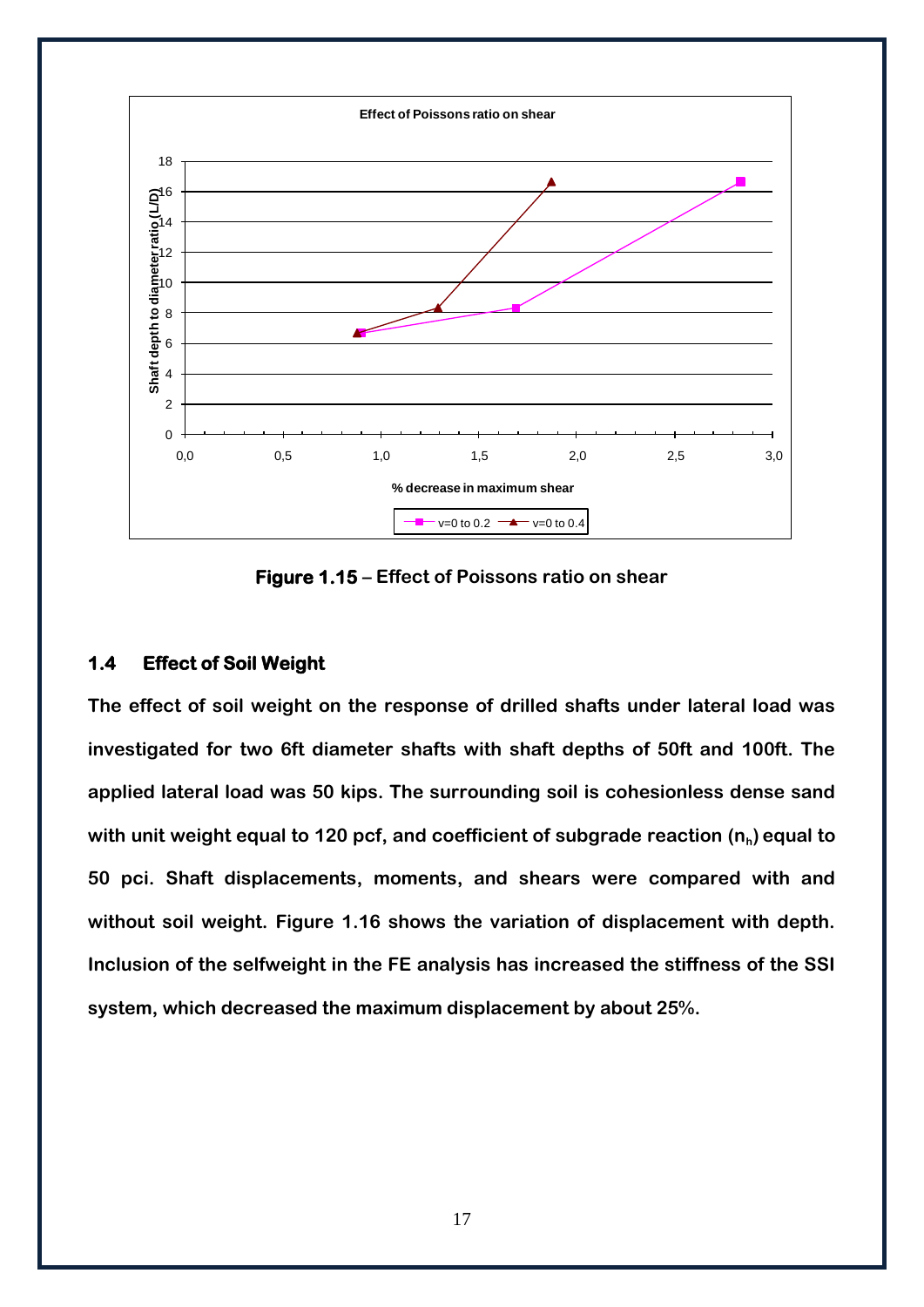![](_page_19_Figure_0.jpeg)

**Figure 1.16 – Variation of displacement with and without soil selfweight for 100ft** 

**Figure 1.17 shows the variation of the moment and shear along the shaft with and without soil selfweight. The shaft maximum moment occurred closer to the soil surface as the soil strength increased due to selfweight deformations. The decrease in the relative stiffness between the shaft and the soil reduces the portion of the lateral load resisted by the shaft alone. Also note the shift in the point of contraflexure as well as the 6% reduction in the maximum moment. Figure 1.17 also shows the effect of soil selfweight on shear along the shaft, where there is a 5% increase in the shear along the shaft. Overall, inclusion of the soil selfweight in the SSI model has resulted in lower response values. The effects of selfweight confinement for 50ft shaft have been observed to be slightly lower. Figure 1.18 shows that the reduction in displacement for the 50ft shaft is approximately 22.5%. The percentage decrease in maximum moment value is 3.7% and the percentage increase in maximum shear value is 2.5% as shown in figure 1.19.**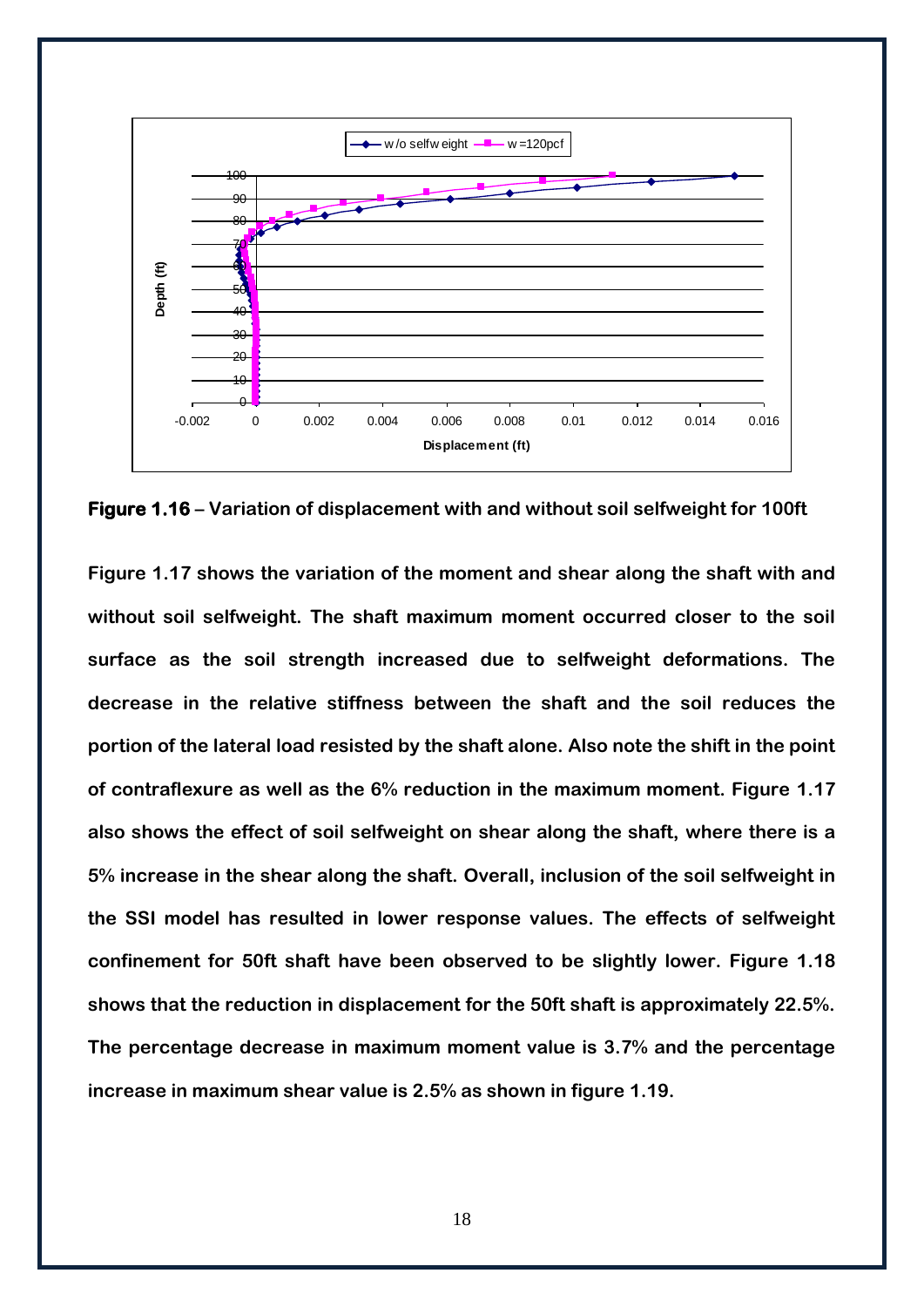![](_page_20_Figure_0.jpeg)

**Figure 1.17 – Variation of moment and shear with and without soil weight for 100ft shaft.**

![](_page_20_Figure_2.jpeg)

**Figure 1.18 – Variation of displacement with and without soil selfweight for 50ft shaft.**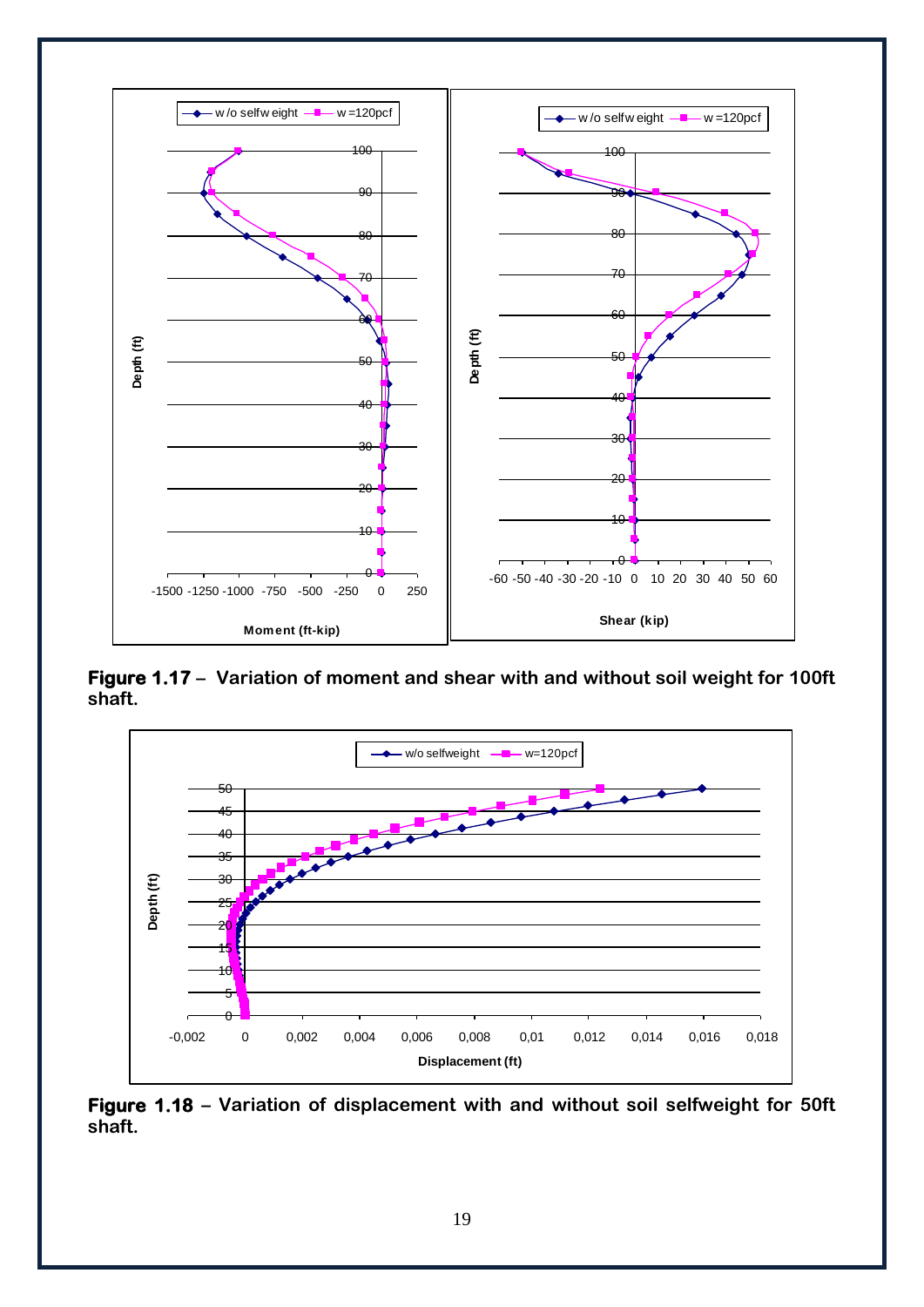![](_page_21_Figure_0.jpeg)

**Figure 1.19 – Variation of moment and shear with and without soil weight for 50ft shaft.**

#### <span id="page-21-0"></span>**1.5 Effect of Elastic Modulus of Soil**

**The elastic modulus of the soil is a stiffness property that influences the shaft response due to the indeterminate nature of the problem where the relative stiffness of shaft and soil become important. Maximum values of the response parameters such as displacements, moments, and shears are influenced by soil stiffness, which is dependent on the constant of horizontal subgrade reaction. The soil stiffness also affects the slenderness of the overall SSI system. To investigate the influence of varying soil stiffness, four 6ft diameter models with 20ft, 40ft, 50ft and 100ft shaft depths and 20ft column height were analyzed for an applied lateral load of 50 kip. The shafts were analyzed with fixed supports at the bottom. The surface friction constant was set as zero. The FE model used was Type-1 (Chapter three). The soil selfweight deformation effects and the surface friction effects have**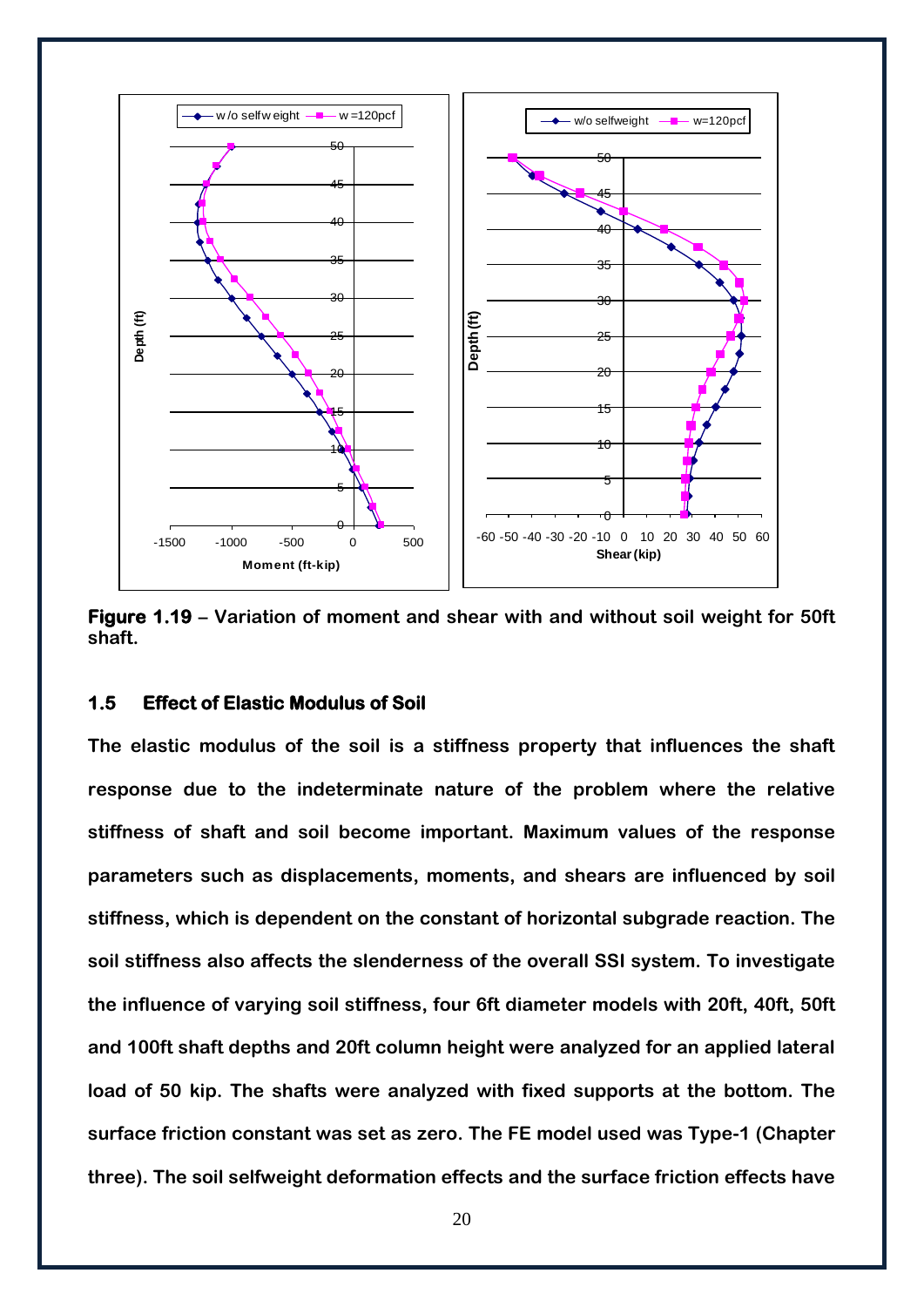**been purposely excluded in order to isolate the effect of soil stiffness. The models were analyzed for three different cohesionless soil types which varied from loose sand, to dense sand with the following constant of subgrade modulus (n<sup>h</sup> ) values: 10 pci, 25pci, 50 pci. These values have been obtained from figure 1.12of the book "An Insight into the Theoretical Background of SSI" for angle of friction ( ) values of: 28 , 33 and 37 . The elastic modulus of the soil varied linearly with depth (Ey=y. nh ) where y is the depth from ground surface. Thus given the linear relation, an increase in n<sup>h</sup> from 10 pci to 25 pci results in an increase in soil stiffness of 250%, and an increase from 10 pci to 50 pci results in an increase in soil stiffness of 500%. Figure 1.20 and 1.21 shows the effect of soil stiffness on displacements, moments and shears for the 100ft shaft. Note that the point of zero-displacement moves up as the soil becomes stiffer. Also the displacements become smaller. This can be attributed to the fact that the depth of the soil from the ground surface that has to be displaced and the amount that this depth of soil has to be displaced is smaller due to a higher soil stiffness value. The necessary soil resistance to lateral load can be developed by displacing a lesser amount of soil (higher location of shaft zero-displacement point) and a lower amount of soil deformation at the ground level (lower displacement). The maximum displacement decreases by 40% when soil stiffness increases from 10pci to 25pci and the decreases by 60% when the coefficient of subgrade reaction increases from 10pci to 50pci.**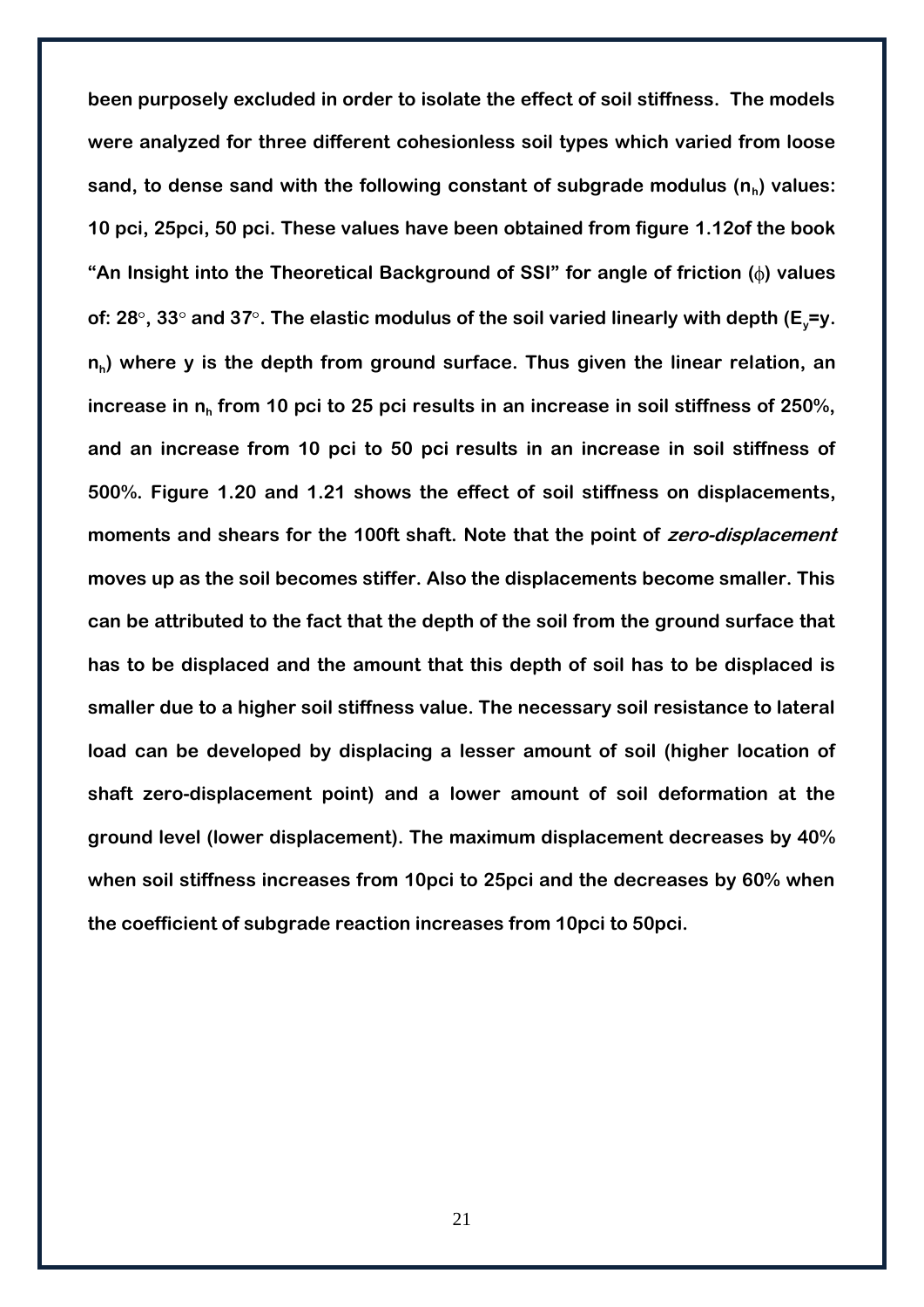![](_page_23_Figure_0.jpeg)

**Figure 1.20 – Shaft displacements for various values of coefficient of subgrade reaction.**

**Figure 1.21 shows that the location of maximum moment moved down and its value increased with decreasing soil stiffness. As the soil stiffness decreases the portion of the lateral load resisted by the shaft increases thus the higher maximum value. The maximum moment decreased by about 8% when n<sup>h</sup> increased from 10pci to 25pci and decreased by 13.5% when n<sup>h</sup> increased from 10 to 50 is 13.5%. One interesting point in figure 1.21 is that for the weaker soil moments at the support were developed. Although the value is small compared to the maximum values, a support moment of approximately 50ft-kip is observed for soil with nh=10pci. For**  other values of  $n_h$ , the support conditions did not have an effect. It is observed that **the effect of support conditions is related to relative stiffness as well as the slenderness. Figure 1.21 also shows the variation of shear with soil stiffness. The point of maximum shear within the shaft shifts down, due to the increase in the amount of soil that has to be displaced to establish a state of equilibrium. The maximum shear value increases with increasing soil stiffness and the percentage**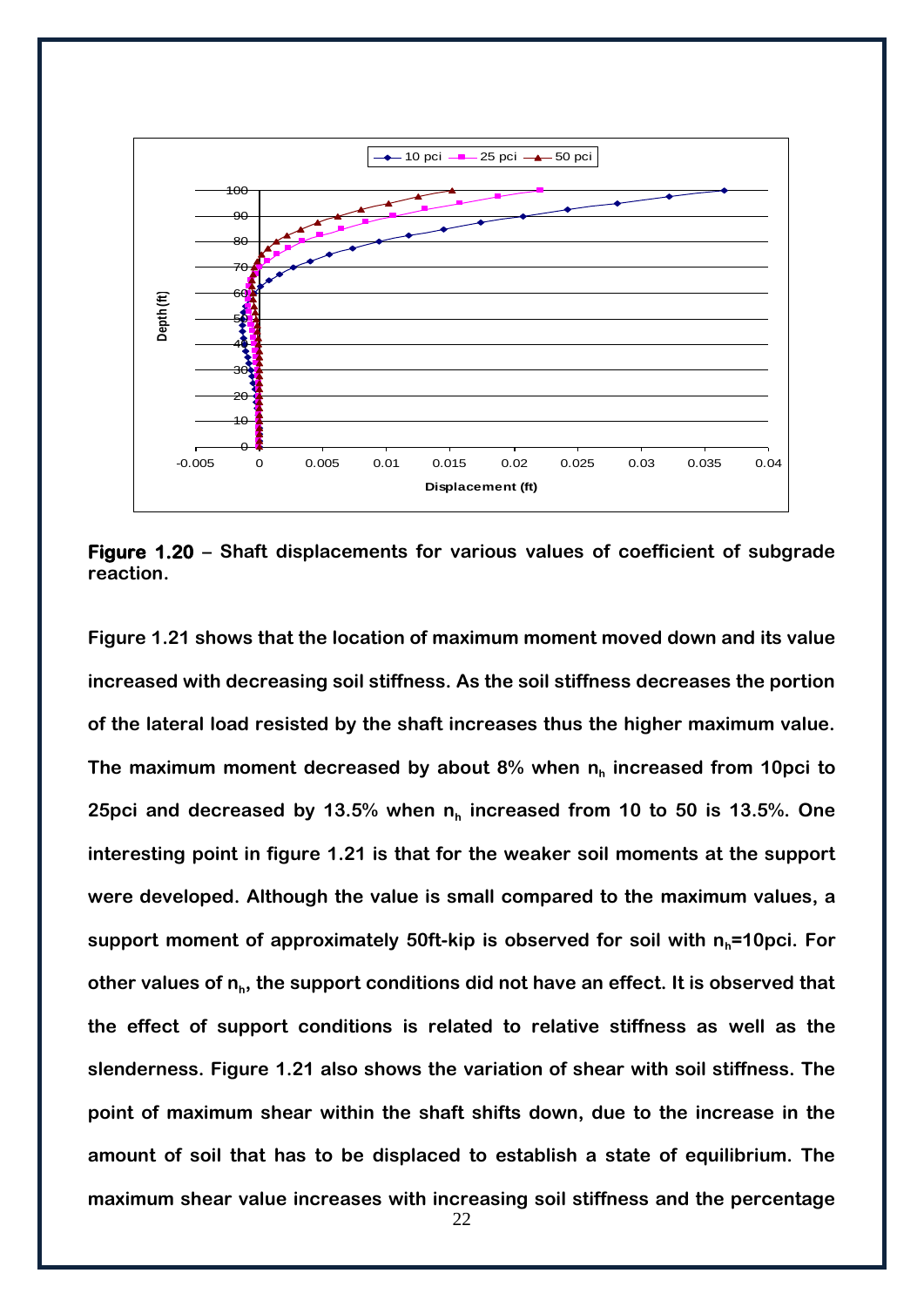increase is about 13% when n<sub>h</sub> increases from 10pci to 25pci is and 18% when n<sub>h</sub> **increases from 10pci to 50pci.**

**Similar analysis was conducted for 50 ft shaft for various values of n<sup>h</sup> . However, the model was analyzed for two more n<sup>h</sup> values (30pci, and 40pci).**

**Figures 1.22 show the displacement profile for the 50ft shaft. The percentage decrease in displacement was about 39% when n<sup>h</sup> increased from 10pci to 25pci and about 58 % when n<sup>h</sup> increased from 10pci to 50pci.**

![](_page_24_Figure_3.jpeg)

![](_page_24_Figure_4.jpeg)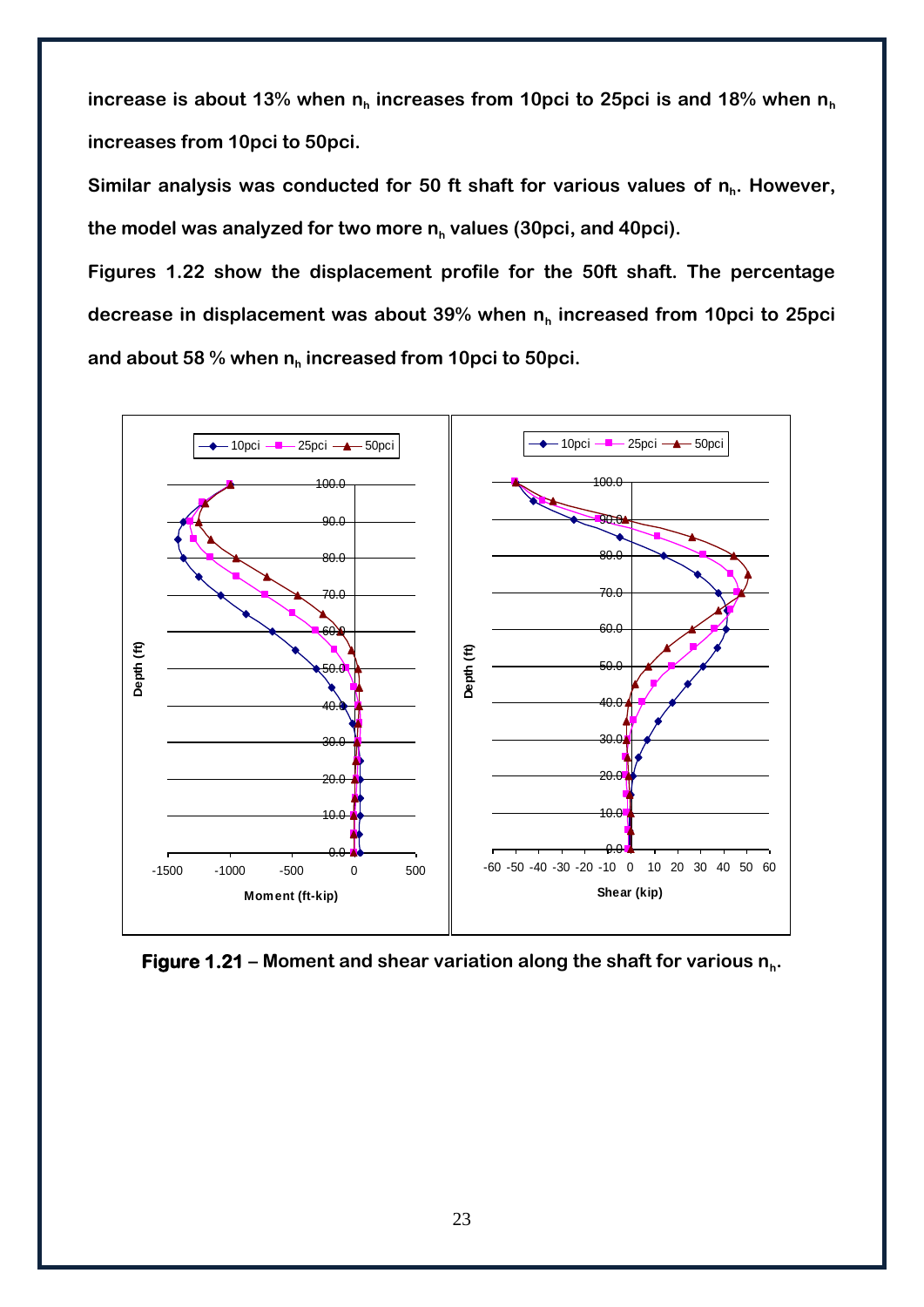![](_page_25_Figure_0.jpeg)

**Figure 1.22 – Shaft displacements for various values of coefficient of subgrade reaction.**

**The decrease in moment for n<sup>h</sup> values varying from 10 pci to 25 pci is about 8% and was about 13.4 % when n<sup>h</sup> increased from 10pci to 50pci. Note the change in curvature in figure 1.23 as the soil stiffness increases. For nh=10pci, the shaft has a single curvature and overtakes a greater portion of the lateral load resisting capacity of the SSI system. Figure 1.23 also shows the shear diagrams for the shafts with different soil stiffness. Note the behavior at the shaft base. As the soil stiffness increases, the variation of shear along the shaft approaches the behavior of a slender shaft, i.e. the base shear becomes closer to zero. For nh=10 pci and nh=25 pci this shift wasn't clear, after analyzes for n<sup>h</sup> =30 pci and nh=40 pci the shift became evident.** 

**As in the case for 100ft deep shaft, the increase in the shear and the upward shift in the point of maximum shear are shown in figure 1.23. The higher the soil stiffness, the lower the amount of soil that needs to be mobilized. The increase in**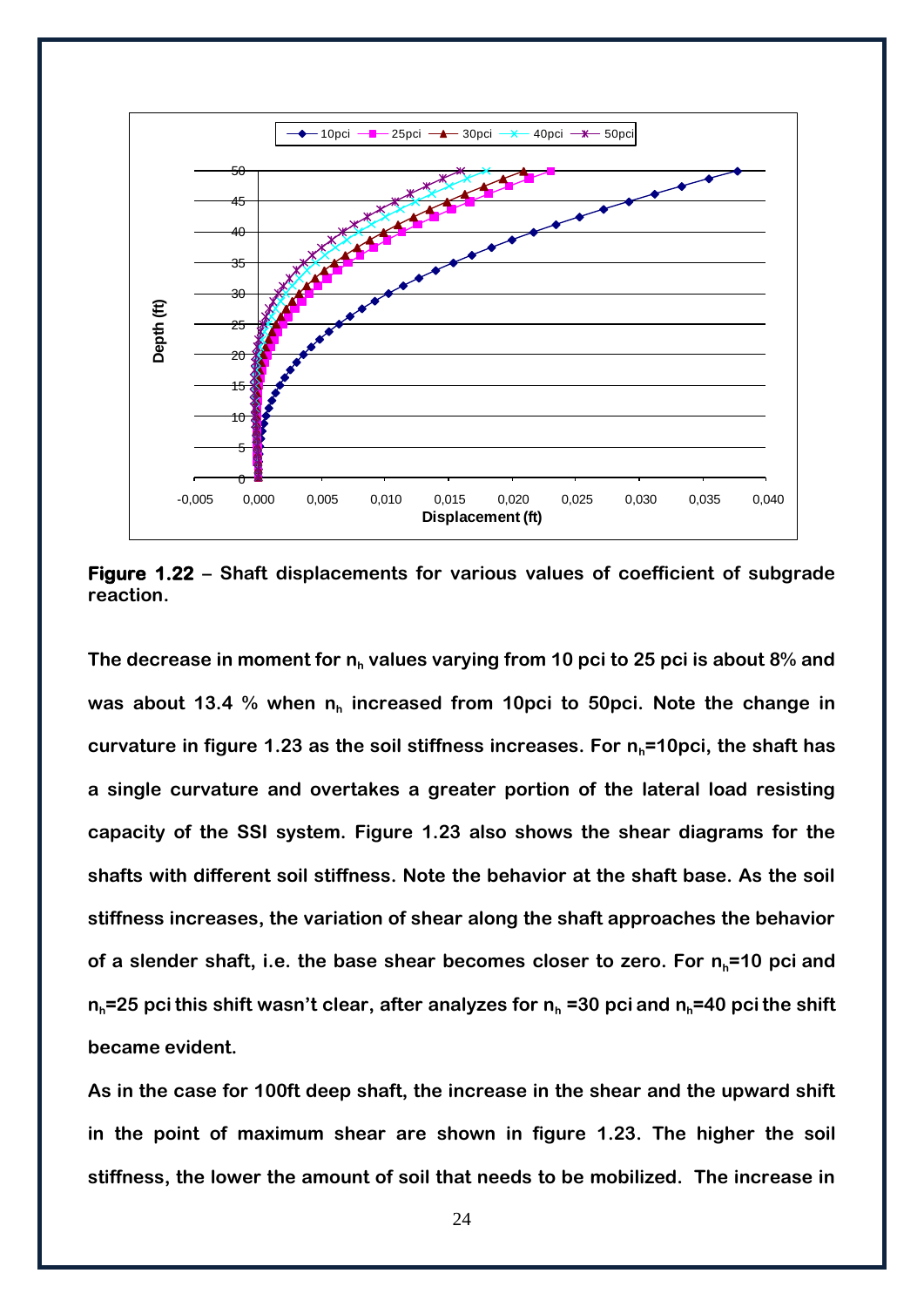**shear was about 12.5% when nh changed from 10pci to 25 pci is the increase was 14% when nh changed from 10pci to 50 pci .**

![](_page_26_Figure_1.jpeg)

**Figure 1.23 – Moment and shear variations along the shaft for various n<sup>h</sup> .**

**As the shaft depth becomes smaller (40ft) due to a lower depth to diameter ratio (L/D) shaft stiffness starts to dominate the overall SSI system stiffness. Figure 1.24 shows the variation of displacements of the 40ft shaft. The percentage decrease in maximum displacement for a change in n<sup>h</sup> from 10pci to 25pci is about 35% and from 10 pci to 50 pci is 55 %.**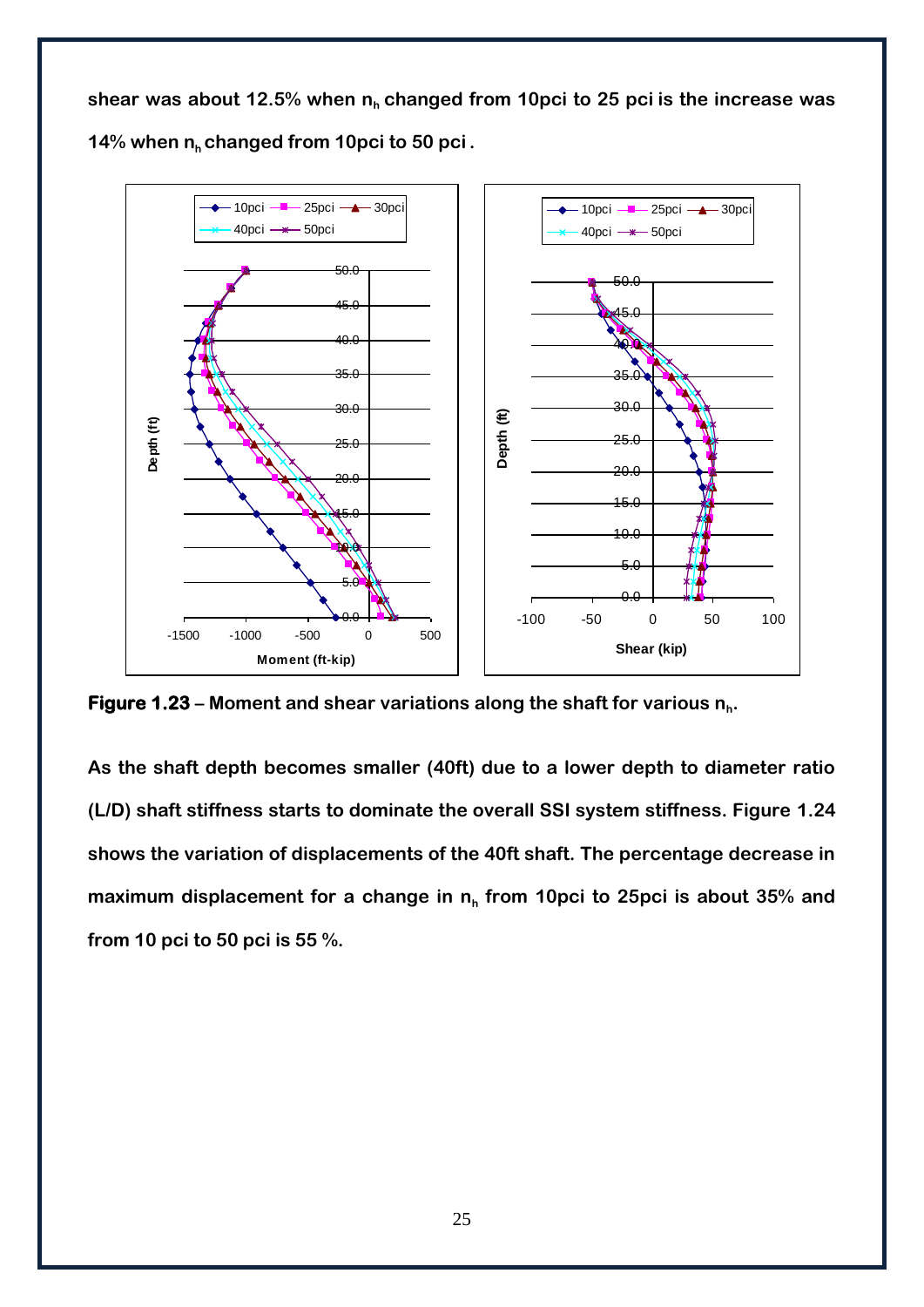![](_page_27_Figure_0.jpeg)

**Figure 1.24 – Shaft displacements for various values of coefficient of subgrade reaction**

**Figure 1.25 shows the variation of moments and shears for the 40ft shaft. Note that all the contraflexure points have diminished and the shaft has a single curvature. For the 50ft shaft moments shown in figure 1.23, all shafts had a contraflexure point accept the shaft within the soil having nh=10pci. This indicates the 50ft shaft is more slender as expected. The decrease in moment for a change in n<sup>h</sup> from 10pci to 25pci is about 6% and from 10pci to 50pci is about 14 %. The increase in shear for a change in n<sup>h</sup> from 10pci to 25 pci is about 43% and from 10pci to 50pci is 57 %.**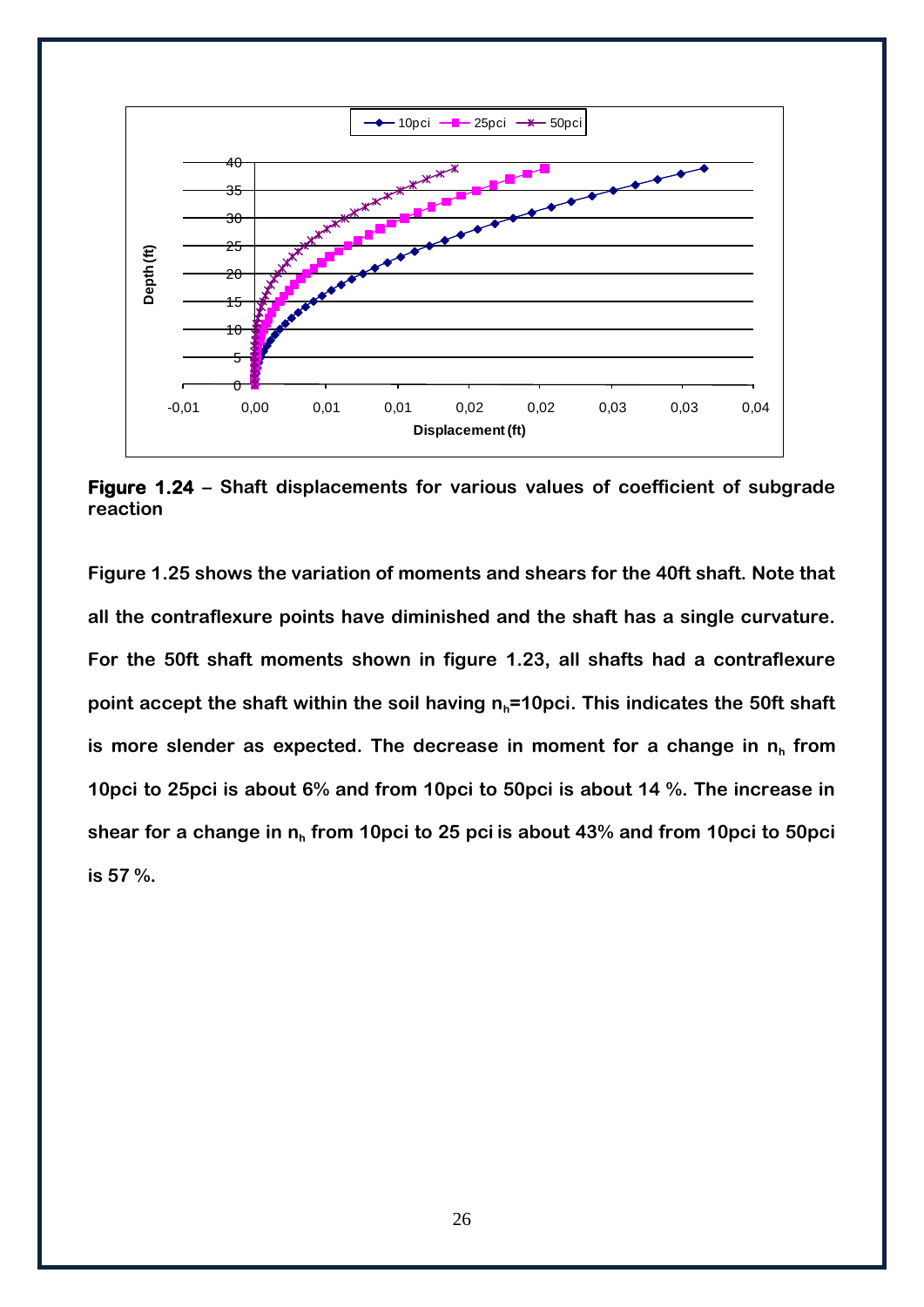![](_page_28_Figure_0.jpeg)

**Figure 1.25 – Moment and shear variations along the shaft for various n<sup>h</sup> .**

**Finally, a 20ft deep shaft was analyzed with the different soil stiffness values. At such a low depth-to-diameter ratio, the shaft was not sensitive to changes in soil stiffness compared to the 100ft and 50ft deep shafts. Figure 1.26 shows the variation in displacements along the shafts. The decrease in displacement for a change in n<sup>h</sup> from 10pci to 25pci is about 4.5% from 10pcito 50pci is about 12 %.**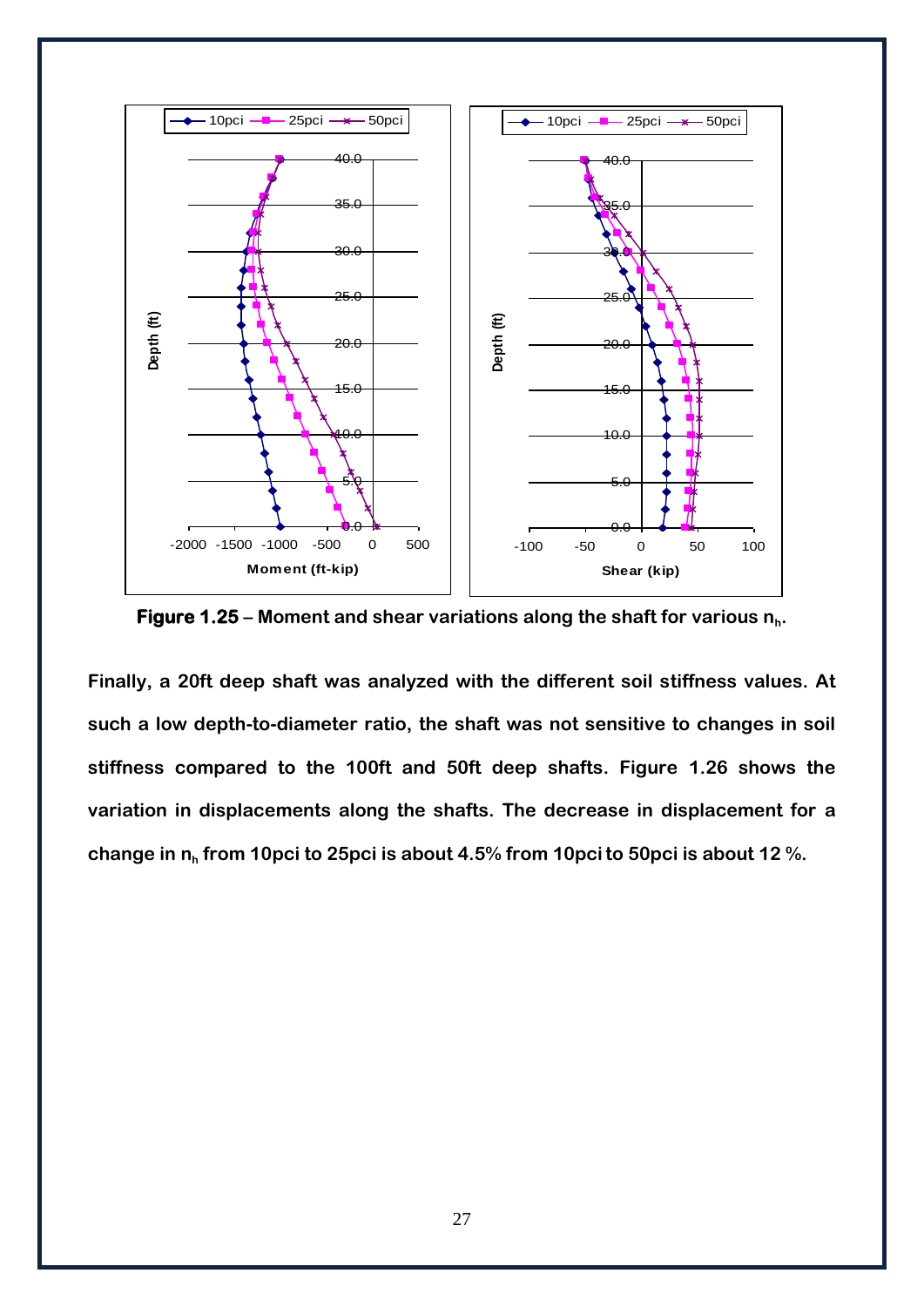![](_page_29_Figure_0.jpeg)

**Figure 1.26 – Shaft displacements for various values of coefficient of subgrade reaction.**

**Figure 1.27 shows the moment profiles of the shafts. The decrease in maximum momentfor a change in n<sup>h</sup> from 10pci to 25pci is about 6.5% and from 10pci to 50 pci is about 16%. Note that for n<sup>h</sup> =10pci, the slenderness of the shaft-soil system is almost independent of the soil, i.e. the soil is weak and the shaft is resisting lateral loads as a cantilever. Increasing soil stiffness modifies the slenderness of the shaft and the moment at the base decreases. Figure 1.27 also shows the shear variation along the shaft. The decrease in the shear for a change in n<sup>h</sup> from 10pci to 25pci is about 22% and from 10pci to 50pci is about 52 %. Note that as the soil stiffness decreases, the shear diagram approaches that of a cantilever with a concentrated load at the tip.**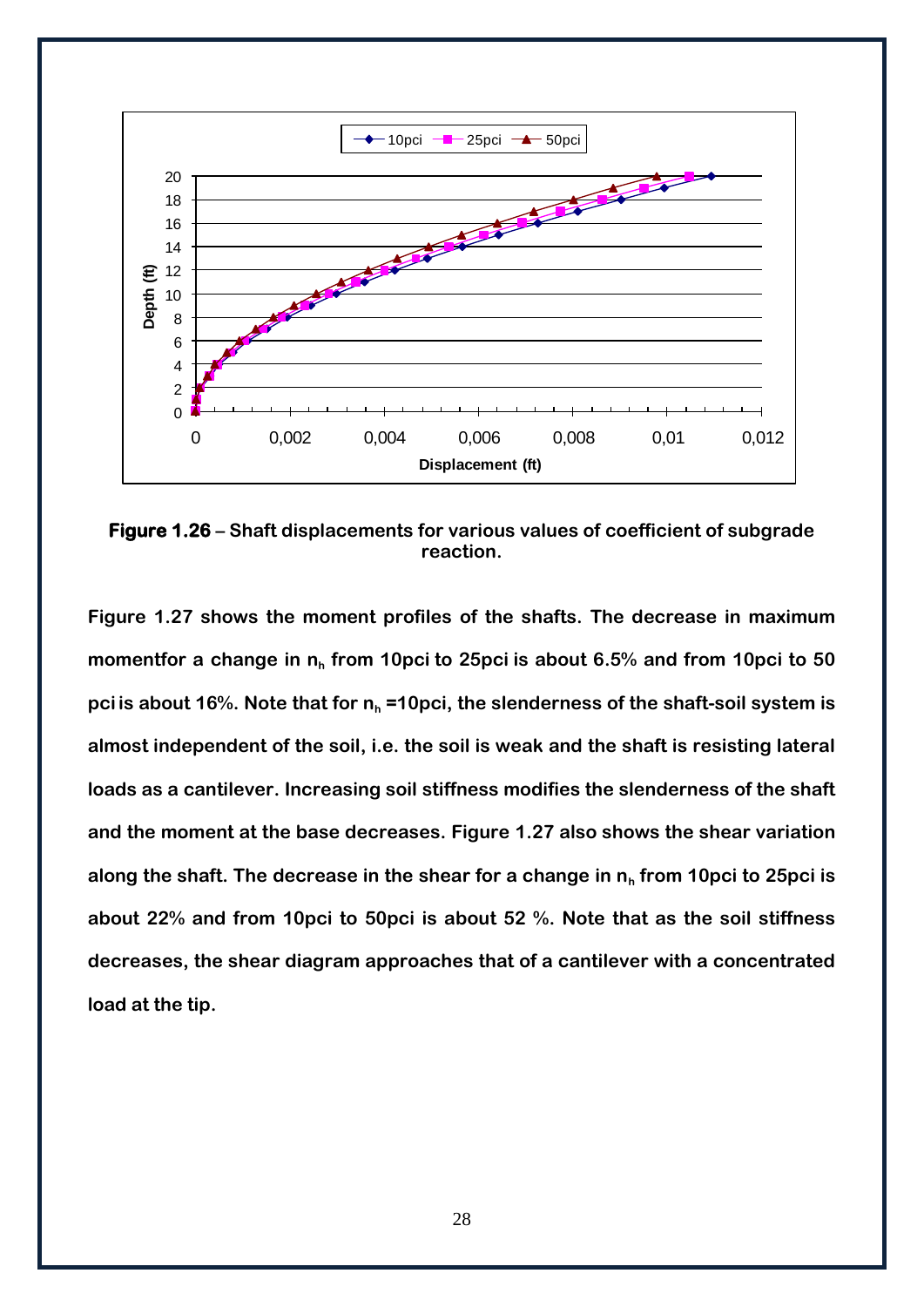![](_page_30_Figure_0.jpeg)

**Figure 1.27 – Shaft displacements for various values of coefficient of subgrade reaction.**

**Figure 1.28 and 1.29 shows the variation of maximum displacements and maximum moments values with the coefficient of subgrade reaction of the soil, for various slenderness ratios. Figure 1.28 shows that for shaft slenderness higher than 8.33, the influence of change in soil stiffness on the lateral shaft response is the same and the response of the shaft is affected by this change. As the shaft slenderness decreases, the shaft flexural stiffness becomes more dominant on the overall SSI system stiffness and the soil stiffness will have less effect on the lateral shaft response. Figure clearly shows the difference between the plots for depth to diameter ratios of 6.67 and 3.33. For the stout shaft with depth to diameter ratio of 3.33, the influence of the change in coefficient of subgrade reaction is almost negligible, as the shaft stiffness almost unilaterally defines the stiffness of the system. The variation of the moments is similar. As the soil stiffness is increased, the relative effect of shaft stiffness on the overall SSI stiffness decreases.**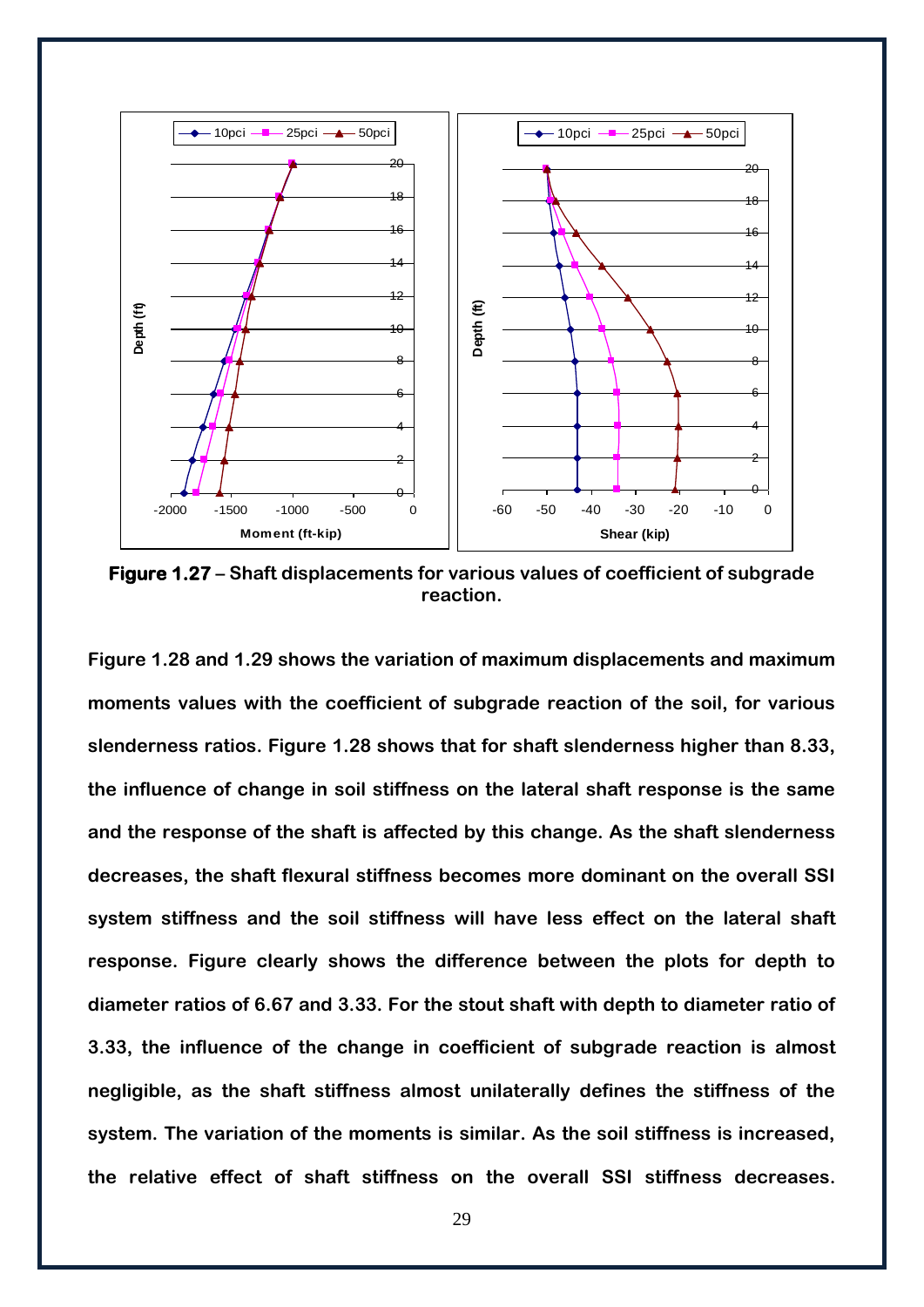**Although the change in displacement is low for smaller slenderness values, due to high flexural stiffness associated with them, the change in moment is highly influenced. Thus the variation in moment values is similar for all slenderness values.**

![](_page_31_Figure_1.jpeg)

**Figure 1.28 – Variation of maximum displacement for different shaft slenderness**

![](_page_31_Figure_3.jpeg)

**Figure 1.29 –Variation of maximum moment values for different shaft slenderness**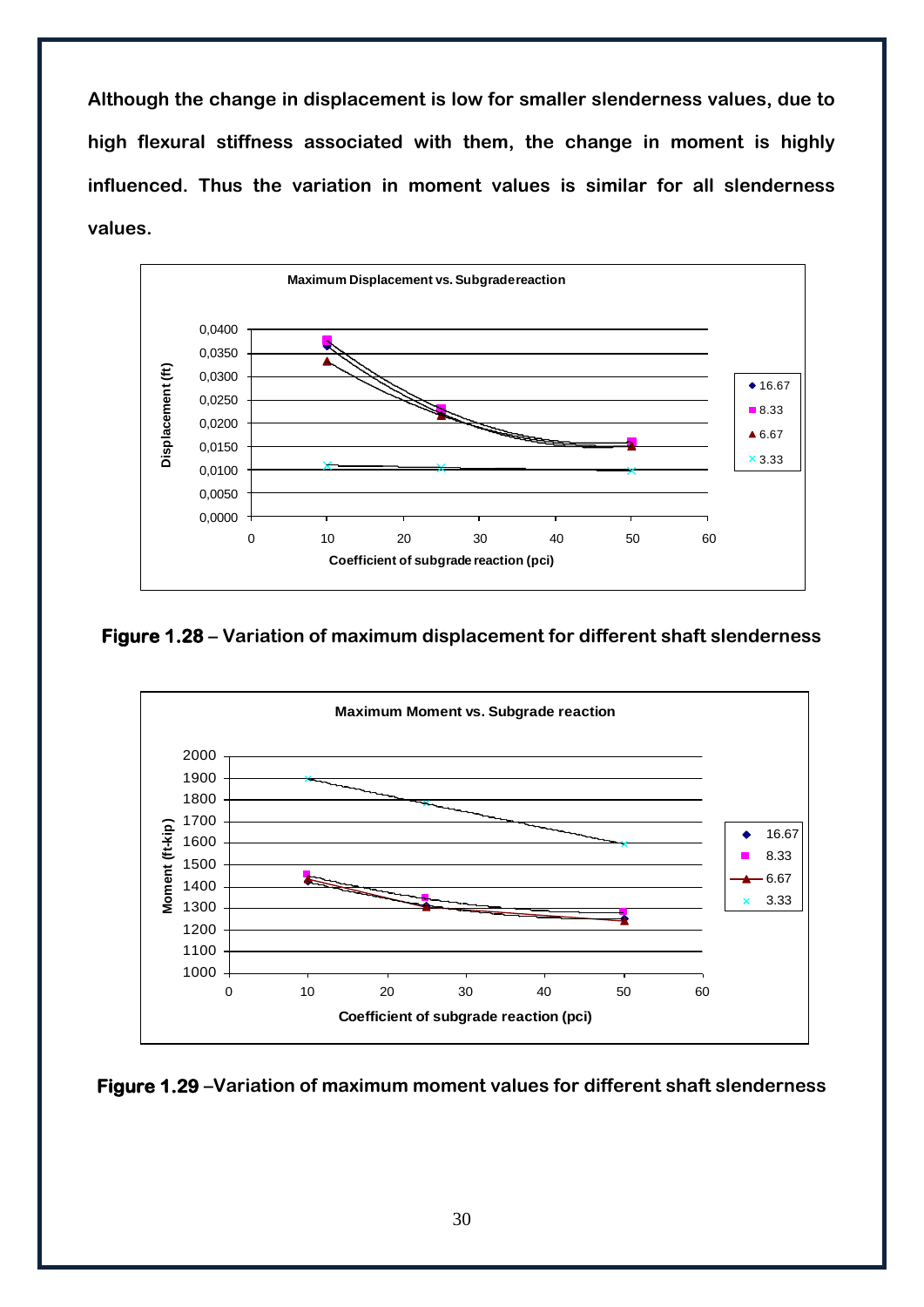#### <span id="page-32-0"></span>**1.6 Effect of Elastic Modulus of Concrete**

**The elastic modulus of the concrete used for the shaft is related to the concrete compressive strength and it is a determining factor in shaft rigidity. However, the rate of change of elastic modulus with compressive strength is not high. Thus the impact of concrete strength on the stiffness of the SSI system is not significant. A 6ft diameter and 100ft deep shaft with 20ft column in dense sand was analyzed under a lateral load of 50kip.The elastic modulus of the concrete was calculated**  based on ACI recommendation for normal-weight concretes: E=57.000[f<sub>c</sub><sup>'</sup>]<sup>(1/2)</sup>. The **concrete strengths, f<sup>c</sup> ' used for the shaft were: 3.000psi, 4.000psi, and 5.000psi that results in elastic modulus Ec of: 450.000ksf, 520.000ksf and 580.000ksf respectively. The elastic modulus increases by 15% when the compressive strength is increased to 4.000psi, and increases by 29% when it is increased to 5.000psi. Figure 1.30 shows the displacements along the shafts for various moduli of concrete. The maximum displacements are reduced by about 6% when the compressive strength is increased from 3.000psi to 4.000psi, and reduced by 11% when the compressive strength is increased from 3.000psi to 5.000psi.**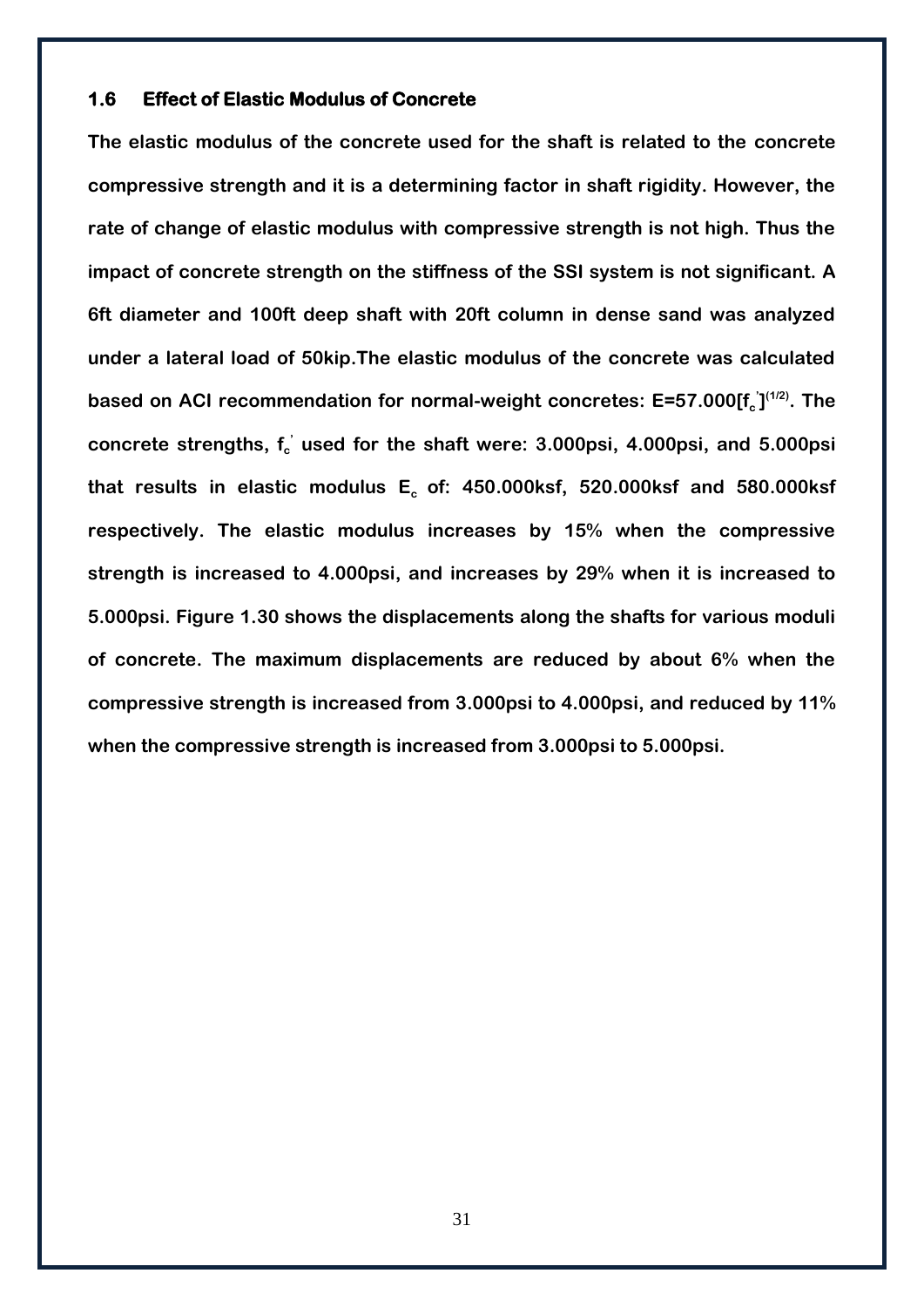![](_page_33_Figure_0.jpeg)

**Figure 1.30 – Shaft displacements for different concrete strengths.**

**Figure 1.31 shows moment and shear variations along the shafts. There is a slight increase in moment with the increase in the elastic modulus. 2% increase in maximum moment is observed when the compressive strength is increased to from 3000psi to 5000psi. The corresponding decrease in shear due to lower displacements is about 3.5%.**

![](_page_33_Figure_3.jpeg)

![](_page_33_Figure_4.jpeg)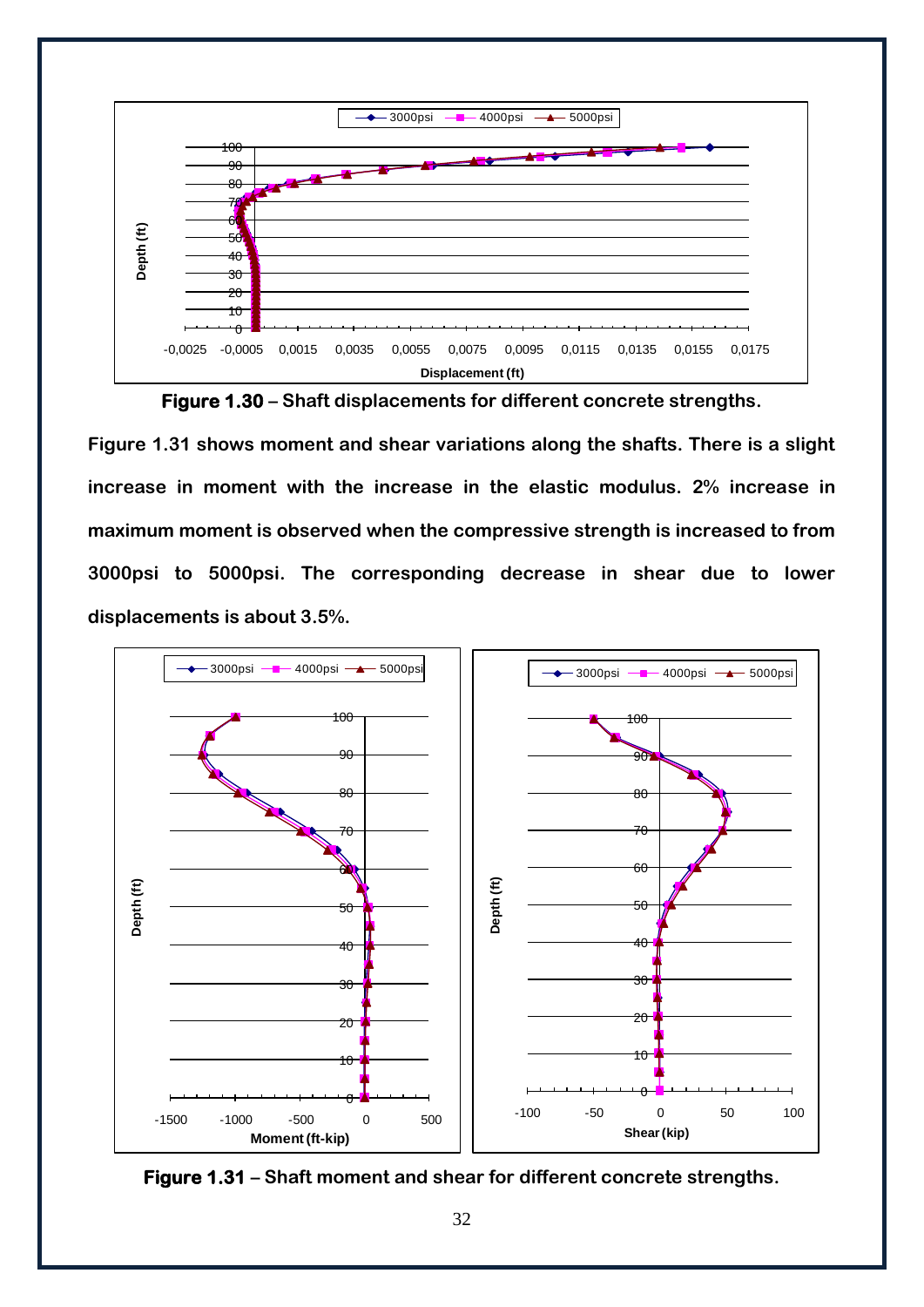**The effect of variation of concrete compressive strength on the shaft response was smaller than the effect of the variation of soil stiffness.**

#### <span id="page-34-0"></span>**1.7 Effect of Shaft Diameter**

**The shaft diameter affects the moment of inertia of the shaft and it is a determining factor in the shaft rigidity, which affects the stiffness of the SSI system. Due to the indeterminate nature of the problem, distribution of the overall stiffness between the shaft and the soil, based on the individual stiffness values, affects the value and distribution of the displacements, moments, and shears along the shaft. In the previous chapter, the effect of variation in soil stiffness on the response of SSI system was analyzed. In this chapter the rigidity and the flexural stiffness of the shaft will be varied and the effects on the SSI system will be analyzed.** 

**Rigidity of a prismatic shape is related to its elastic modulus and moment of inertia. Flexural stiffness of a prismatic shape is additionally related to the length. Thus by changing the diameter of the shaft, the rigidity and the flexural stiffness are changed.**

**100ft deep shaft with 20ft column with varying diameters were analyzed under a 50 kip load applied at the column tip. The shaft diameters (D) analyzed were: 6ft, 7ft, 8ft, 9ft, and 10ft which resulted in depth to diameter (L/D) ratios of: 16.7, 14.3, 12.5, 11.1, and 10. Increase in shaft diameter has a large impact on the rate of increase of shaft rigidity since the moment of inertia is directly related to the fourth power of the diameter. Taking the rigidity of the 6ft diameter shaft as 1, the rigidities of the**  remaining shafts normalized with respect to the 6 ft diameter are as follows: EI<sub>1</sub>=1, **EI**<sub>2</sub> $=$ **1.85, EI**<sub>3</sub> $=$ **3.16, EI<sub>4</sub>** $=$ **5.06, EI<sub>5</sub>** $=$ **7.72 assuming same E. The soil is dense sand with nh=50pci. Figure 1.32 shows the variation of displacements along the shaft depth. Note the curvature change as the flexibility of the shaft decreases.**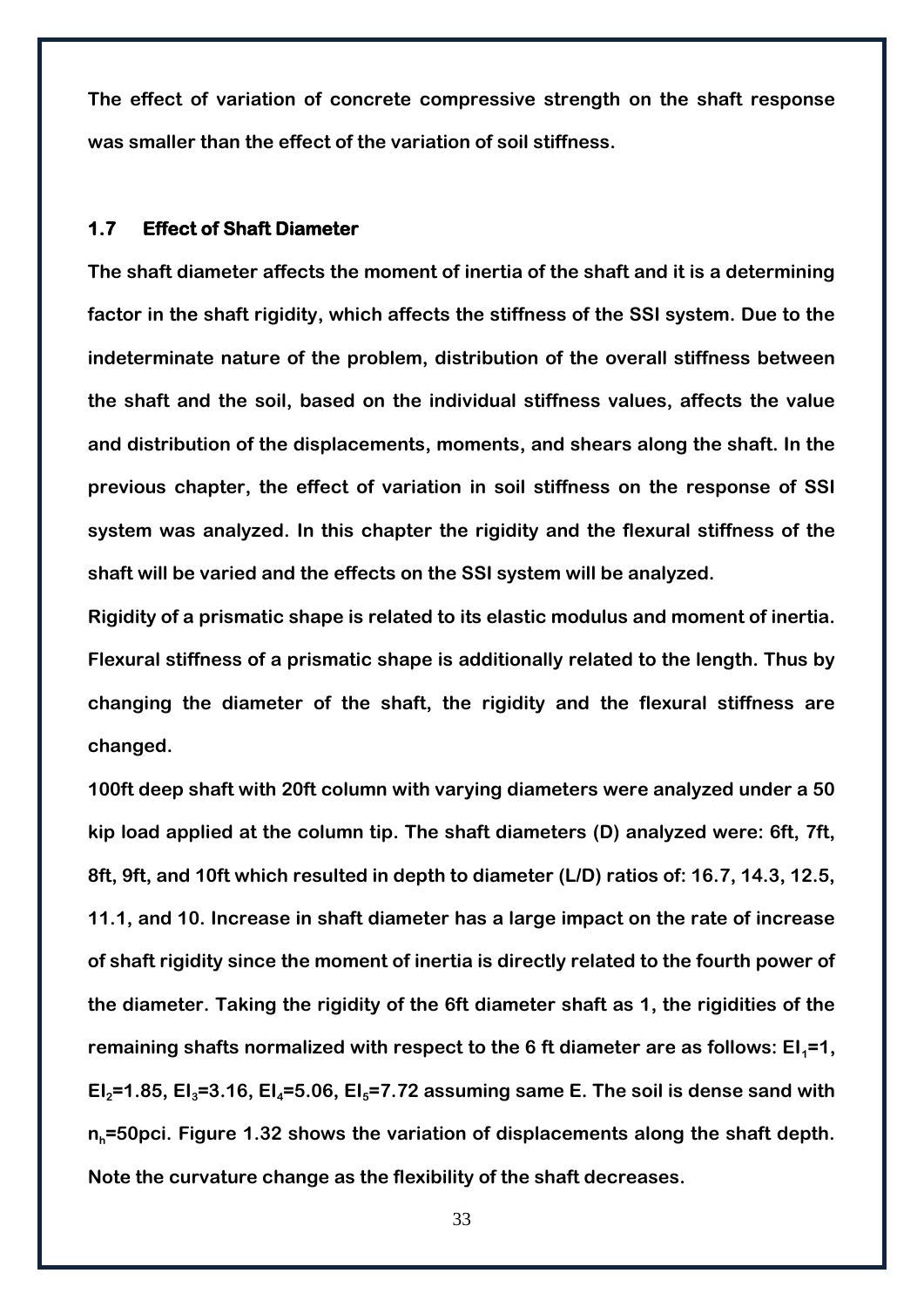![](_page_35_Figure_0.jpeg)

**Figure 1.32 – Displacements for 100ft shaft with varying diameters.**

**If these results are normalized with respect to the 6 ft diameter shaft, the percentage decrease in the displacements with increasing diameter is as shown in figure 1.33.** 

![](_page_35_Figure_3.jpeg)

**Figure 1.33 – Percentage decrease in displacements normalized with respect to 6ft shaft.**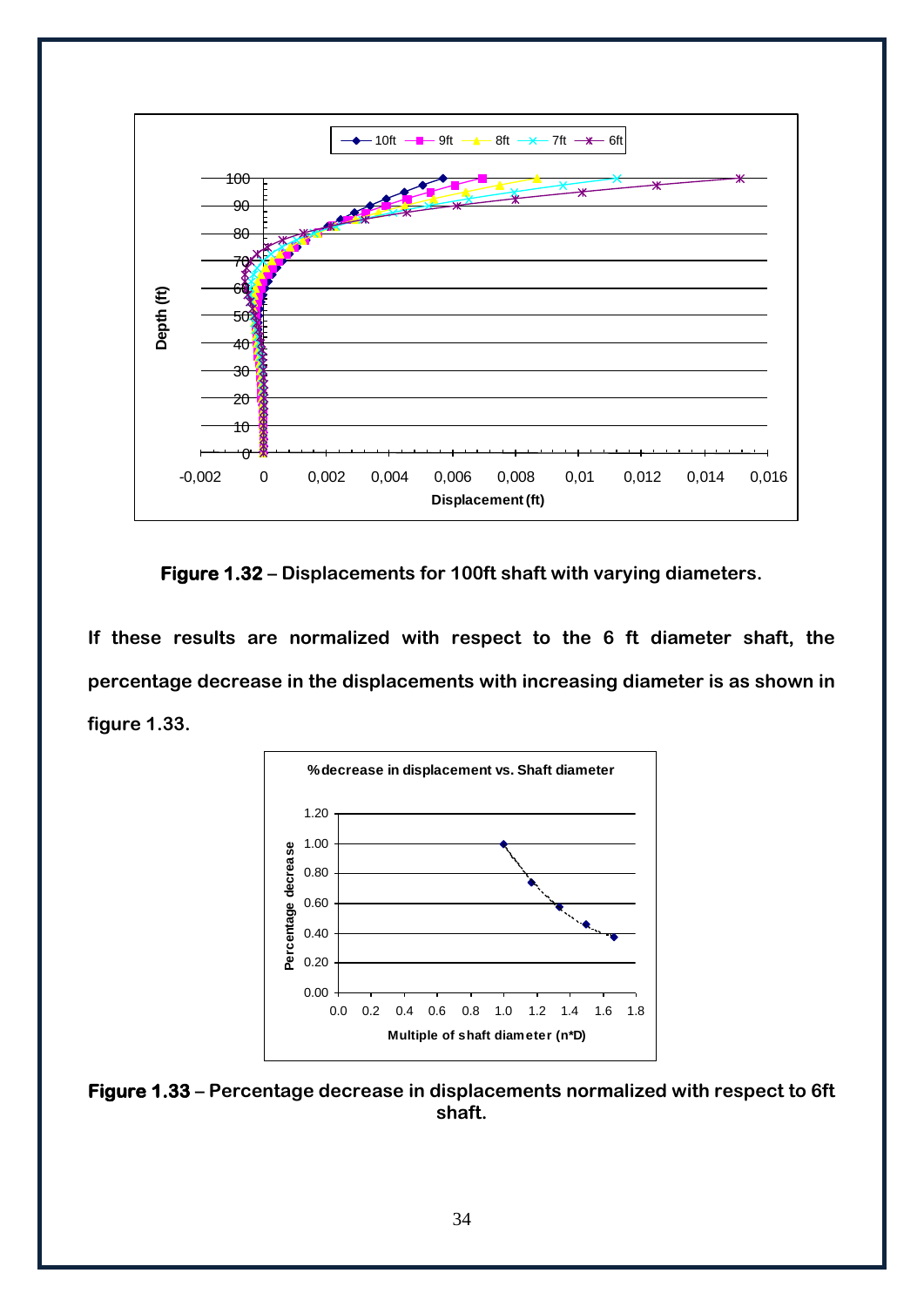**Figure 1.34 shows the variation of shears and moments along the shaft depth. As the shaft diameter increases, the flexural stiffness of the shaft increases. Higher stiffness causes higher moments and as the relative stiffness between the shaft and the soil increases, the maximum moment occurs at deeper locations along the shaft. The variation of the moment at the base of the shaft is also dependent on the stiffness of the SSI system although its value is small. As the stiffness of the shaft and the relative stiffness of the shaft with respect to soil increases, the moments at the fixed support are developed, indicating that the shaft starts to play a larger role in resisting lateral loads. The shaft displacements for higher shaft diameters are lower, which results in lower soil resistance. Therefore the shear decreases with increasing shaft diameter.**

![](_page_36_Figure_1.jpeg)

**Figure 1.34 – Moment and shear variation along the 100ft shaft depth.**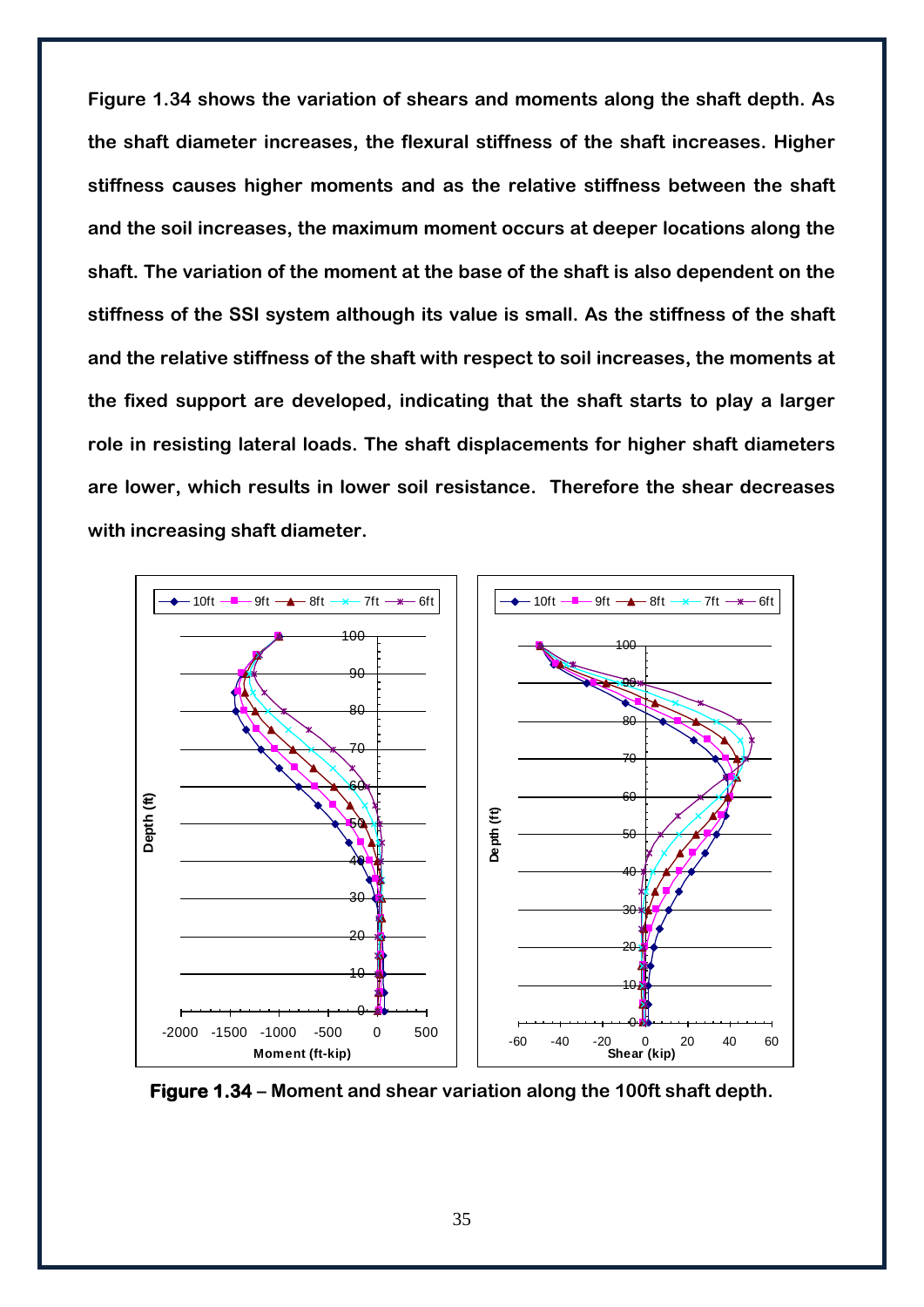**Figure 1.35 shows variations of the shears and moments, normalized with respect to 6 ft diameter shaft. This figure shows that moments increase and the shears decrease with increasing shaft diameter.**

![](_page_37_Figure_1.jpeg)

**Figure 1.35 – Variations in moments and shears with diameter normalized with respect to 6ft shaft.**

#### <span id="page-37-0"></span>**1.8 Effect of Column Height**

**A moment and an equivalent shearing force at the ground level can replace the lateral load applied at the column tip. The applied moment on the top of the shaft depends on the lateral load as well as the height of the column. Thus the same load applied at different column heights creates different moments. A change of the column height also modifies the slenderness and the flexural stiffness of the column. Thus, both the change in the moment and the shaft stiffness results in different displacements and related variables along the shaft. To investigate the effect of column height on the shaft response, a 6 ft diameter and 100ft deep shaft with L/D=16.67 was analyzed under a lateral load of 50 kips for the following column heights (H): 20ft, 30ft, 40ft, 50ft, 60ft, 70ft, 80ft, 90ft, and 100ft. To observe the effect of varying column heights on shafts with different depth to diameter**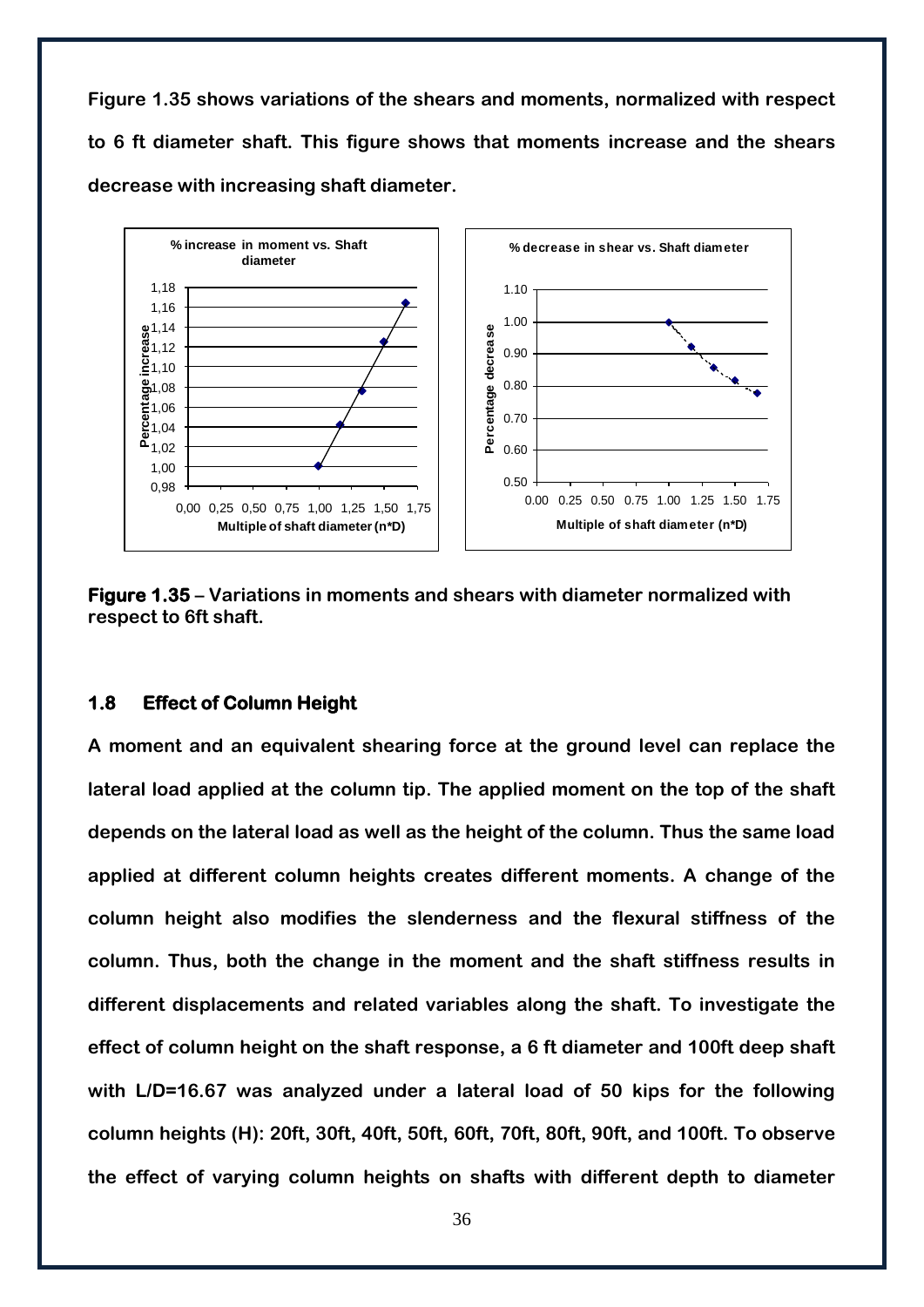**ratios, an 80ft shaft with L/D=15 and with column heights of: 16ft, 32ft, 48ft, 64ft, 80ft and a 50ft deep shaft with L/D=8.33 with column heights of: 10ft, 20ft, 30ft, 40ft, 50ft was also analyzed.** 

**Figure 1.36 shows the shaft displacement at the ground level for different column heights. As the moment at the ground level is increases, the displacements also increase.**

![](_page_38_Figure_2.jpeg)

**Figure 1.36 – Variation of shaft displacement for various column heights.**

**The variations of moments and shears are shown in figure 1.37. As the column height increases, the ground level moments become higher and the ratio of maximum moment to ground surface level moment approaches one. Thus the whole region between the point of maximum moment and the ground surface become an equally stressed region. The flexural stresses within the shaft are caused by the ground surface shear; which is equal to the lateral load and the**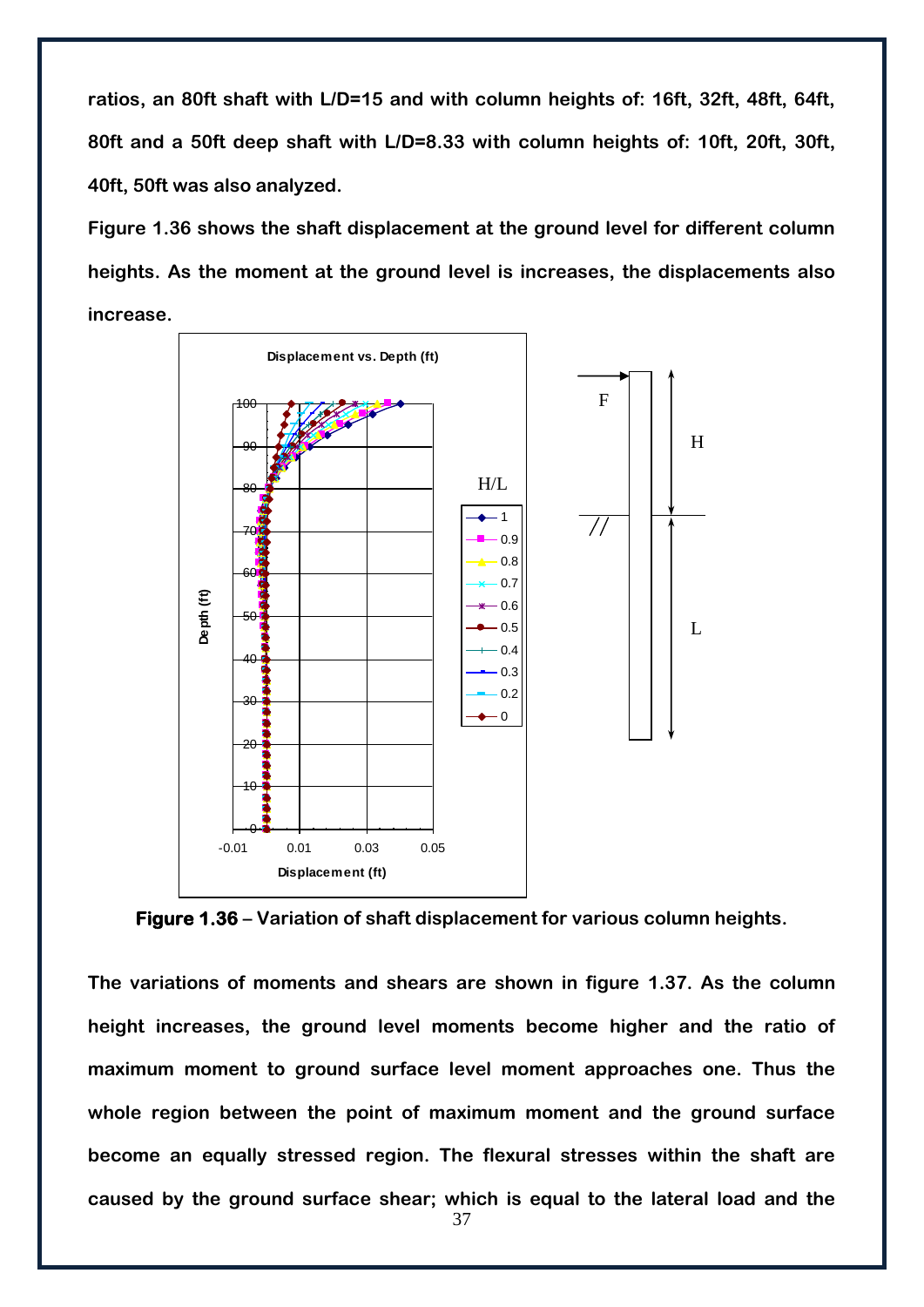**ground surface moment; which is dependent on the lateral load and the column height. When the column height becomes equal to the shaft depth i.e. H/L=1, the surface moment has the effect of creating a region of constant moment close to the ground surface. This region of maximum moment is also the highest stressed region, which is to display non-linear behavior and plasticity and eventual failure.** 

**If there was no column and only a lateral load was applied at the ground surface of the shaft, the ground surface moment would be zero thus for H/L=0, moment ratio= . Thus it can be concluded that the point of maximum moment is dependent on the value of the lateral load as expected. However, the distribution of the moment between this point and the ground surface is dependent on the moment generated at the ground surface level. Figure 1.38 shows the variation of moment ratio and shear ratio with H/L.**

![](_page_39_Figure_2.jpeg)

![](_page_39_Figure_3.jpeg)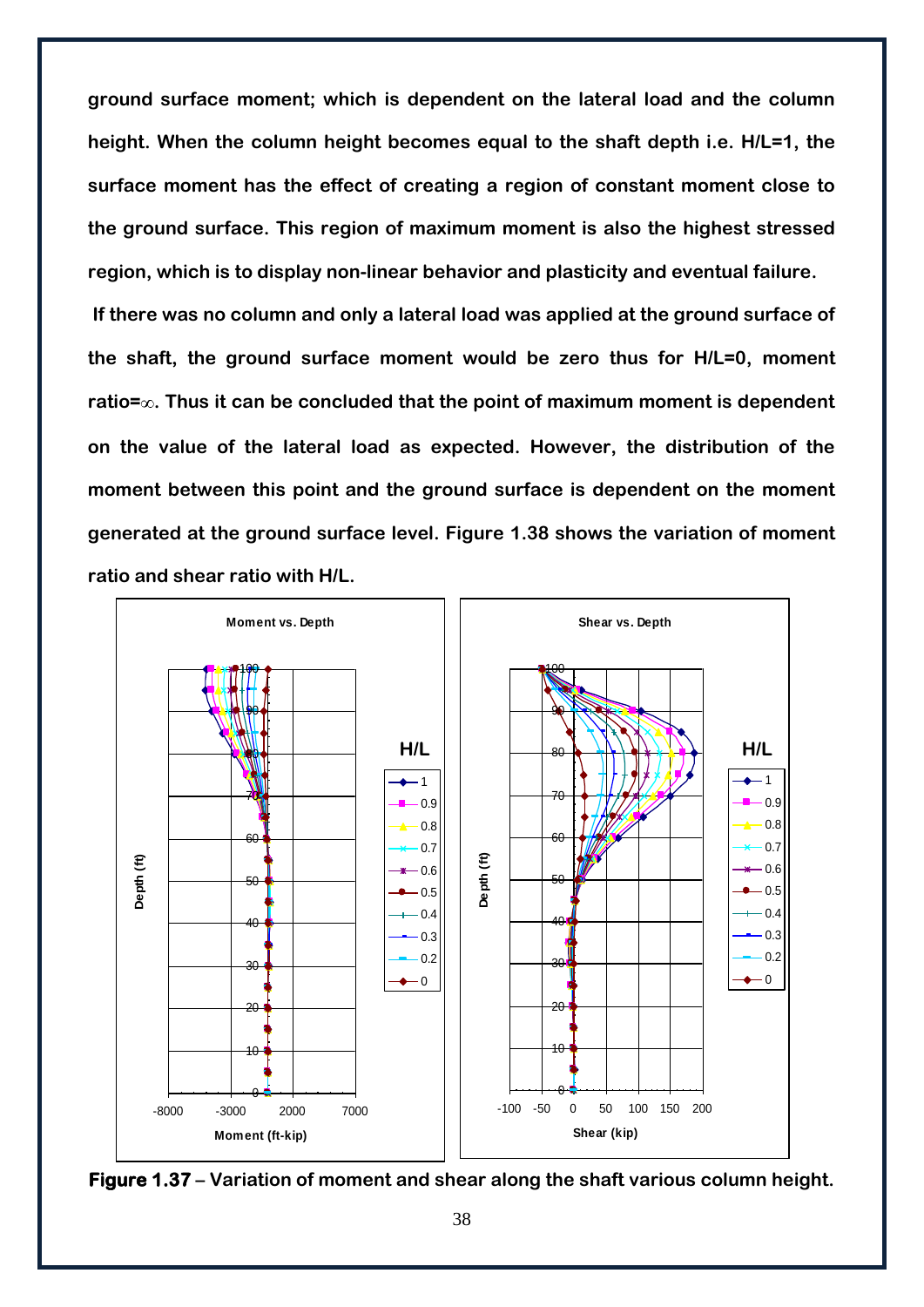![](_page_40_Figure_0.jpeg)

**Figure 1.38 – Variations of maximum moment and shear with H/L.**

**Higher columns result in increased moments that cause higher shears in the shaft. The shear value at the surface is equal to the applied lateral load. However, the distribution of shear along the shaft depth is modified by the displacements caused by the lateral load and the displacements caused by the applied moment. Figure 1.39 shows the variation of soil stresses with depth for various column height to shaft depth ratios. As the column height is increased, the shaft displacements due to higher surface moments are also increased, resulting in higher soil stresses.**

**Soil stresses reach the plastic region at the top layers and the plastic region extends below the surface as the shaft displacements increase.**

![](_page_40_Figure_4.jpeg)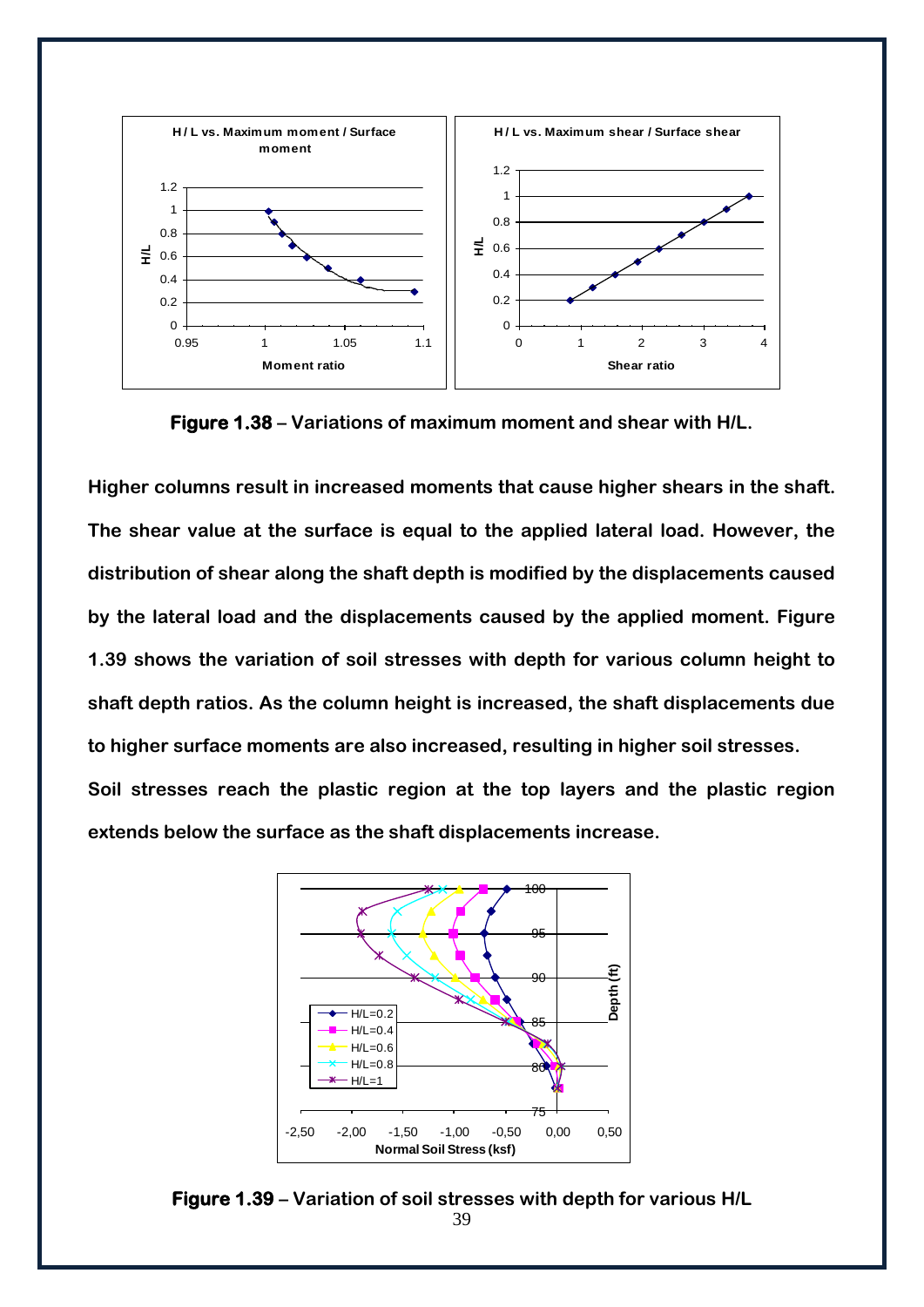**Figure 1.40 shows the displacements for the 80ft shaft with different column heights.** 

![](_page_41_Figure_1.jpeg)

**Figure 1.40 – Variation of shaft displacement for various column heights.**

![](_page_41_Figure_3.jpeg)

![](_page_41_Figure_4.jpeg)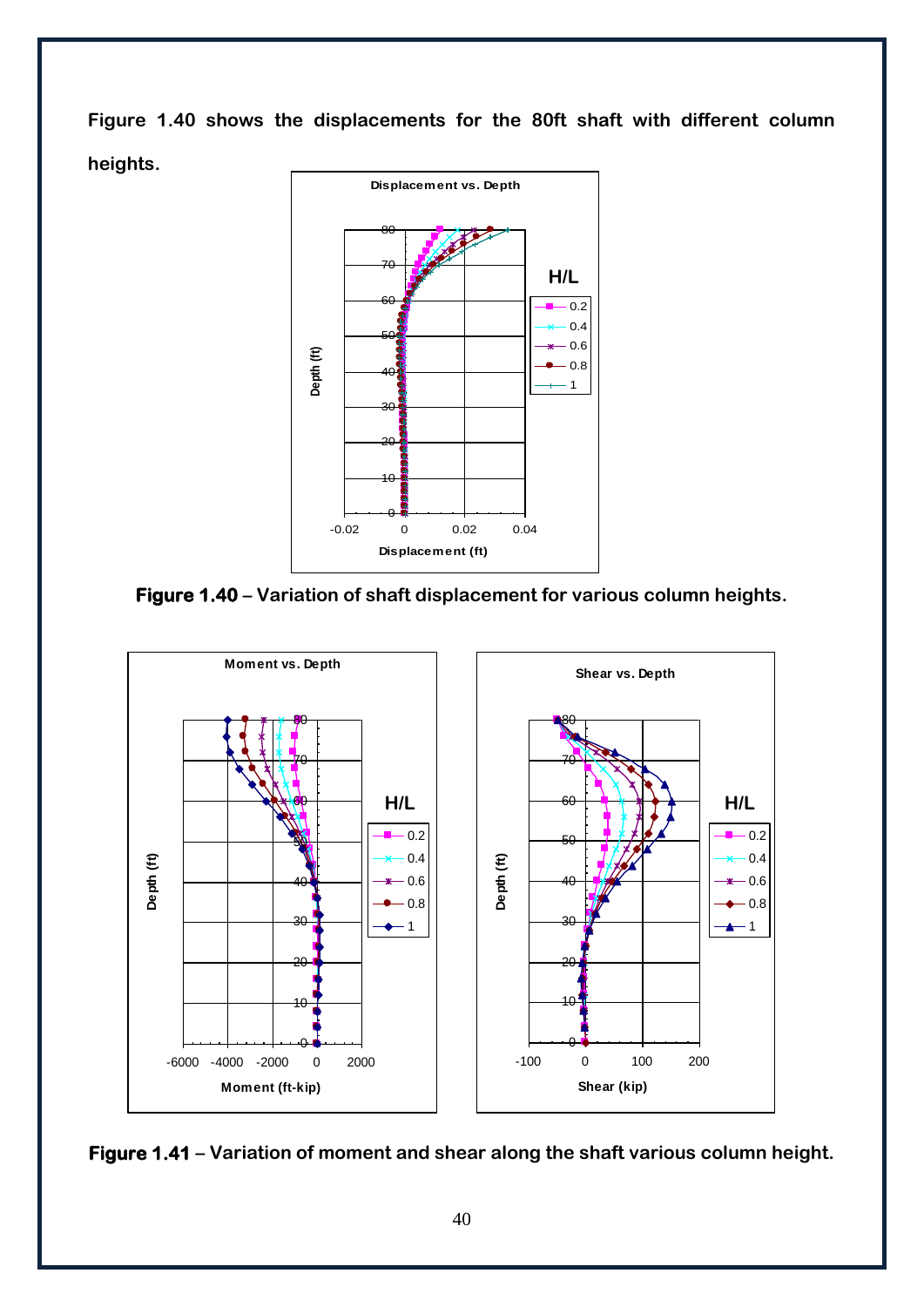**Variations of moment and shear are shown in Figure 1.41. Figure 1.42 shows the variation of the displacement and figure 1.43 shows the variation of moment and shear for the 50ft shaft. The displacements and moments for different shaft depth to diameter ratio values are combined in figures 1.44, 1.45, 1.46, and 1.47, to summarize the effect of column height on the shaft lateral response to lateral loads.**

![](_page_42_Figure_1.jpeg)

**Figure 1.42 – Variation of shaft displacement for various column heights.**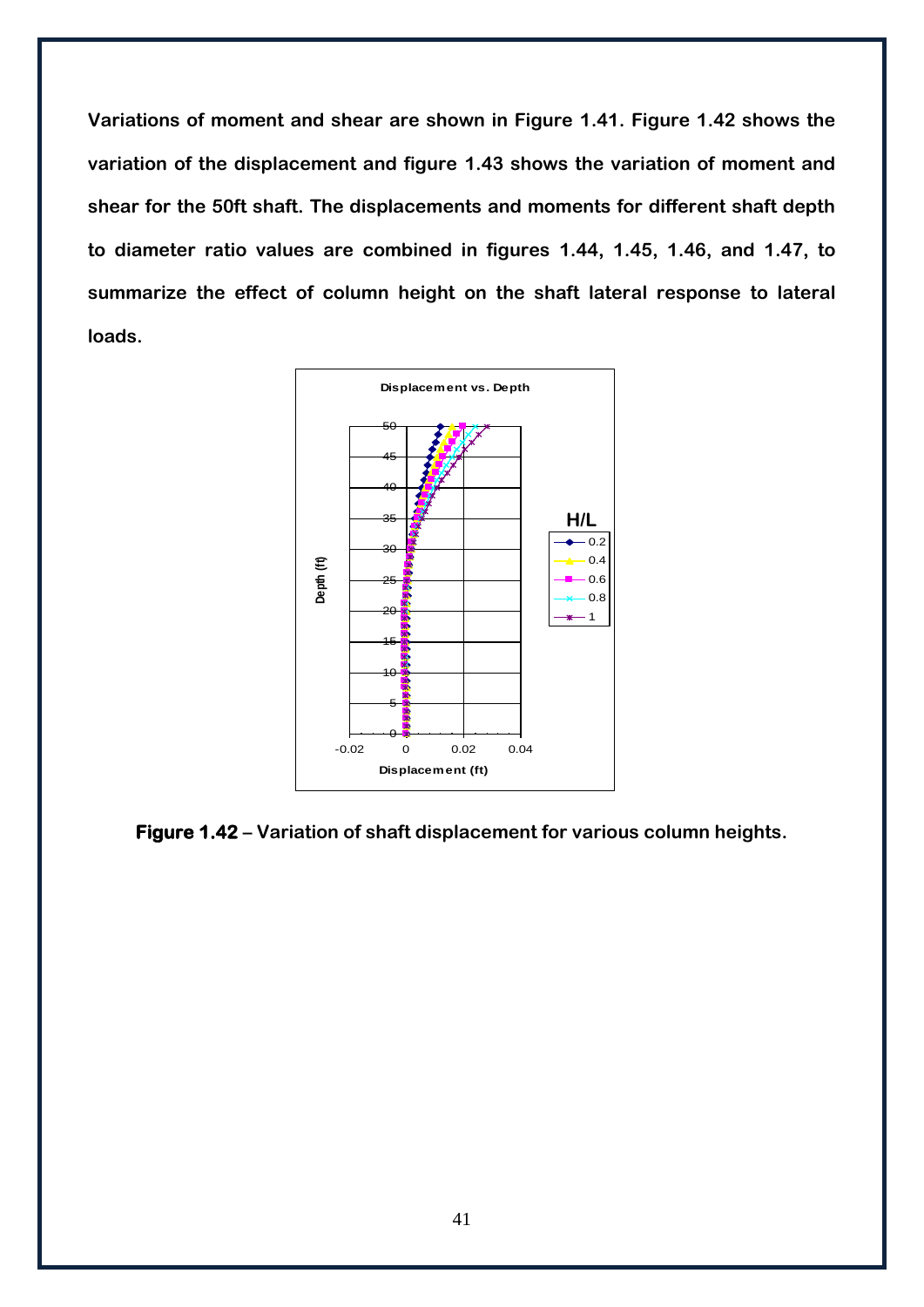![](_page_43_Figure_0.jpeg)

**Figure 1.43 – Variation of moment and shear along the shaft for various column heights.**

![](_page_43_Figure_2.jpeg)

**Figure 1.44 – Variation of maximum shaft displacement with shaft slenderness for different column heights**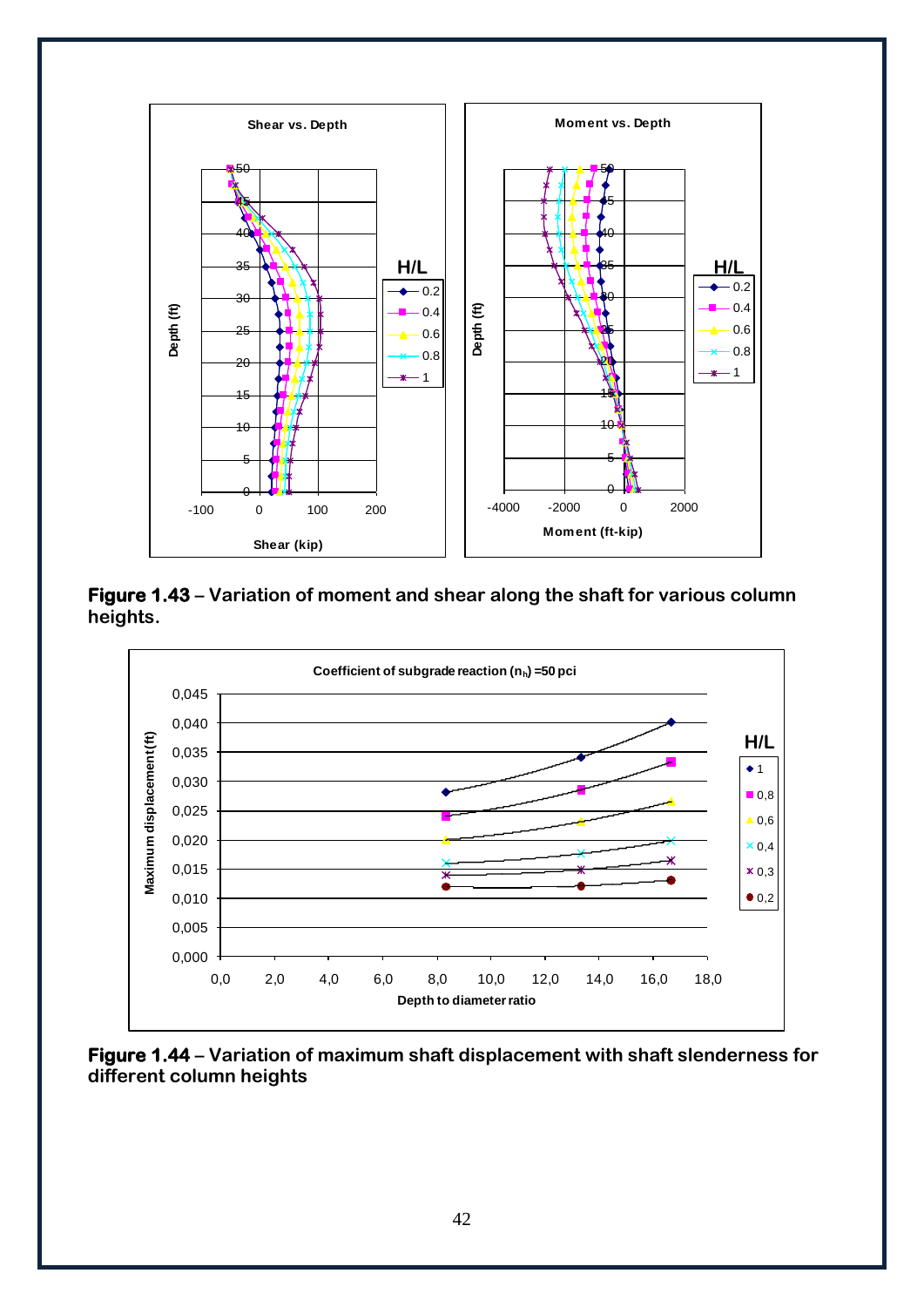![](_page_44_Figure_0.jpeg)

**Figure 1.45 – Variation of maximum shaft moment with shaft slenderness for different column heights.**

![](_page_44_Figure_2.jpeg)

**Figure 1.46 – Variation of the maximum displacements normalized with respect to H/L=0.2 with varying column heights.**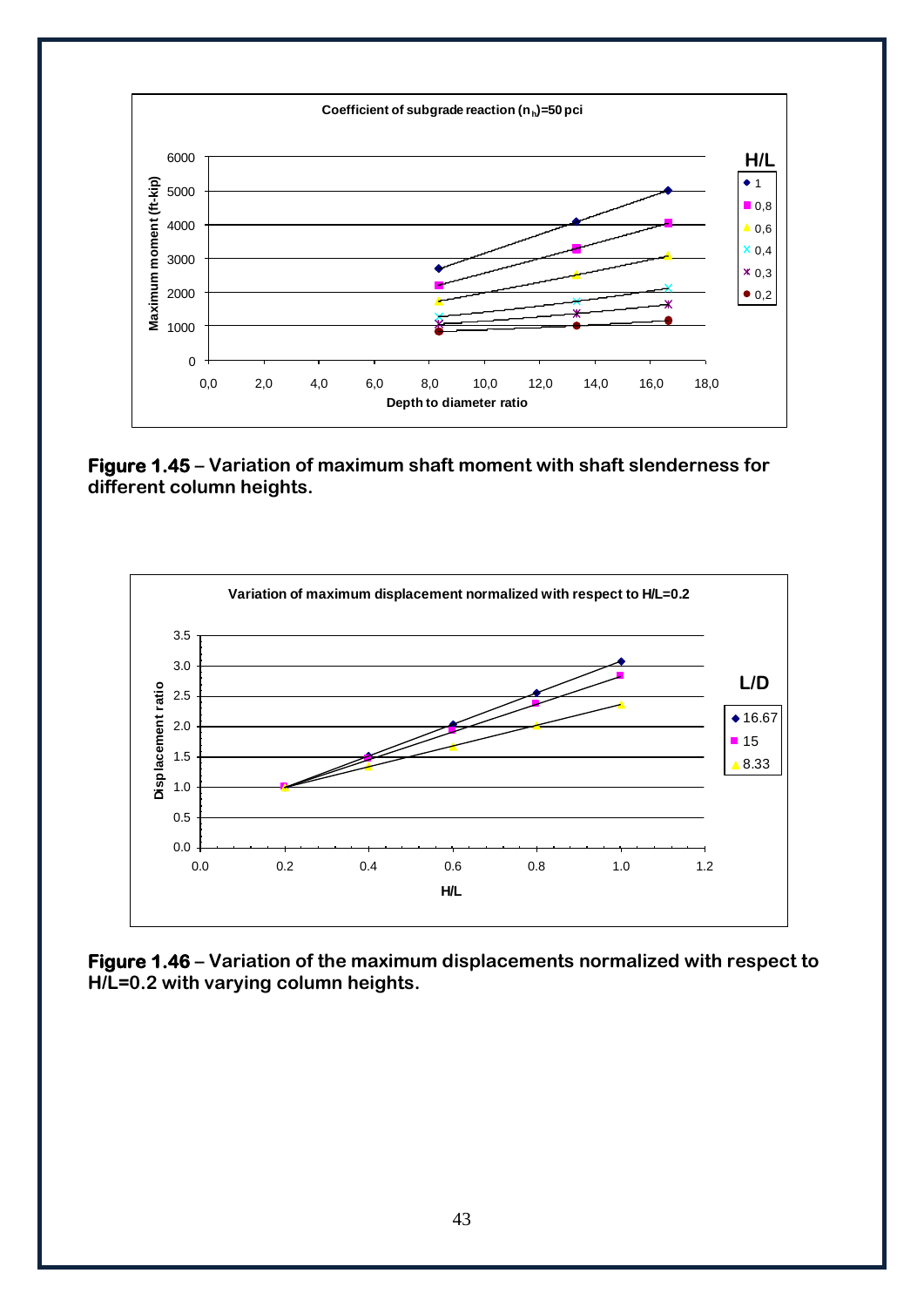![](_page_45_Figure_0.jpeg)

**Figure 1.47 – Variation of the maximum moments normalized with respect to H/L=0.2 with varying column heights.**

**Figures 1.44 and 1.45 show that an increase in column height; increases the maximum displacements and moments. The maximum displacements and moments are normalized with respect to the results obtained for the shaft with H/L=0.2 and plotted in Figures 1.46 and 1.47, which shows that the rate of increase of these parameters is smaller for shorter shafts. The effect of column height on maximum displacements and moments is more significant for slender shafts.**

#### <span id="page-45-0"></span>**1.9 Effects of Disturbed Soil Adjacent to the Shaft**

**The soil layers in close proximity to the shaft are disturbed due to drilling and construction. This disturbance weakens the soil along the perimeter of the drilled hole, resulting in lower stiffness values than other surrounding soils. Soil parameters such as elastic modulus in soils adjacent to the shaft are typically smaller. In many cases the design parameters do not reflect the changes that occur during construction phase. The developed FE model of SSI can take into**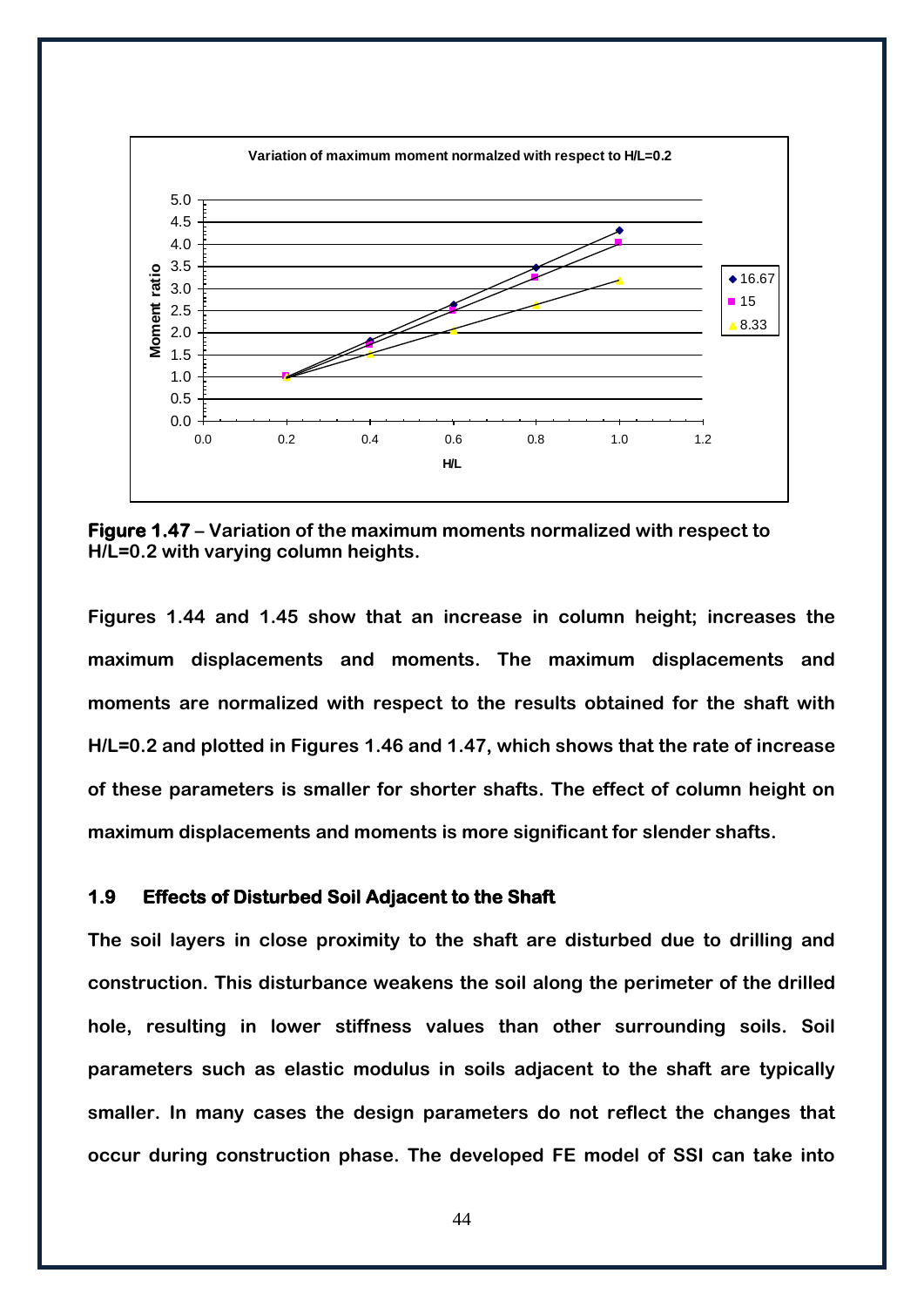**account such changes in soil properties and their impact on lateral response of the shaft.**

**A Type-1 model for a 6 ft diameter shaft with 100ft depth and 20ft column height was analyzed with a weakened zone around the perimeter of the shaft. Two variables were considered: 1) The extension of the weak layer beyond shaft design diameter, 2) The reduction of elastic modulus within this diameter. Figure 1.48 shows the weakened soil layer around the shaft.**

![](_page_46_Figure_2.jpeg)

![](_page_46_Figure_3.jpeg)

**Figure 1.48 – Plan view of shaft and surrounding soil.**

**Four models were considered to model the extension of this weakened zone and the percentage reduction of elastic modulus within this zone. The weak soil**  extensions D<sub>w1</sub> was: 7ft, and 7.5ft. Thus for a 6 ft shaft, 0.5ft and 0.75ft extension of **weakened soil layer away from the shaft surface were considered. The percentage reduction in soil modulus within these layers was taken as 50% and 90% of the calculated elastic modulus. The following cases are evaluated:**

**Case 1: no reduction in elastic modulus (E) (No weak zone)**

**Case 2: 0.5ft extension with 90% reduction in E: 0.5ft-10%**

**Case 3: 0.5ft extension with 50% reduction in E: 0.5ft-50%**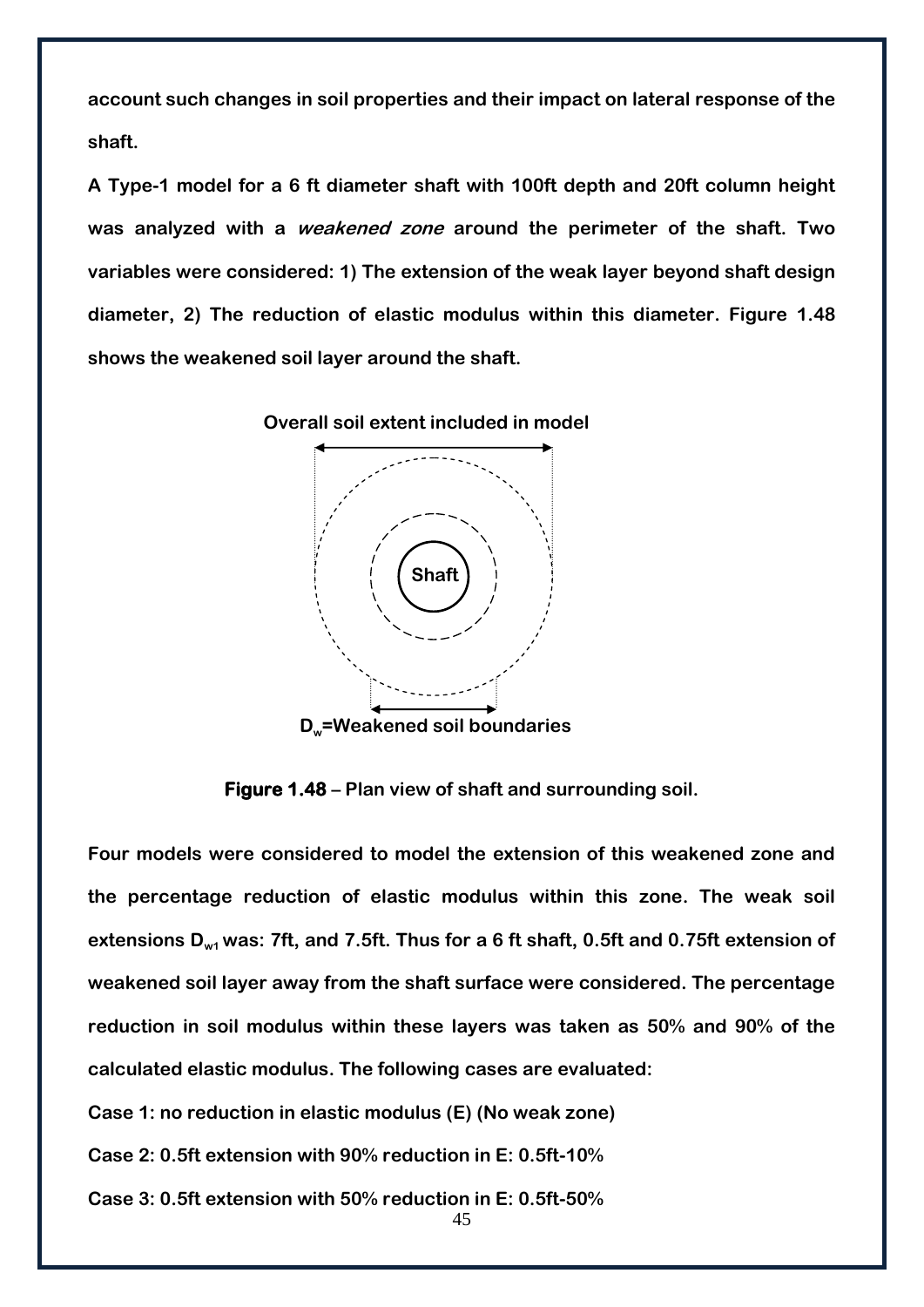**Case 4: 0.75ft extension with 90% reduction in E: 0.75ft-10%**

**Case 5: 0.75ft extension with 50% reduction in E: 0.75ft-50%**

**Figure 1.49 shows the variation in displacement for different cases. The weakest case is case 4 where both the extension and the modulus reduction are at the highest level. The percentage increase in displacements normalized with respect to case of no reduction is as follows: Case1: 1, Case2: 53%, Case3: 8%, Case4: 71%, Case5: 11%.**

**The increase in moment with reduction of soil strength is shown in figure 1.50. The percentage increase in moment with respect to case of no reduction is as follows: Case1: 1, Case2: 7%, Case3: 2%, Case4: 10%, Case5: 2%.**

![](_page_47_Figure_4.jpeg)

**Figure 1.49 –Variation in shaft displacement for various cases of weak soil conditions around the shaft.**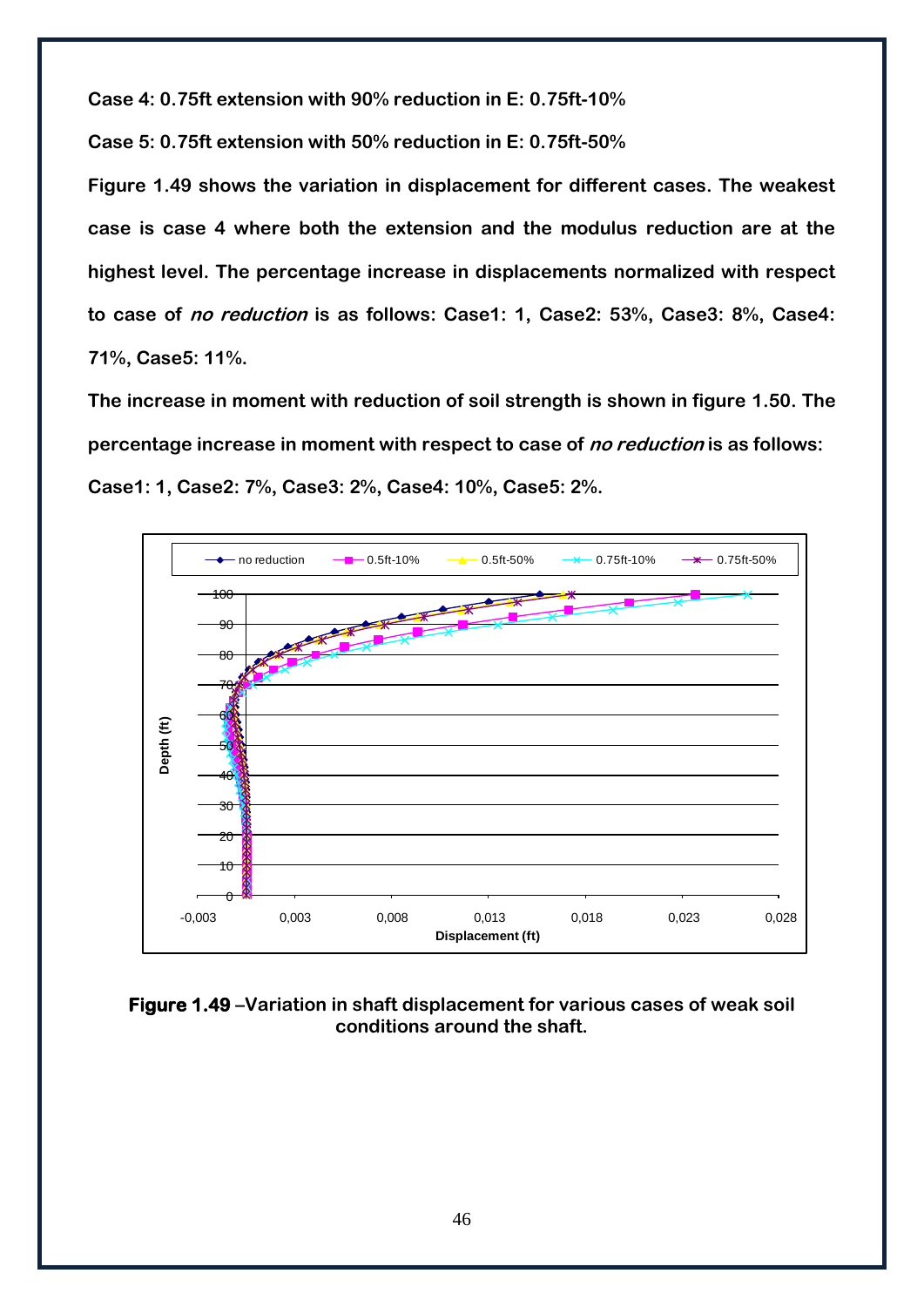![](_page_48_Figure_0.jpeg)

**Figure 1.50 – Variation in shaft moments for various cases of weak soil conditions around the shaft.**

**The higher moment is due to larger displacements experienced by the shaft in weaker soils. Thus the shaft is sharing a larger portion of the overall lateral load resisting capacity of the SSI system.**

**The decrease in internal shear with reduction of soil strength is shown in figure 1.51. The percentage decrease in internal shear with respect to case of no reduction is as follows:**

**Case1: 1, Case2: 4%, Case3: 2%, Case4: 7%, Case5: 2%. The highest shear is the one corresponding to the undisturbed soil condition.**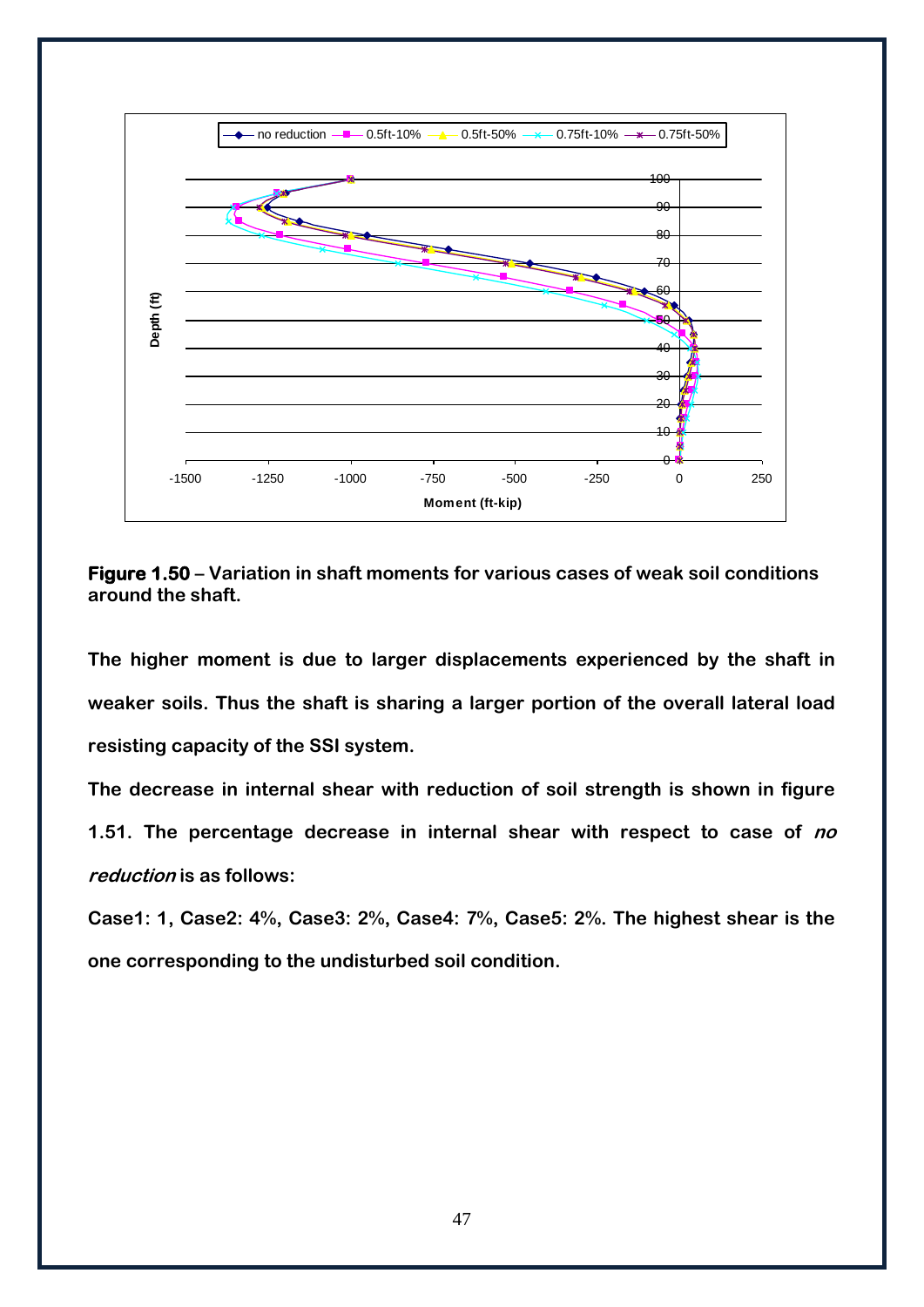![](_page_49_Figure_0.jpeg)

#### **Figure 1.51 – Variation in shaft shears for various cases of weak soil conditions around the shaft.**

#### <span id="page-49-0"></span>**1.10 Effects of Separation at the Soil-Shaft Interface**

**Design capacity of a deep-foundation can change with time due to many factors. One reason for strength reduction in lateral capacity of shafts is the separation at the interface due to cyclic loads. After repetitive lateral displacement with time cohesive soils tend to push away and compact the soil close to the shaft surface thus creating a separation at the previously contacting surfaces. Such a surface separation increases the length of the column. The previously calculated column length for lateral loads from the ground level now extends beneath the ground, thus increasing the displacements, moments and shears. To investigate the effects of surface separation, a 6ft diameter and 100ft deep shaft was analyzed under a lateral load of 50 kips with the immediate soil close to the shaft surface being removed at 2.5 ft increments from the ground surface down to a depth of 15 ft. Figure 1.52 shows the variation of displacement for varying depths of surface separation. As expected, deeper surface separation results in larger displacements.**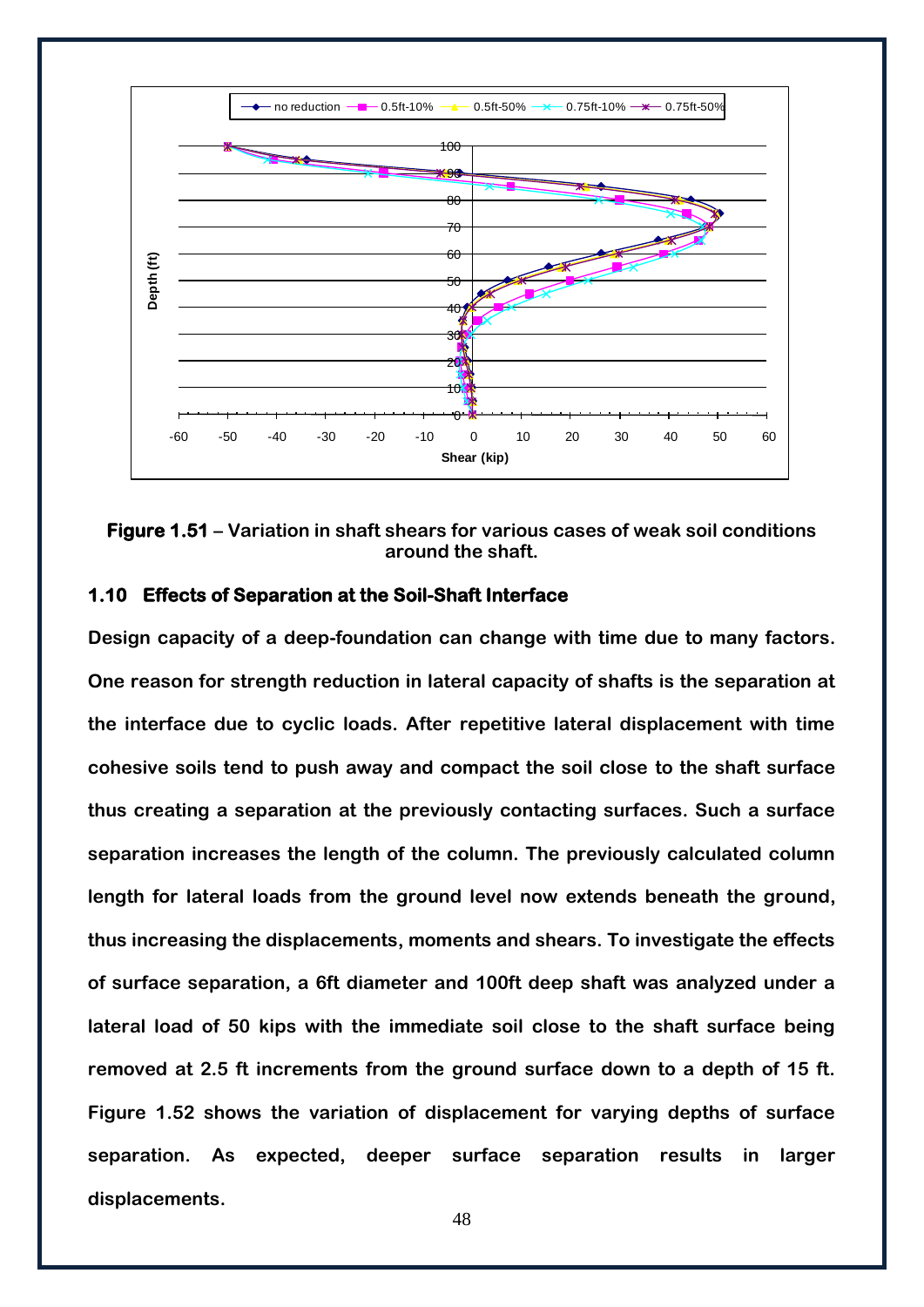![](_page_50_Figure_0.jpeg)

**Figure 1.52 – Displacement variation along the shaft for varying surface separations.**

**The variation of shear and moment is shown in figure 1.53. Loss of soil support results in higher moments and shear along the shaft. The percentage increase in maximum displacements, shears and moments is tabulated in table 1.1.** 

![](_page_50_Figure_3.jpeg)

**Figure 1.53 – Variation of shear and moment along the depth for varying surface separation**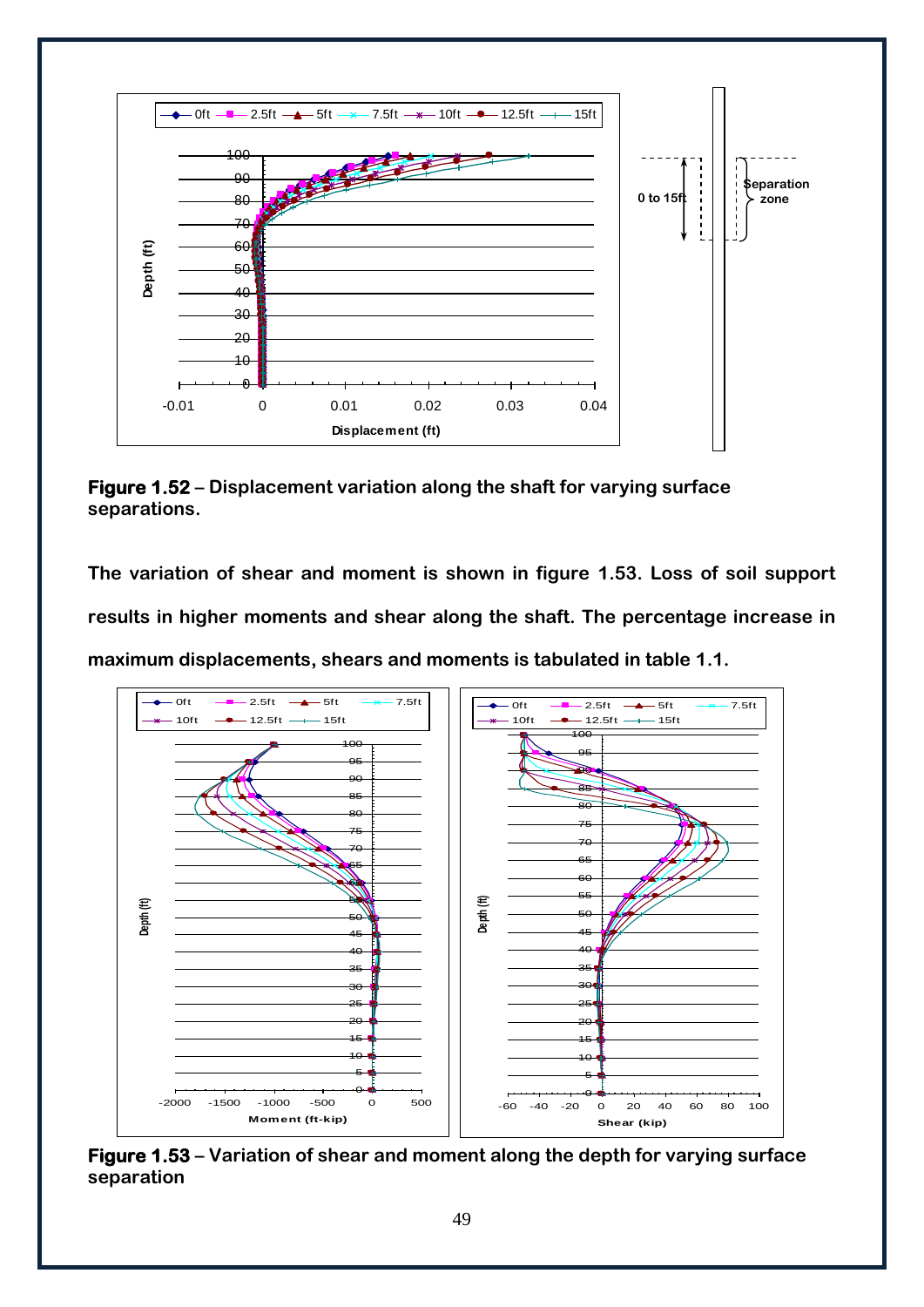|                     | <b>Separation Depth (ft)</b> |      |      |      |      |      |  |  |
|---------------------|------------------------------|------|------|------|------|------|--|--|
| % increase          | 2.5                          |      | .5   | 10   | 12.5 | 15   |  |  |
| <b>Displacement</b> | 4.8                          | 13.2 | 24.5 | 38.5 | 54.9 | 73.7 |  |  |
| <b>Moment</b>       | 4.2                          | 10.6 | 16.9 | 26.4 | 35.8 | 42.3 |  |  |
| <b>Shear</b>        | 4.3                          | 10.6 | 16.7 | 24.5 | 31.2 | 36.2 |  |  |

**Table 1.1 – Variation in displacement, moment and shears values with separation.**

#### <span id="page-51-0"></span>**1.11 Displacement and Moment Diagrams of Laterally Loaded Shafts.**

**Behavior of shafts with different sizes under increasing loads was analyzed in this section. Five shafts with varying depths (L) of: 100ft, 80ft, 60ft, 50ft, and 20ft with 6 ft diameter and 20ft column height were analyzed in dense sand with nh=50pci. The applied lateral loads (F) at the column tip were: 50kip, 100kip, 150kip, 200kip, 250kip and 300kip. The load-displacement behavior of the soil and the column was assumed to be elastic perfectly plastic behavior. Analyzes was conducted for free head shafts.**

**The variations of displacements, moments and the shears along the shaft depth from the FE analysis were based on many interactions and many structural properties typically not considered by simple methods such as the spring model. The variation of the moments as well as the maximum value and the locations of maximum moment and the contraflexure points are dependent on the stiffness of the soil and the shaft as well as their material properties. Multiple FEA was conducted to demonstrate the effectiveness of the developed FE model in the modeling soil-shaft system. Figures 1.54 through 1.59 show the variation of displacements, moments and shears along the shafts for different depths under variable lateral loads. A discussion will be provided following these figures.**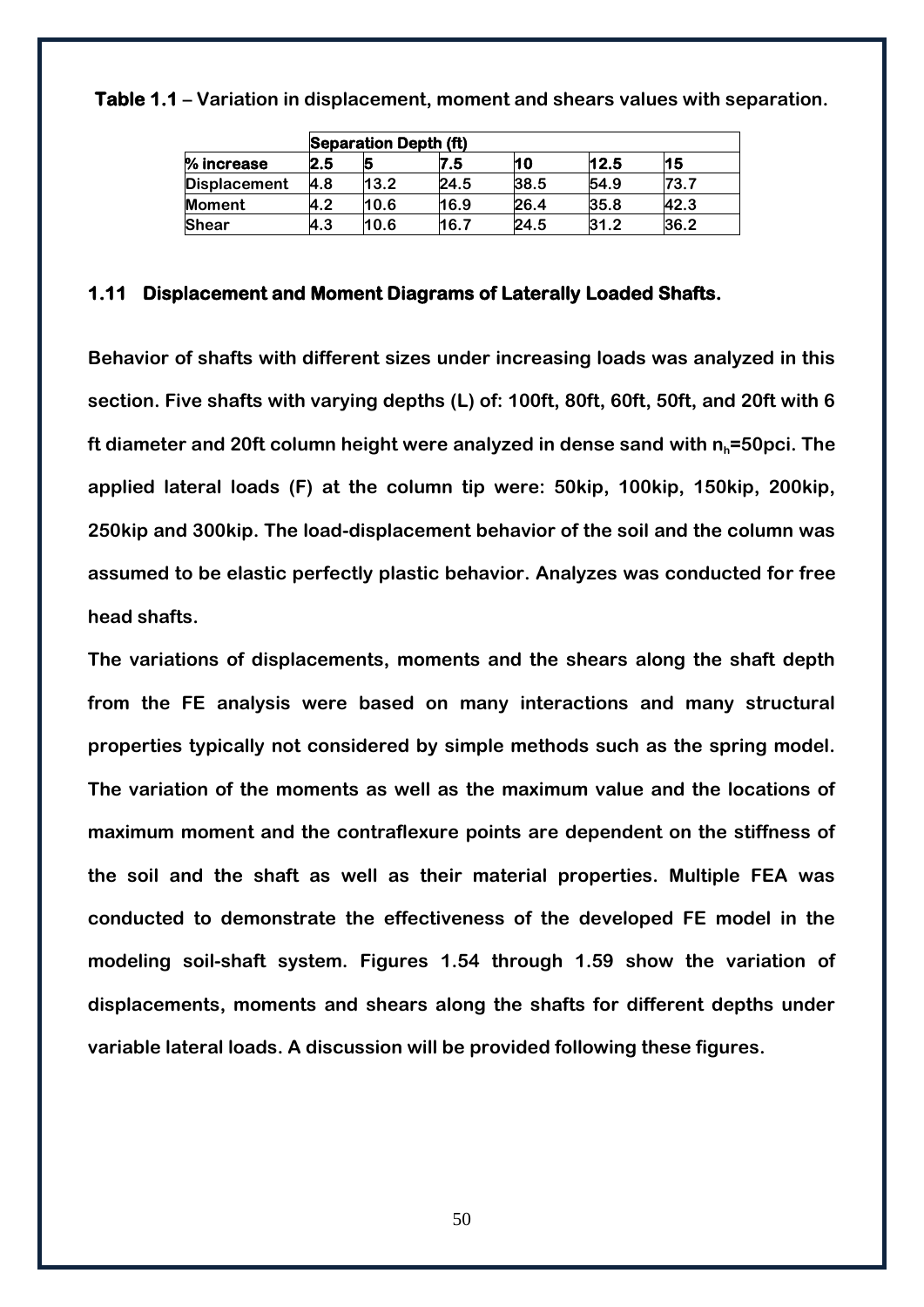![](_page_52_Figure_0.jpeg)

![](_page_52_Figure_1.jpeg)

**Figure 1.54 – Displacement, moment and shear diagrams for 100ft deep shaft.**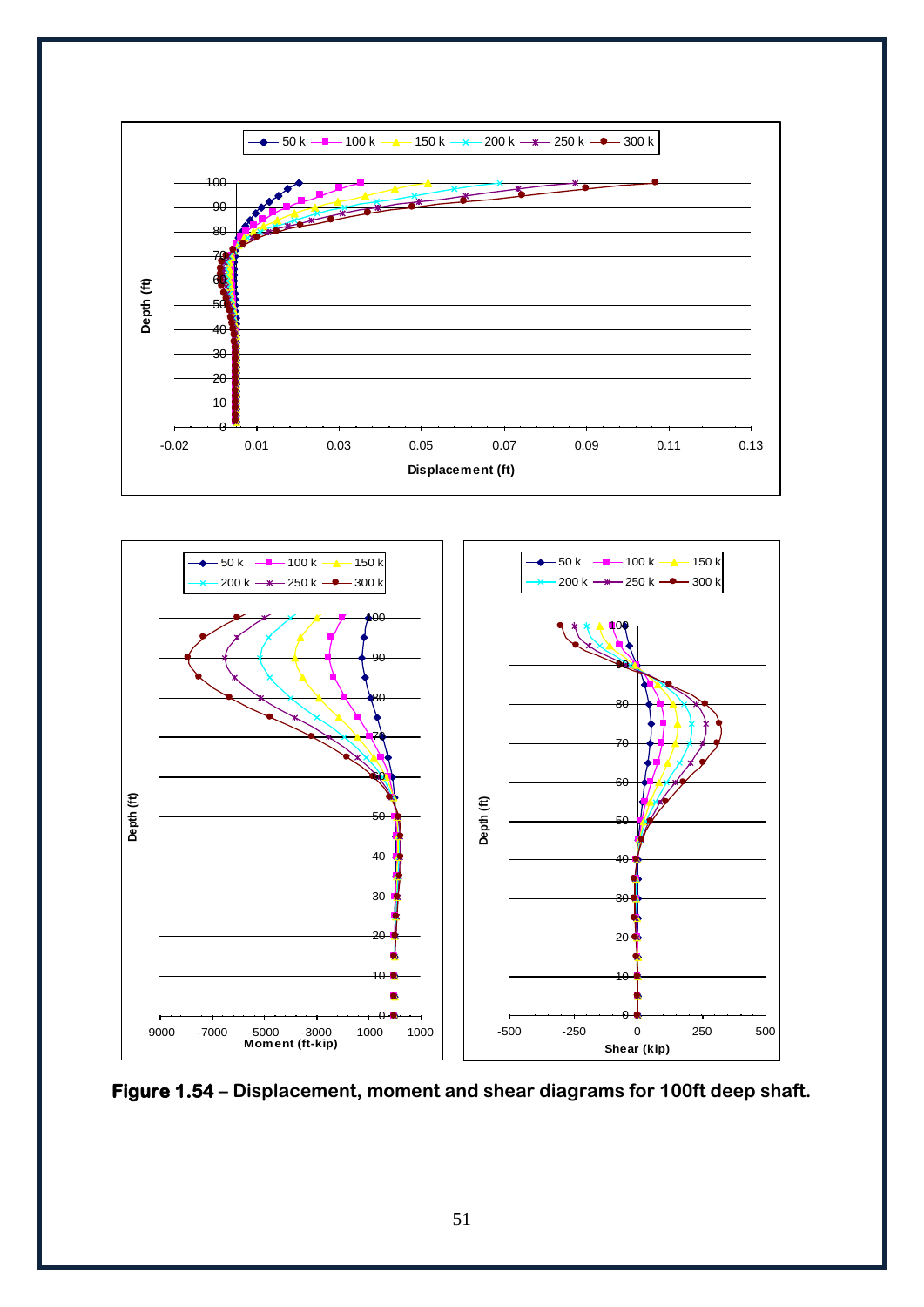![](_page_53_Figure_0.jpeg)

![](_page_53_Figure_1.jpeg)

![](_page_53_Figure_2.jpeg)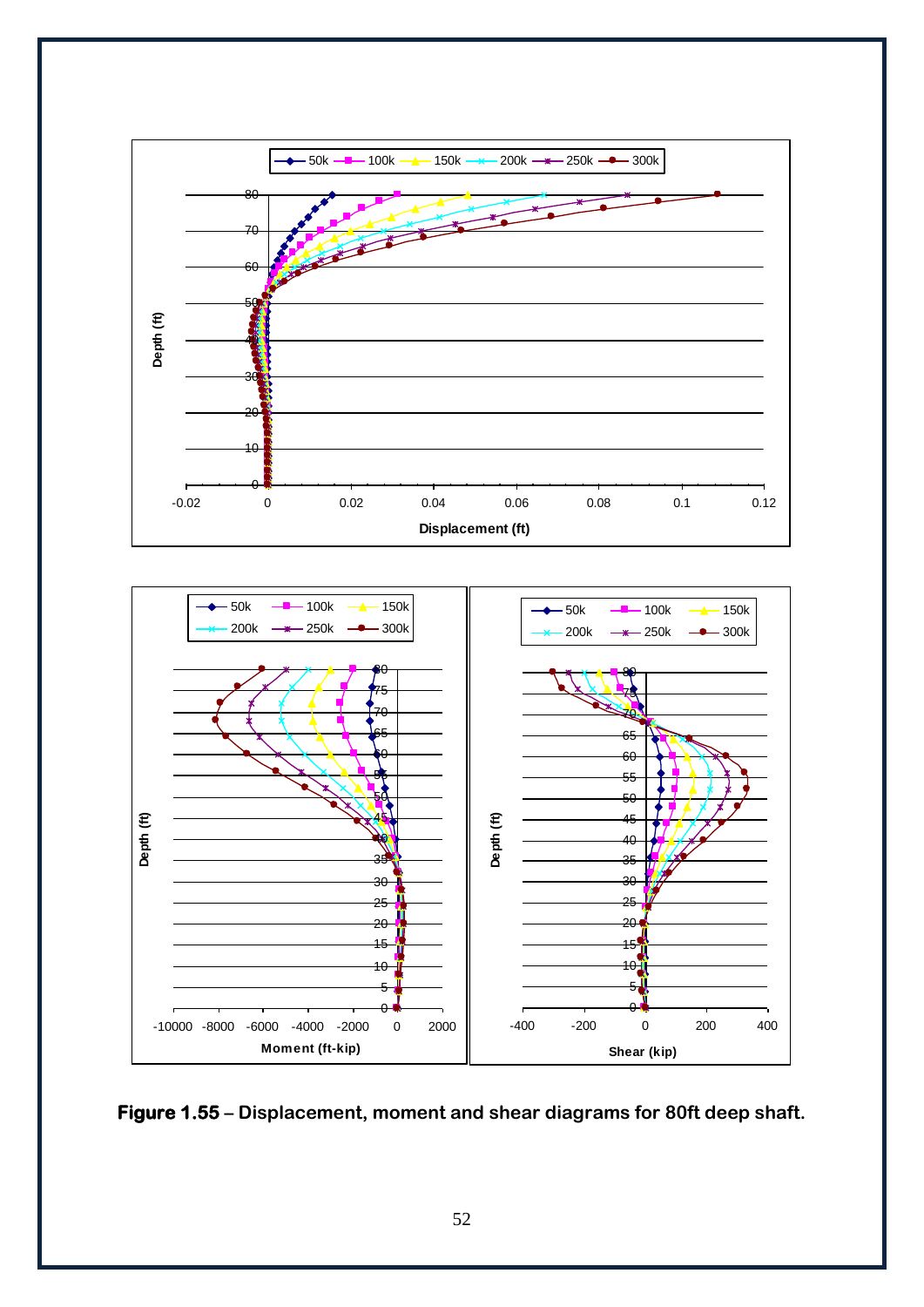![](_page_54_Figure_0.jpeg)

![](_page_54_Figure_1.jpeg)

**Figure 1.56 – Displacement, moment and shear diagrams for 60ft deep shaft.**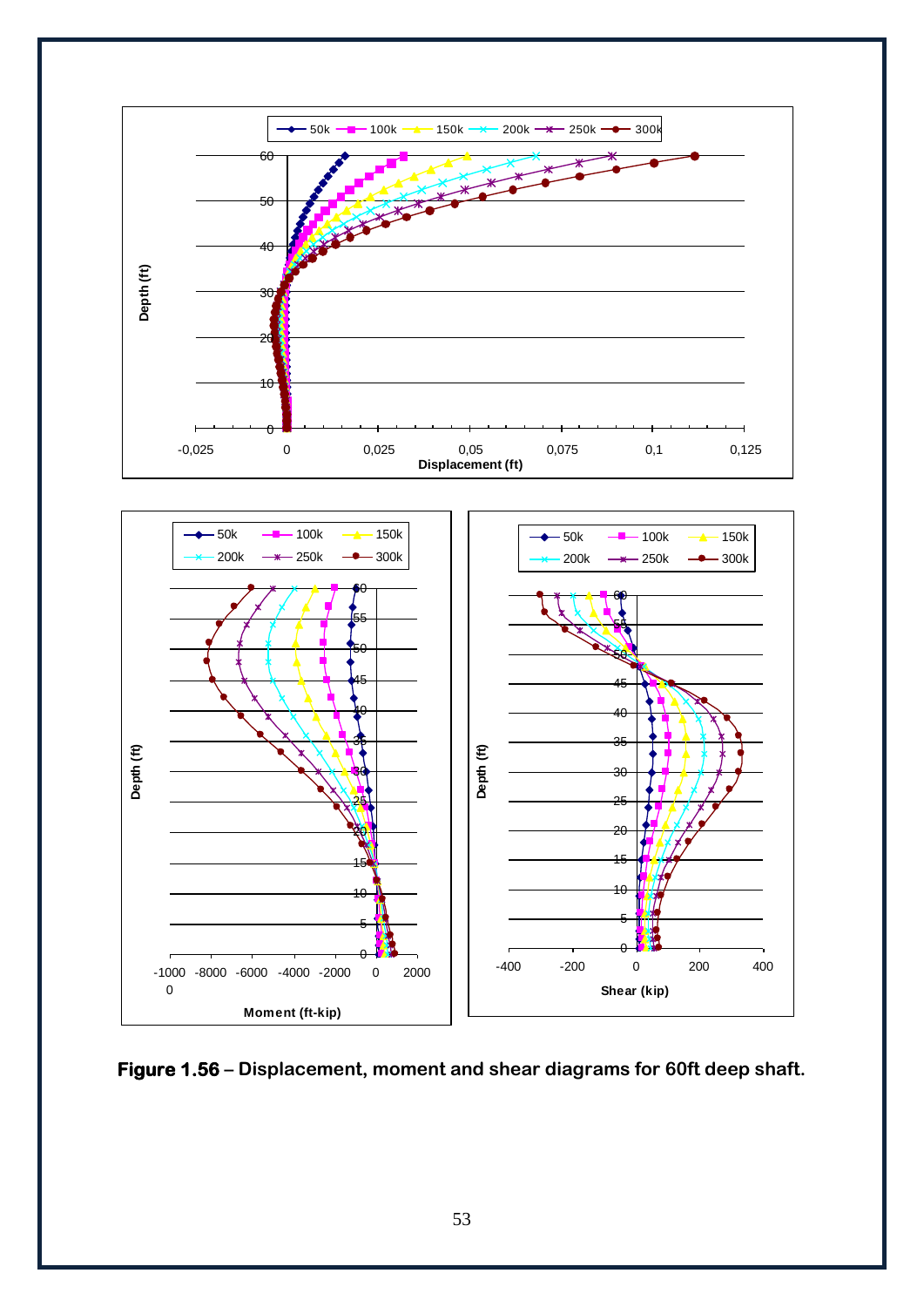![](_page_55_Figure_0.jpeg)

![](_page_55_Figure_1.jpeg)

**Figure 1.57 – Displacement, moment and shear diagrams for 50ft deep shaft.**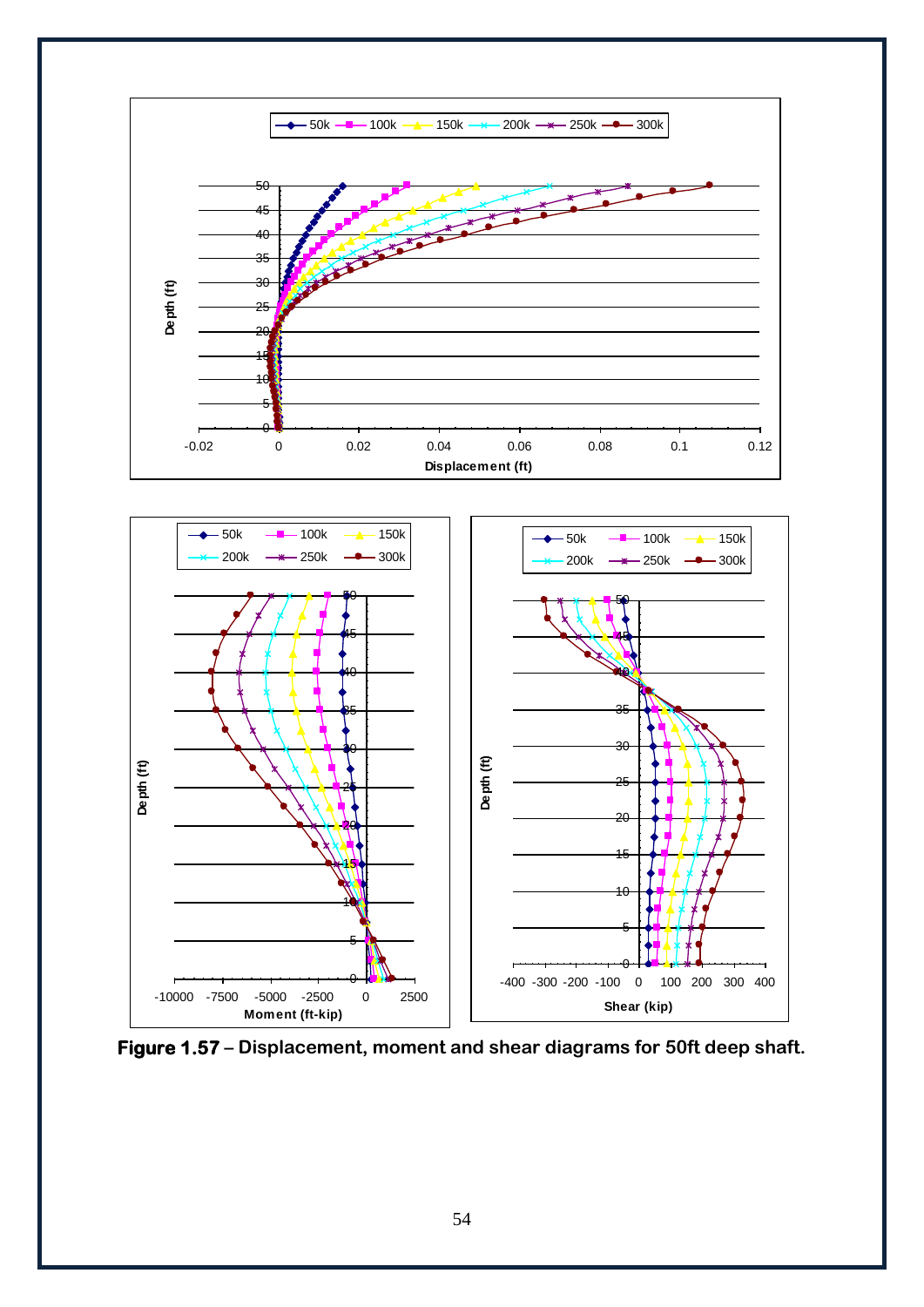![](_page_56_Figure_0.jpeg)

![](_page_56_Figure_1.jpeg)

![](_page_56_Figure_2.jpeg)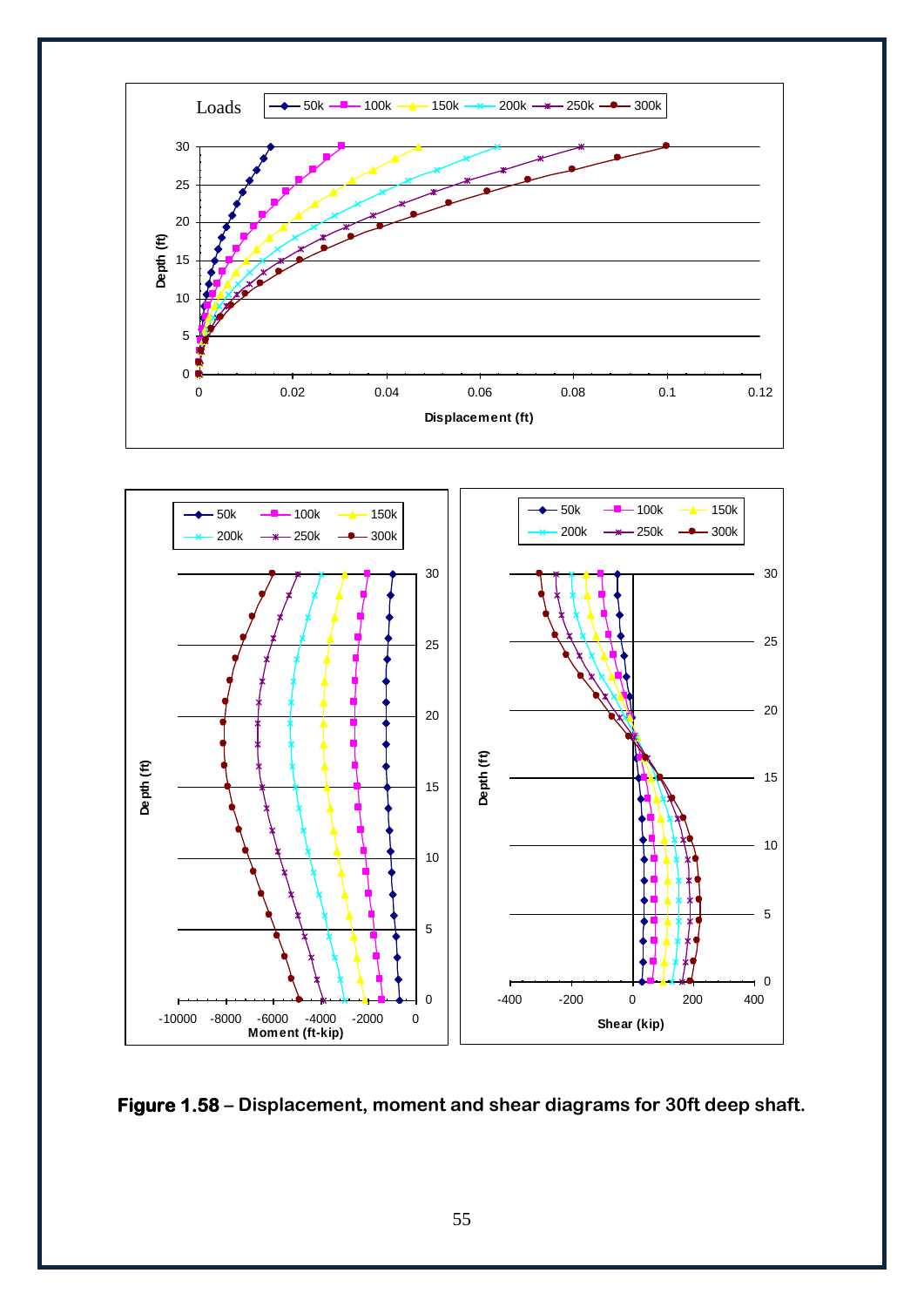![](_page_57_Figure_0.jpeg)

**Figure 1.59 – Displacement, moment and shear diagrams for 20ft deep shaft.**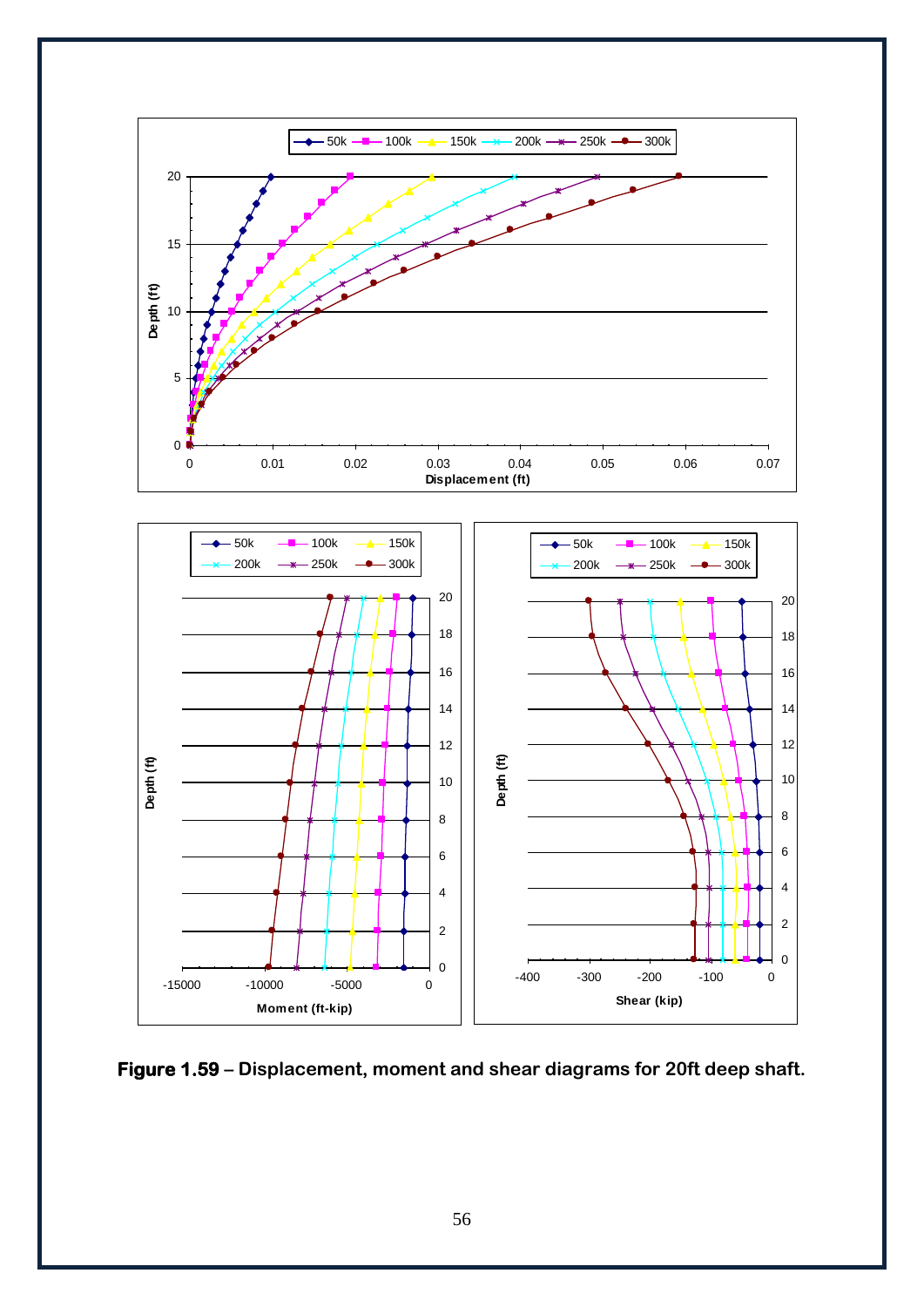**FEA gives information about the distribution of displacement, moment and shear along the shaft depth. These values are dependent on many parameters that were considered so far in this chapter. Approximate methods have been used to estimate the response of the shaft and to simplify analysis of deep foundations. One such method is the use of the concept of length of fixity to determine the location and magnitude of the maximum moments, which is related to the stiffness values of the shaft and the soil. This concept removes the surrounding soil around the shaft and assumes that the shaft is fixed at a certain length below the ground.**

**The equivalent cantilever behavior is a procedure for deep foundations, where the foundation is replaced by cantilever with an equivalent depth to fixity. In this method the shaft is modeled as a freestanding cantilever or a built in beam. Table 1.2 compares the depth of fixity for moments calculated using the approximate method and those obtained using the FE model. The depth of fixity from the equivalent cantilever method is found as follows: The relative stiffness factor (T) is calculated for the cohesionless soils from equation (36) in the book "An Insight into the Theoretical Background of SSI". [(T=(EI/n<sup>h</sup> ) 1/5]. Where the E is the elastic modulus and I is the moment of inertia of the shaft and n<sup>h</sup> is the coefficient of subgrade reaction of the soil. The approximate method is applicable for slender shafts such that L/T > 5. The depth of fixity (Lm) for free-headed shafts to find the maximum moment is: Lm=0.8T.**

**Unlike the cantilever method; the FE analysis considers the flexural stiffness, the plasticity of the materials, and the support conditions. Note the change in the location of maximum moment from FEA results, where the depth of fixity is constant according to the equivalent cantilever method.**

**For slender foundations, the differences in the results from the FEA and the equivalent cantilever method become significant. For shaft with L/D=15 and L/D=10**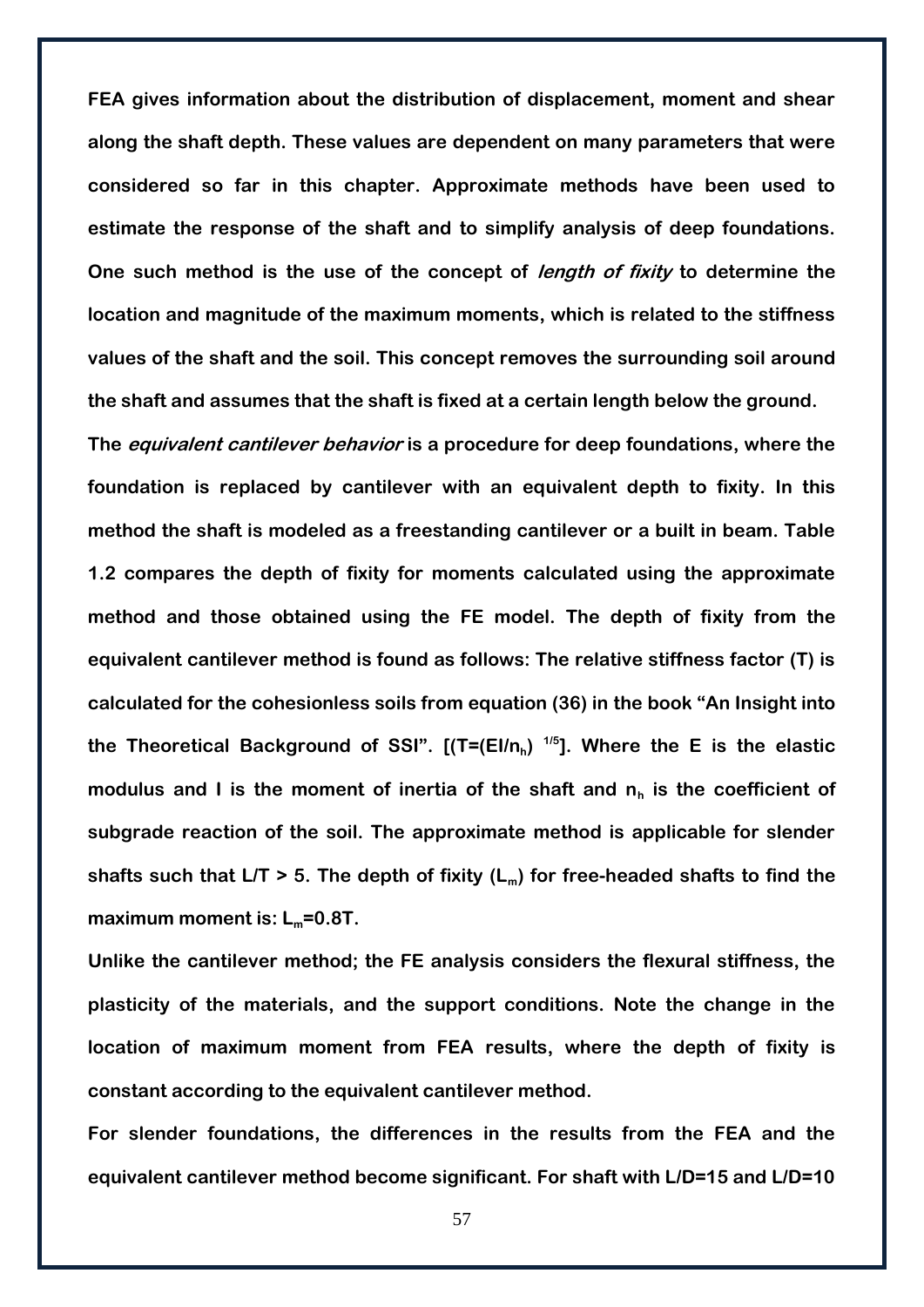**the estimated location of maximum moments are off by approximately 15% to 25%.** 

**For stout shafts, the method is not applicable**

**Table 1.2 is tabulated for various shaft heights with the following parameters:** 

**E=3.600.000psi, I=1.320.000in<sup>4</sup> and nh=50pci, which resulted in T=156.87in.**

|        |     | $L_m$ from FEM<br>Load (kip) |     |     |     |     |     | $L_m$ from<br>equivalent<br>cantilever |
|--------|-----|------------------------------|-----|-----|-----|-----|-----|----------------------------------------|
| L (ft) | பா  | 50                           | 100 | 150 | 200 | 250 | 300 | method                                 |
| 100    | 7.6 | 10                           | 10  | 10  | 10  | 10  | 10  | 10.5                                   |
| 80     | 6.1 | 8                            | 8   | 8   | 12  | 12  | 12  | 10.5                                   |
| 60     | 4.6 | 9                            | 9   | 9   | 9   | 12  | 12  | 10.5                                   |
| 50     | 3.8 | 10                           | 10  | 10  | 10  | 10  | 10  | N/A                                    |
| 20     | 1.5 | 20                           | 20  | 20  | 20  | 20  | 20  | N/A                                    |

**Table 1.2 – Equivalent depth of fixity of 6 ft diameter shafts by equivalent cantilever** 

**Another observation is that, as the depth to diameter ratio of the shaft decreases, the moments at the support become significant. The ratio of the support moment to the maximum moment versus the depth to diameter ratio of the shaft is shown in**  figure 1.60. For slender shafts (L/D>15), the effect of the support at the bottom of **the shaft on the moments is insignificant for a wide range of soil strengths. However, for shafts less than 60ft deep (L/D=10), the support moments are significant and are about 13% of the maximum moment. For lower depths such as the 50ft shaft (L/D=8.3), the support moment becomes approximately 22% of the maximum moment. For 30ft shaft (L/D= 5), the support moment is approximately 75% of the maximum moment. For 20ft deep shaft (L/D=3.33), the support moment becomes the largest moment along the shaft.** 

**method and location of maximum moment through FEA.**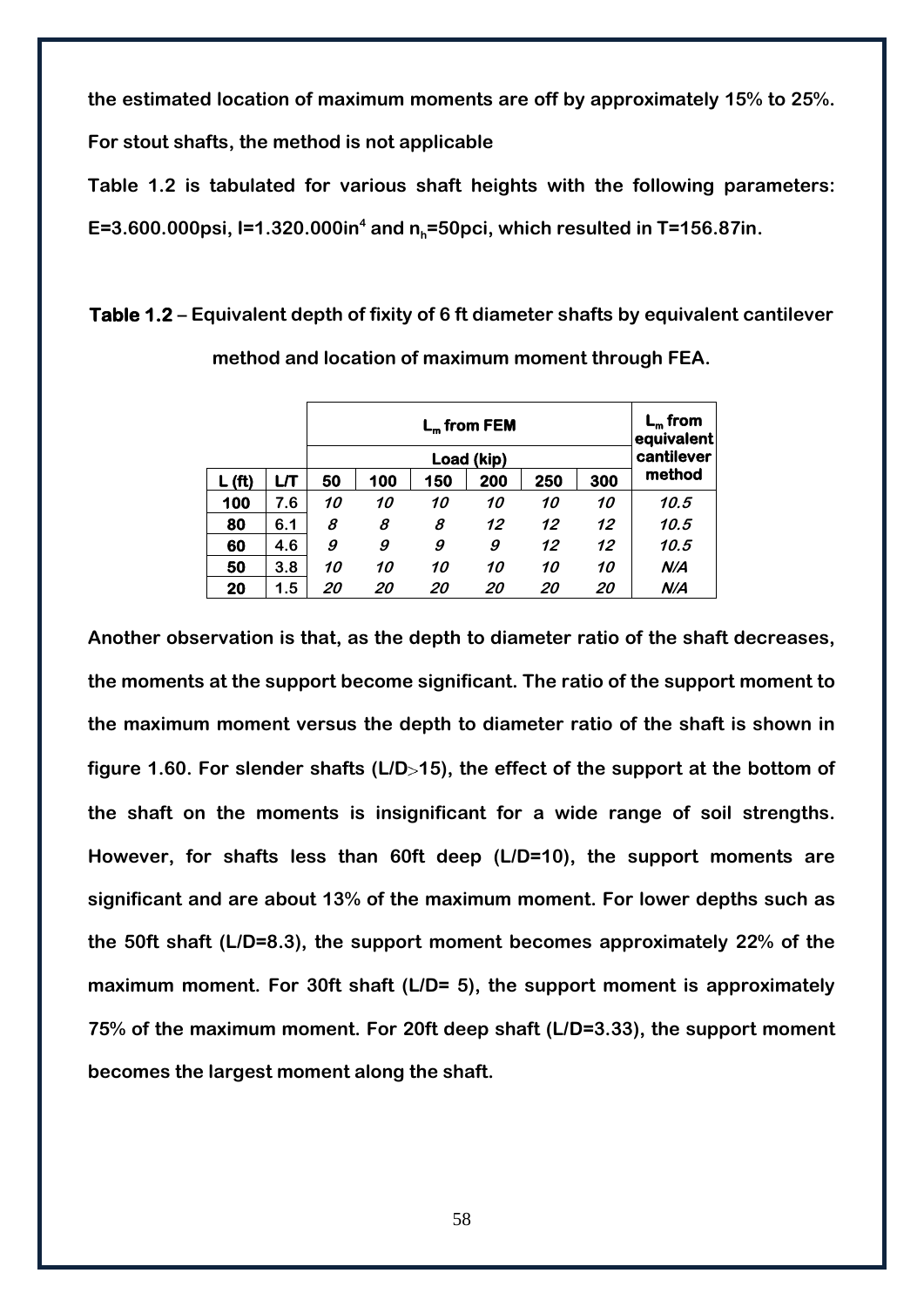![](_page_60_Figure_0.jpeg)

**Figure 1.60 – Ratio of support moment to maximum moment versus shaft depth to diameter ratio.**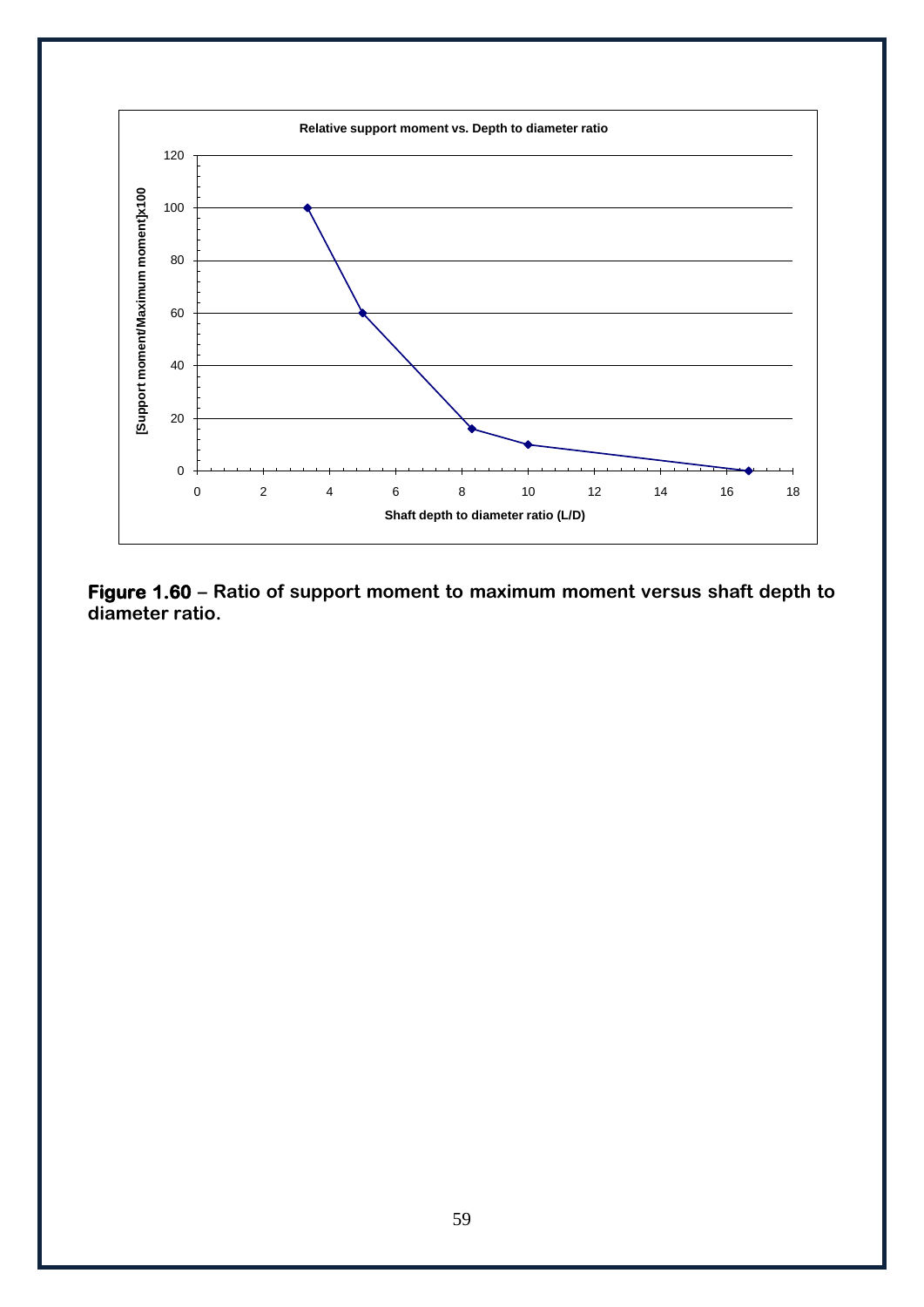## <span id="page-61-0"></span>**REFERENCES**

- **1. ABAQUS Standard/Explicit Manuals versions 6.3&6.4**
- **2. Anderson, Townsend. (2002) "A Laterally Loaded Pile Database". Deep Foundations 2002: An International Perspective on Theory, Design, Construction, and Performance pp. 262-273**
- **3. Baker (1993). "Use of Pressuremeter in Mixed Highrise Foundation Design". Design and Performance of Deep Foundations: Piles and Piers in Soil and Soft Rock pp. 1-13**
- **4. Boulanger, Hutchinson, Chai, Idriss (2004). "Estimating Inelastic Displacements for Design: Extended Pile-Shaft-Supported Bridge Structures" Earthquake Spectra, Vol. 20, No. 4, pp. 1081-1094.**
- **5. Bowles (1997). "Foundation Analysis and Design 5th Edition" MacGraw-Hill Companies**
- **6. Briaud, Buchanan (2000) "Introduction to Soil Moduli".**
- **7. Briaud, L.L., Smith, T.D. Tucker, L. (1985). "Pressuremeter Design Method for Laterally Loaded Piles," Proceedings of the XI International Conference on Soil Mechanics and Foundation Engineering, San Francisco, CA, U.S.A.,**
- **8. Briaud, Johnson, Stroman (1984). "Lateral Load Test of an Aged Drilled Shaft" Laterally loaded deep foundations: Analysis and performance, STP 835 pp. 172-181**
- **9. Britto, Gunn, (1987) Critical State Soil Mechanics Via Finite Elements Ellis Horwood Limited**
- **10. Chen, Liu (1990). "Development in Geotechnical Engineering 52 -Limit Analysis and soil plasticity" -Elsevier Publishing**
- **11. Chen, Mizuno (1990) "Developments in geotechnical engineering53 -Nonlinear Analysis in Soil Mechanics Theory and Implementation"- Elsevier Publishing**
- **12. Chen (1975) "Development in Geotechnical Engineering 7 -Limit Analysis and soil plasticity"- Elsevier Publishing**
- **13. Choi, Oh, Kwon, Kim. (2002) "A Numerical Analysis for Axial and Lateral Behavior of Instrumented Steel Pipe Piles". Deep Foundations 2002: An International Perspective on Theory, Design, Construction, and Performance pp. 289-304**
- **14. Cook, Malkus, Plesha, Witt (2002). "Concepts and Applications of Finite Element Analysis 4th Edition" John Wiley and Sons Inc.**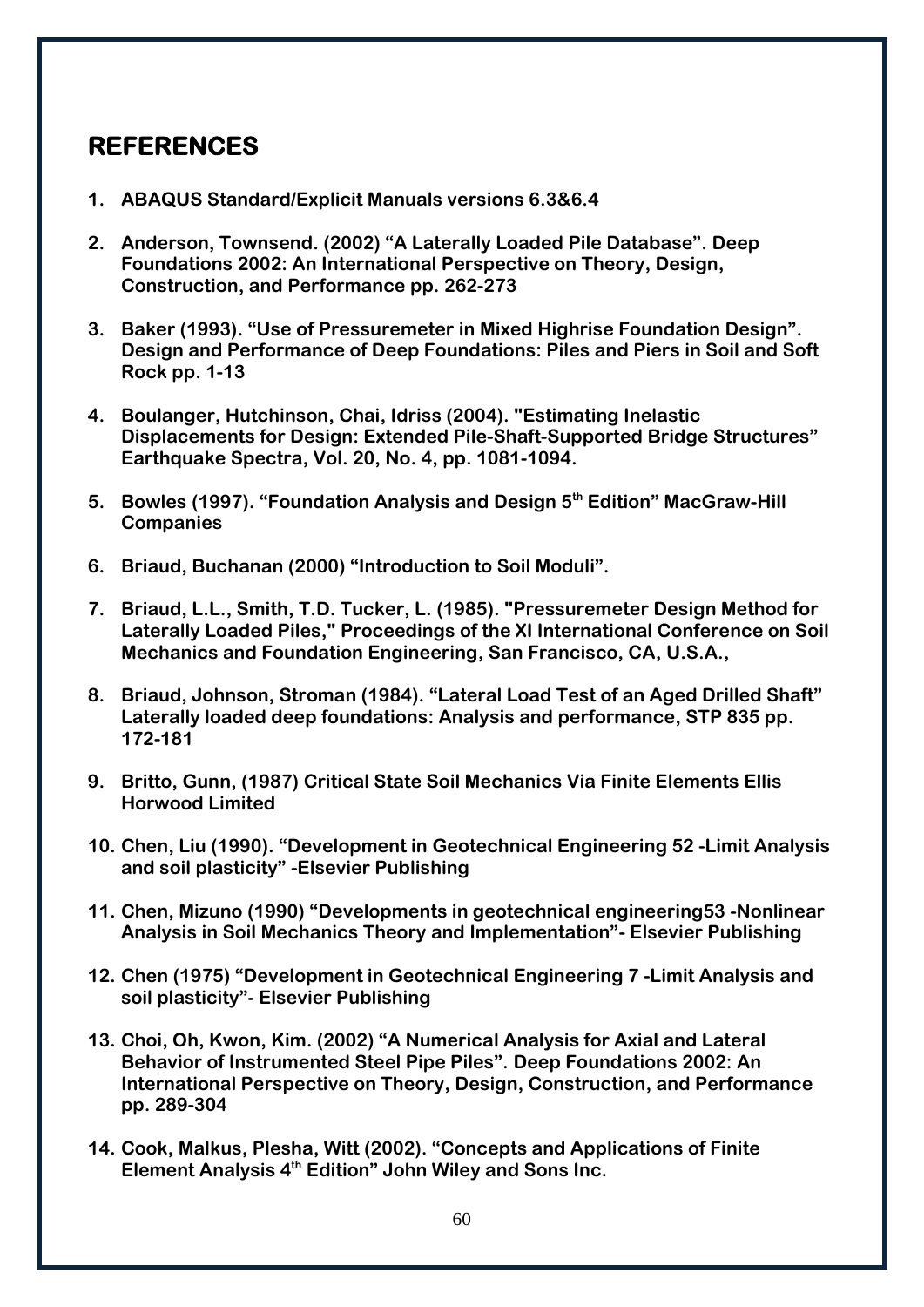- **15. Dameron, Arzoumanidis, Bennett, Malik (1999). "Seismic Analysis and Displacement Based Evaluation of the Brooklyn-Queens Expressway".**
- **16. Das (1999) "Principles of Foundation Engineering 4th edition" PWS Publishing**
- **17. Dessai, Abel (2002). "Introduction to Finite Element Modeling". CBS Publishers & Distributers**
- **18. Duggal, Bohinsky, Chu. (1989) "Comparative Performance of Two Pile Types" Foundation Engineering, pp. 943-956**
- **19. Habigaghi, K. and Langer, J.A. (1984). "Horizontal Subgrade Modulus of Granular Soils". Laterally loaded deep foundations: Analysis and performance, STP 835 pp. 21-34**
- **20. Horvath, (1984). "Simplified Elastic Continuum Applied to the Laterally Loaded Pile Problem". Laterally loaded deep foundations: Analysis and performance, Laterally loaded deep foundations: Analysis and performance, STP 835 pp. 229-238**
- **21. Horvath J.S. (2002) "Soil-Structure Interaction Research Project:Basic SSI Concepts and Applications Overview" Report No. CGT-2002-2**
- **22. Huang, Ye, Tang. (2002) "Dynamic Coupled Analysis for Earthquake Response of Pile Foundations". Deep Foundations 2002: An International Perspective on Theory, Design, Construction, and Performance pp. 396-404**
- **23. Kappos, Sextos (1999) "Effect of Foundation Type and Compliance on Seismic Response on RC Bridges". Journal of bridge engineering, Vol.6, No.2, March 2001.**
- **24. Kulhawy. (2002) "Observations on Some Shortcomings in Foundation Analysis and Design". Deep Foundations 2002 (GSP 116), pp.1-5.**
- **25. Kulhawy, Cushing.(2002) "Drained Elastic Behavior of Drilled Shafts in Cohesionless Soils". Deep Foundations 2002: An International Perspective on Theory, Design, Construction pp. 22-36**
- **26. Kulhawy, Agaiby, Trautmann (1996) "On large scale model testing of laterally loaded drilled shafts in sand " Geotechnical Testing Journal , vol.v19., no.n1., pp.pp32-40.**
- **27. Kulhawy, F. H. (1991). "Drilled shaft foundations , Foundation engineering handbook".**
- **28. Kumar, Kort, Hosin, and Chong (2004) "Lateral Load Tests on Small Diameter Drilled Piers"**
- **29. Kumar, Alizadeh (2002). "Lateral Load-Deflection Response of Single Piles in Sand".**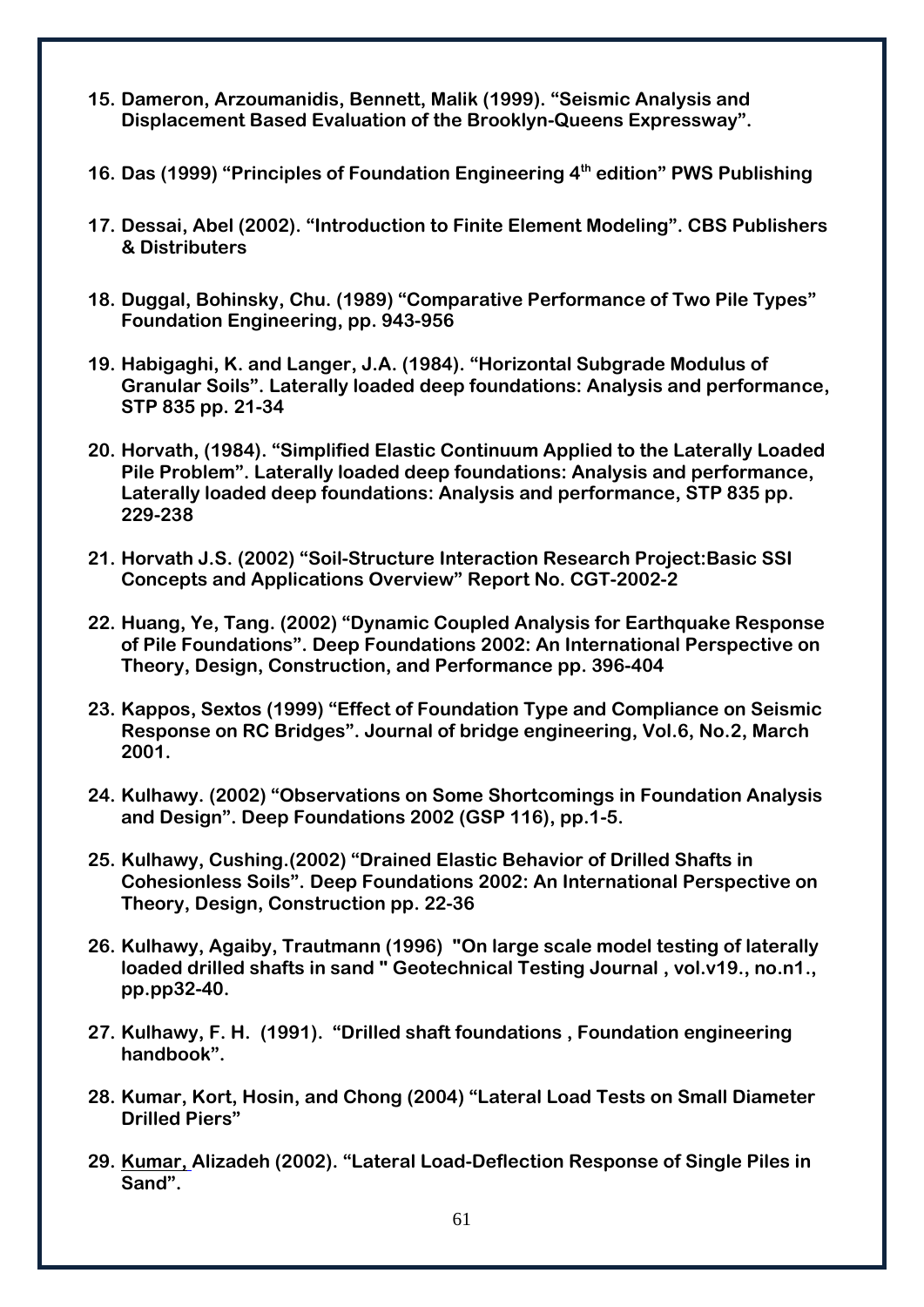- **30. Kort, Kumar, Hosin, Ng (2002) "Lateral Load Tests on Small Diameter Drilled Piers".**
- **31. Lin,Yang, Juang, Lee (2000). "Analysis of Laterally Loaded Piles in a Two-Layered Elastic Medium".**
- **32. Lee, Kane, Bennett, Drumm (1989) "Investigation and Modeling of Soil-Structure Interface Properties"**
- **33. Lee (1991) "Discrete Layer Analysis of Laterally Loaded Piles".**
- **34. Long, Reese (1984). "Testing and Analysis of Two Offshore Drilled Shafts Subjected to Lateral Loads". Laterally loaded deep foundations: Analysis and performance, STP 835 pp. 215-228**
- **35. Luna, Jadi (1998) "Determination of Dynamic Soil Properties Using Geophysical Methods".**
- **36. Macklin, Nelson, Chou (1993) "A Lateral Load Test on Seven Foot Diameter Caissons".**
- **37. Maharaj (1997)"Load-Deflection Response of Laterally LoadedSingle Pile by Nonlinear Finite Element Analysis".**
- **38. Matlock, Reese, (1960). Generalized Solutions for laterally Loaded Piles, Journal of the Soil Mechanics and Foundations Division, ASCE, Vol.86, No SM5, Proc.Paper 2626, pp.63-91**
- **39. Motan, Gabr. (1989) "A Flat-Dilatometer Study of Lateral Soil Response."**
- **40. Neate (1983) "Augered Cast in Place Piles".**
- **41. Neely (1979) "Bearing pressure-SPT Correlations for Expanded Base Piles in Sand".**
- **42. Olson, Clifford, Wright (1983) "Nondestructive Testing of Deep Foundation with Sonic Methods".**
- **43. Petek, Felice, Holtz. "Capacity Analysis of Drilled Shafts with Defects".**
- **44. Pise, P. J. (1983), Lateral Response of Free-Head Pile, Journal of Geotechnical Engineering, ASCE, Vol. 109, No.8 pp. 1126-1131.**
- **45. Popov (1998) "Engineering Mechanics of Solids 2nd Edition" Prentice Hall Publishing.**
- **46. Prakash, Sharma (1990) "Pile Foundations in Engineering Practice". John Wiley and Sons Inc.**
- **47. Puppala, Moalim (1986) "Evaluation of Driven Pile Load Capacity Using CPT Based LCPC and European Interpretation Methods".**